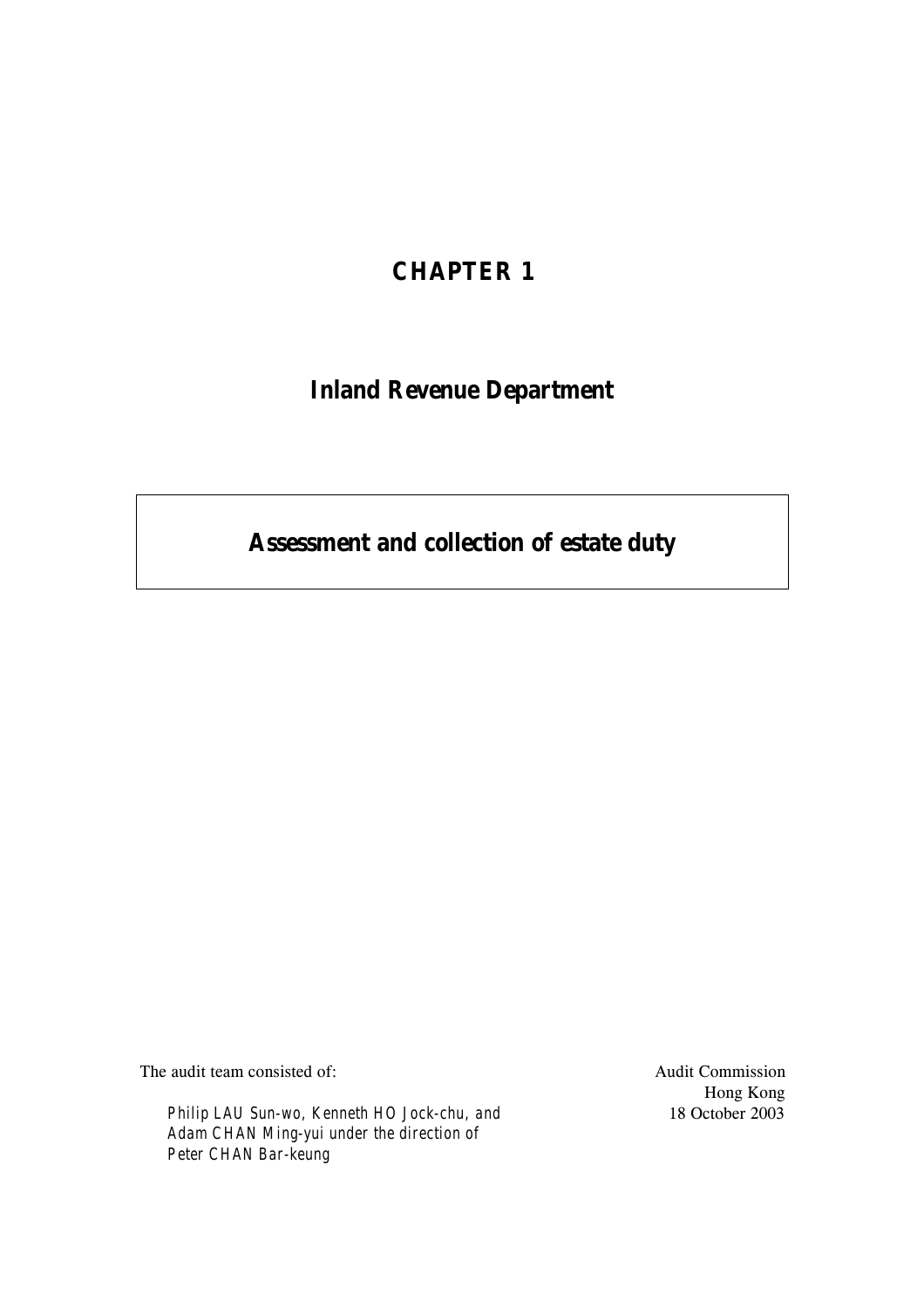# **ASSESSMENT AND COLLECTION OF ESTATE DUTY**

# **Contents**

|                |                                                                         | <b>Paragraphs</b> |
|----------------|-------------------------------------------------------------------------|-------------------|
| <b>SUMMARY</b> |                                                                         |                   |
|                | <b>PART 1: INTRODUCTION</b>                                             | 1.1               |
|                | Background                                                              | $1.2 - 1.4$       |
|                | Audit review                                                            | 1.5               |
| <b>PART 2:</b> | <b>GRANTING OF CERTIFICATES OF</b><br><b>EXEMPTION FROM ESTATE DUTY</b> | 2.1               |
|                | EDO's procedures for issuing estate duty clearance papers               | $2.2 - 2.6$       |
|                | <b>Audit observations</b>                                               | $2.7 - 2.9$       |
|                | <b>Audit recommendations</b>                                            | 2.10              |
|                | Response from the Administration                                        | $2.11 - 2.12$     |
|                | PART 3: ASSESSMENT OF ESTATE DUTY                                       | 3.1               |
|                | EDO's procedures for assessing estate duty                              | $3.2 - 3.5$       |
|                | <b>Audit observations</b>                                               | $3.6 - 3.17$      |
|                | <b>Audit recommendations</b>                                            | 3.18              |
|                | Response from the Administration                                        | $3.19 - 3.20$     |
| PART 4:        | <b>COLLECTION OF ESTATE DUTY</b>                                        | 4.1               |
|                | Requirements for the payment of estate duty                             | 4.2<br>$-4.3$     |
|                | EDO's procedures for recovering estate duty                             | 4.4               |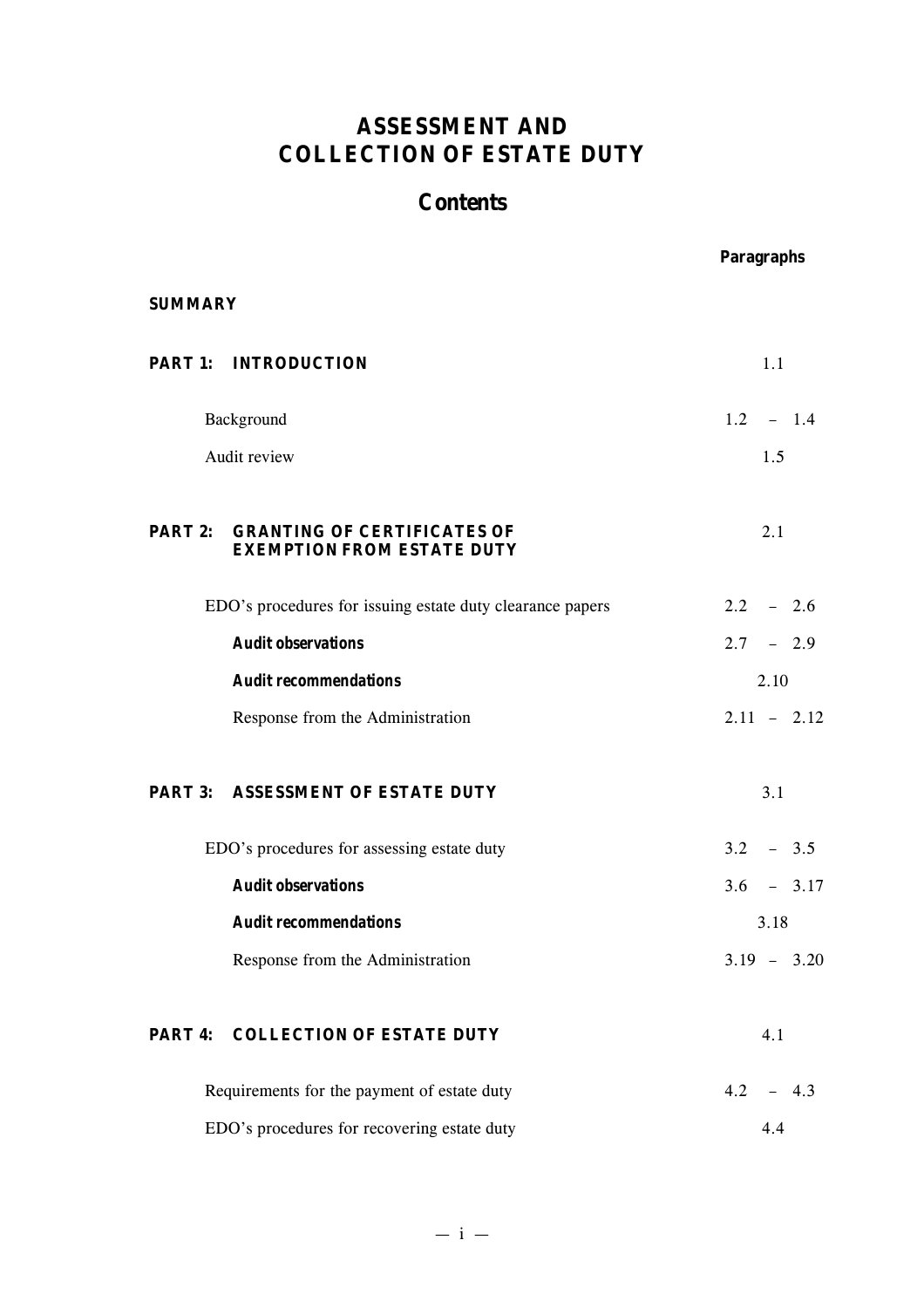|         |                                                                                                    | <b>Paragraphs</b> |
|---------|----------------------------------------------------------------------------------------------------|-------------------|
|         | <b>Audit observations</b>                                                                          | $4.5 - 4.15$      |
|         | <b>Audit recommendations</b>                                                                       | 4.16              |
|         | Response from the Administration                                                                   | $4.17 - 4.19$     |
| PART 5: | <b>RECOVERY OF EARNINGS AND PROFITS TAX</b><br>FROM THE ESTATES OF DECEASED TAXPAYERS              | 5.1               |
|         | IRD's procedures for recovering earnings and<br>profits tax from the estates of deceased taxpayers | 5.2               |
|         | Procedures used by the EDO to supply<br>estate information to the CES                              | 5.3               |
|         | <b>Audit observations</b>                                                                          | $5.4 - 5.19$      |
|         | <b>Audit recommendations</b>                                                                       | 5.20              |
|         | Response from the Administration                                                                   | $5.21 - 5.23$     |
|         | <b>PART 6: ESTATE DUTY AVOIDANCE SCHEMES</b>                                                       | 6.1               |
|         | Anti-avoidance provisions of the Estate Duty Ordinance                                             | 6.2               |
|         | Anti-avoidance rules of the common law                                                             | 6.3               |
|         | <b>Audit observations</b>                                                                          | $6.4 - 6.11$      |
|         | <b>Audit recommendations</b>                                                                       | 6.12              |
|         |                                                                                                    |                   |

## **Appendices**

A : 13 cases in which estate duty affidavit was received over 10 to 25 years ago but estate duty and interest were still outstanding as at 31 March 2003

 $6.13 - 6.14$ 

- B : 20 cases with earnings and profits tax written off during the period 2000-01 to 2002-03 or outstanding as at 31 March 2003
- C : Acronyms and abbreviations

Response from the Administration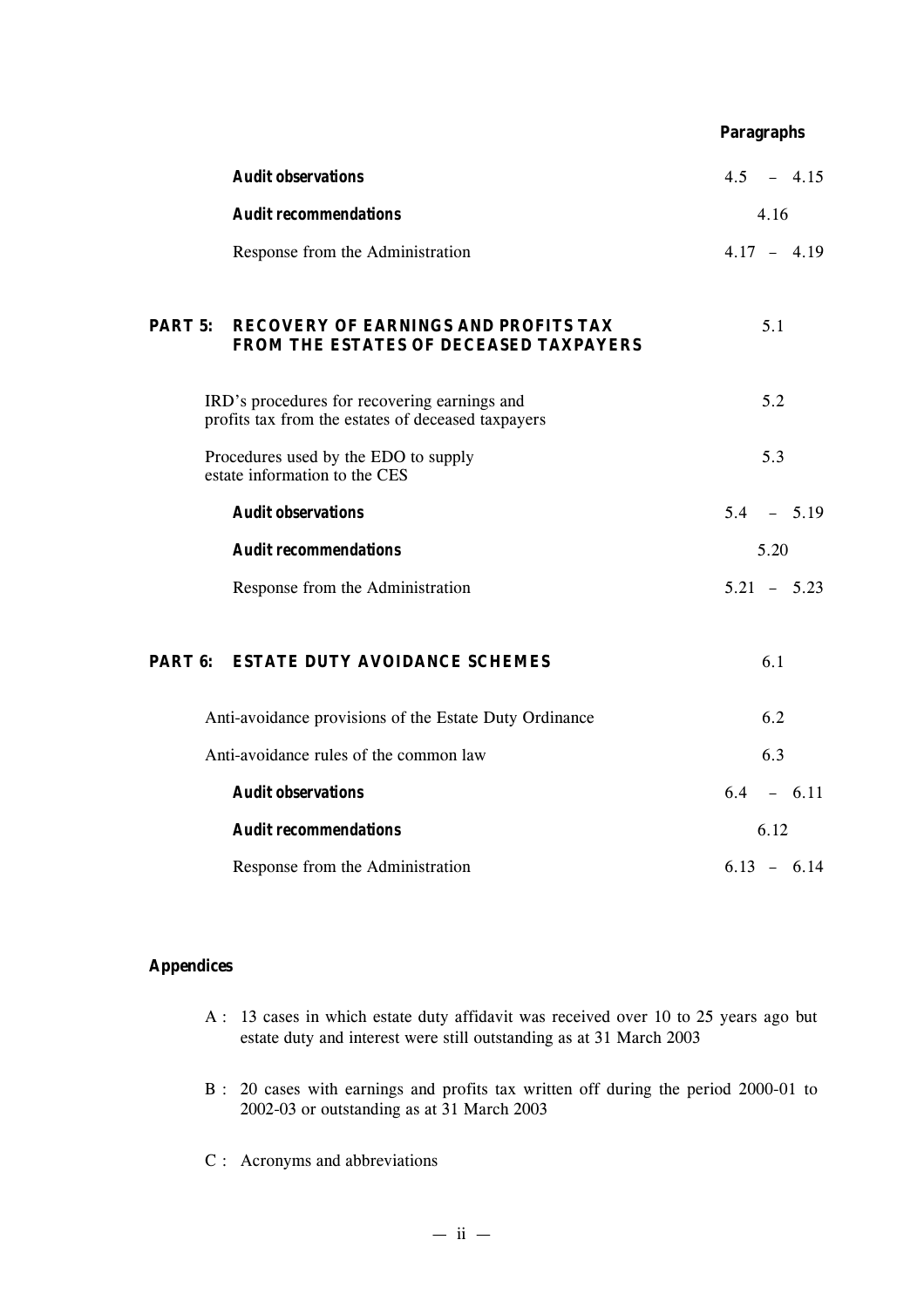# **ASSESSMENT AND COLLECTION OF ESTATE DUTY**

## **Summary**

1. Estate duty is charged under the Estate Duty Ordinance on the principal value of all property passing on the death of a person, including property owned by him, his share of property jointly owned with others and property which he gave away during the three years before his death. The Estate Duty Office (EDO) of the Inland Revenue Department (IRD) is responsible for the assessment and collection of estate duty. Before applying for probate or letters of administration, which is a prerequisite for administering a deceased's estate, an executor must obtain estate duty clearance papers from the EDO (paras. 1.2, 1.3 and 2.3).

# **AUDIT FINDINGS**

%------------------------------------------------------------------------------------------

-----------------------------

2. **The limit for small estates.** Section 14A of the Estate Duty Ordinance allows the executors of small estates to obtain certificates of exemption from estate duty by following a simplified procedure. The processing of such cases by the EDO also follows a simplified procedure. However, since 1981, the limit for small estates has remained unchanged at \$400,000 while the estate duty exemption limit has been raised from \$1 million to \$7.5 million. In 2002-03, only 7,317 or 49% of the 15,047 exempt cases were classified as small estates and processed using the simplified procedure. In Audit's view, the EDO should consider raising the limit for small estates to enable more exempt cases to be processed more cost-effectively using the simplified procedure (paras. 2.8 and 2.9).

3. **Procedures for assessing estate duty.** Audit found that there was scope for improvement in the following areas:

(a) *Guidelines on the valuation of unincorporated businesses and unlisted shares.* EDO officers valued the deceased's unincorporated businesses or unlisted shares in accordance with the EDO's guidelines and spent much time and effort in obtaining agreement on the valuation with the executor. The EDO could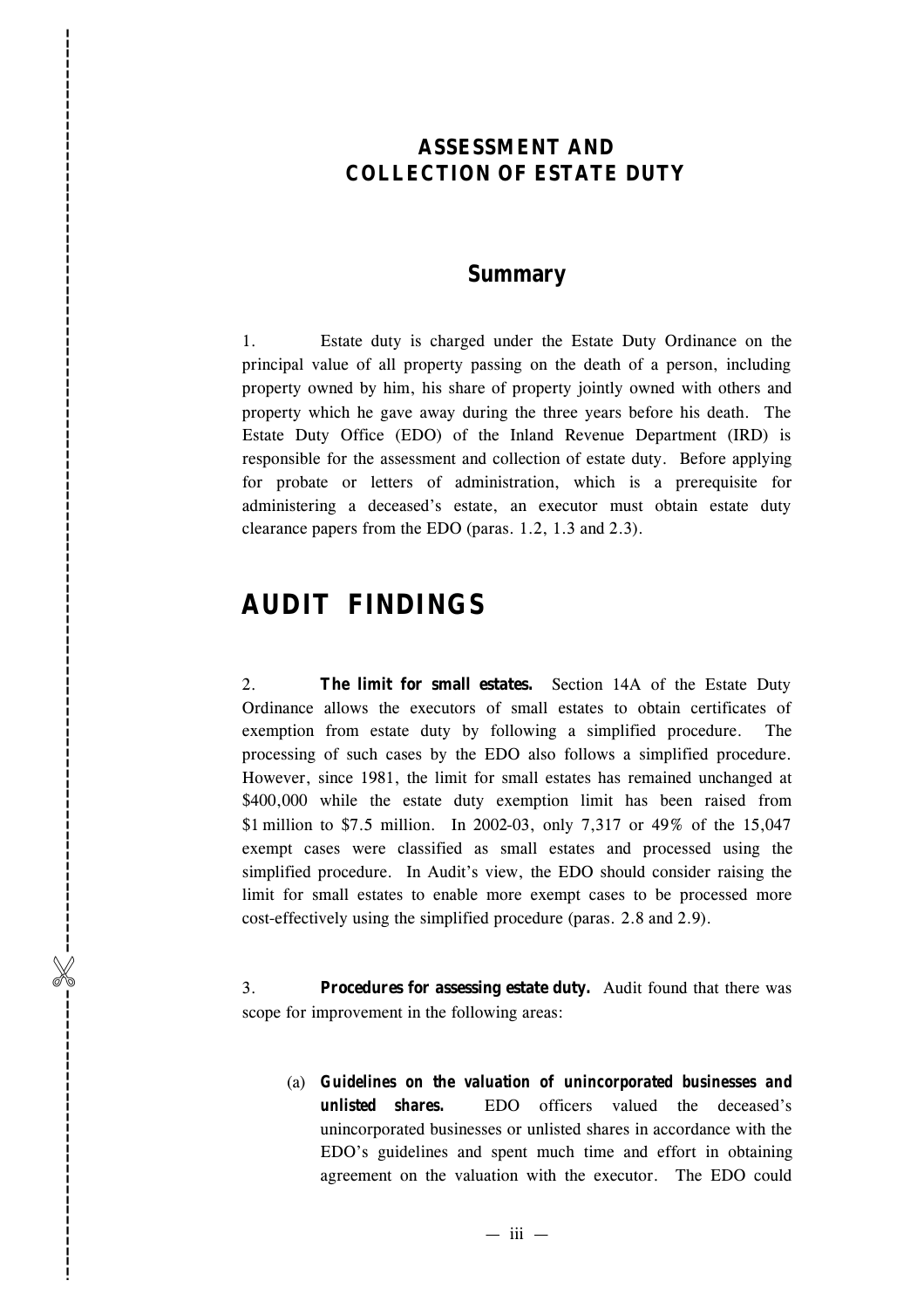promulgate the guidelines to assist the general public (paras. 3.8 and 3.9);

- (b) *Submission of notifications of the deceased's bank balances by* **banks.** The EDO did not take any penalty action against banks which failed to submit notifications of the deceased's bank balances, contrary to the Estate Duty Ordinance. The EDO needs to routinely remind all banks of their obligations under the Estate Duty Ordinance and instigate penalty action in cases warranting it (paras. 3.10 and 3.11);
- (c) *Checking of undisclosed cash gifts.* The EDO's procedures for checking withdrawals in the selected cases provide a reasonable assurance that all undisclosed cash gifts exceeding \$200,000 are investigated. However, in other cases, due to the reduced scope of checking, some dutiable cash gifts may not be detected. The EDO needs to review its procedures to determine whether the scope of checking should be increased (paras. 3.12 and 3.13);
- (d) *Inclusion of bonus shares for estate duty assessment.* In one case, contrary to the Estate Duty Ordinance, bonus shares subsequently issued were not treated as part of the gift for estate duty assessment. The amount of under-assessed estate duty in this case was about \$300,000. The EDO needs to ensure that its officers take bonus shares into account when making estate duty assessments (paras. 3.14 and 3.15); and
- (e) *Action to finalise estate duty assessments.* In some cases, the assessment of estate duty has not yet been finalised, despite the estate duty affidavit or account having been received over 10 years ago. In long outstanding cases like this, where no further information could be provided by the executor, the EDO should consider issuing an estimated assessment under section 14(15) of the Estate Duty Ordinance (paras. 3.16 and 3.17).

4. **Procedures for recovering estate duty.** Audit noted that, as at 31 March 2003, there were 124 outstanding estate duty cases. These included 17 cases in which a total of \$26 million of estate duty and interest were outstanding. In each of these 17 cases, the EDO had received the estate duty affidavit over 10 to 30 years ago. Audit found that: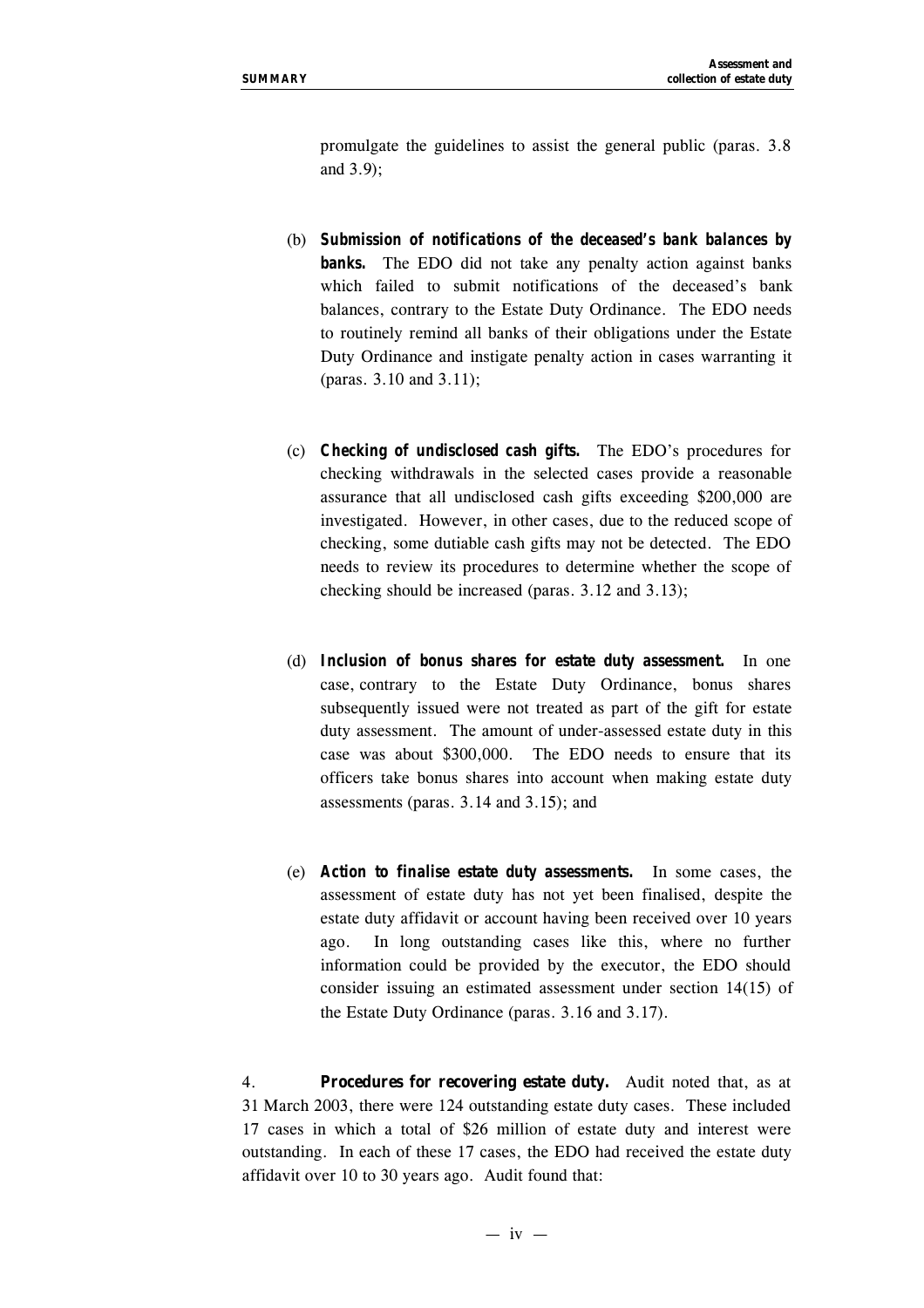%------------------------------------------------------------------------------------------

-----------------------------

- (a) in 3 of these 17 long outstanding cases, although the executors had been issued with probate or letters of administration by the Probate Registry, they had not paid any estate duty or had paid only part of the estate duty; and
- (b) in 9 out of the 17 cases, as the "intended executors" had not been issued with probate or letters of administration by the Probate Registry, they could not be held accountable for the estate duty. The EDO could not, therefore, institute recovery proceedings against them to recover the estate duty.

The EDO needs to find ways to take effective recovery actions in such cases (paras. 4.5 to 4.13).

5. **Procedures for recovering earnings and profits tax from the estates of deceased taxpayers.** As at 31 March 2003, the outstanding earnings and profits tax due from deceased taxpayers was \$117 million. To recover outstanding tax from a deceased's estate, the Collection Enforcement Section (CES) of the IRD requests the EDO to provide information about the deceased's estate. The CES conducts searches at the Probate Registry to ascertain whether the executor has been issued with probate or letters of administration. However, Audit found that:

- (a) the EDO had not provided the CES with accurate or timely information about the deceased's estate (e.g. the status of the deceased's bank accounts);
- (b) the CES had conducted fruitless searches at the Probate Registry before the EDO had issued estate duty clearance papers; and
- (c) the CES had written off the outstanding tax and discontinued searches at the Probate Registry before the Probate Registry had issued probate or letters of administration.

The IRD needs to improve the procedures for recovering earnings and profits tax from the estates of deceased taxpayers, and to explore the feasibility of enhancing efficiency and effectiveness of internal communications between the CES and the EDO by using improved information technology procedures (paras. 5.4 to 5.19).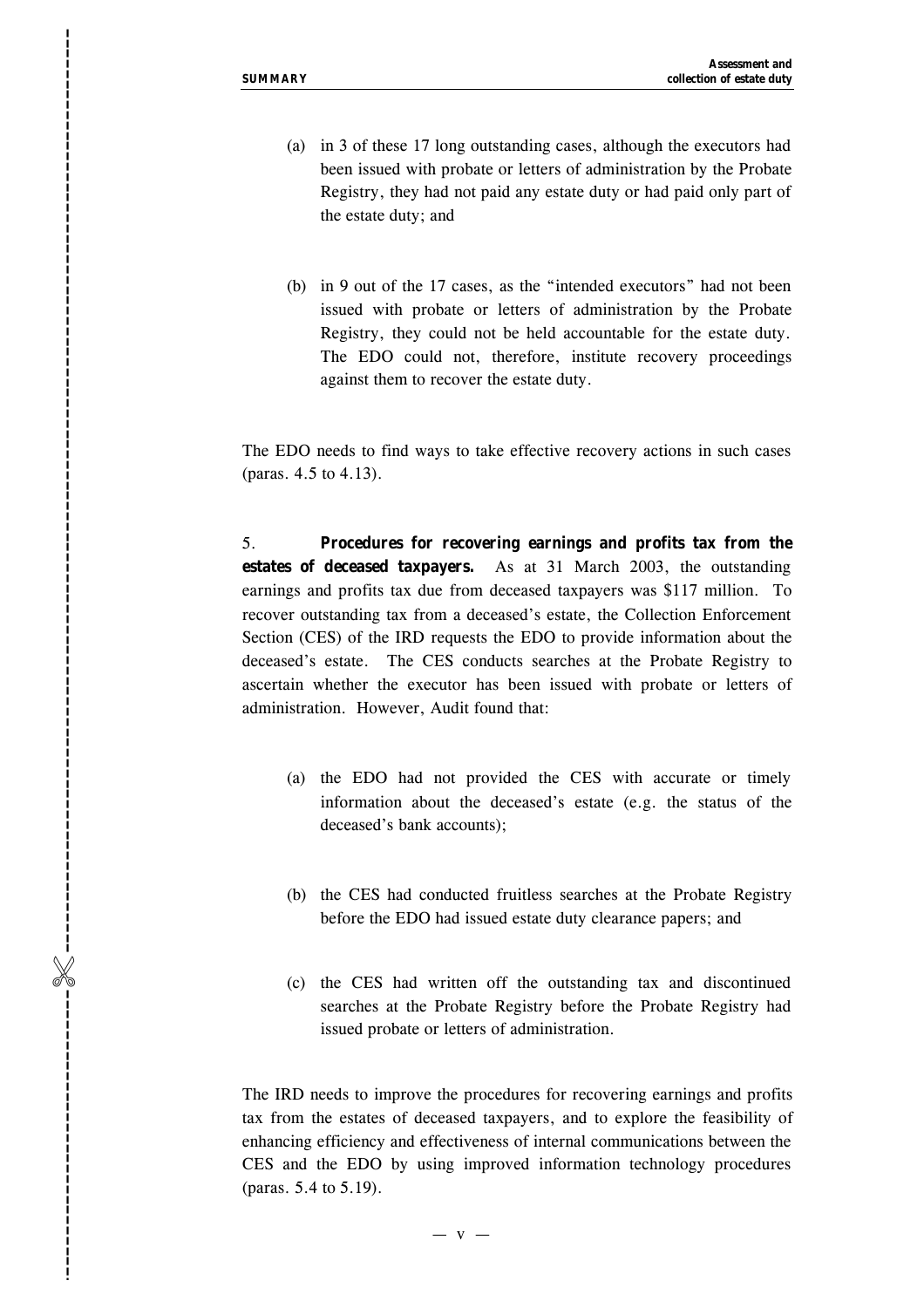6. **Estate duty avoidance schemes.** Audit noted that, in cases involving the use of certain types of estate duty avoidance schemes, the EDO had been unable to charge estate duty because the Estate Duty Ordinance does not have anti-avoidance provisions which could counteract such schemes. In July 2000, the EDO lost a Court of Final Appeal case in which the EDO attempted to invoke the common law fiscal nullity doctrine to challenge the avoidance scheme concerned. According to the EDO, unless counteracting legislative amendments are enacted, revenue loss could be very substantial. In March 2001, the IRD submitted to the Financial Services and the Treasury Bureau (FSTB) an amendment proposal to strengthen the anti-avoidance provisions in the Estate Duty Ordinance. In July 2003, the IRD was preparing a consultation paper for consulting the parties concerned. In Audit's view, in order to protect the revenue, the IRD and the FSTB need to expedite action on the issue (paras.  $6.4$  to  $6.9$ ).

# **AUDIT RECOMMENDATIONS**

7. The Commissioner of Inland Revenue should:

#### *Granting of certificates of exemption from estate duty*

(a) review the procedures for the granting of certificates of exemption from estate duty to determine whether the present limit of \$400,000 for small estates should be raised. This would enable more cases for which no estate duty is payable to be processed more cost-effectively using the EDO's simplified procedure (para. 2.10(a));

#### *Assessment of estate duty*

- (b) consider promulgating the EDO's guidelines on the valuation of unincorporated businesses and unlisted shares (para. 3.18(a));
- (c) regularly remind all banks of their obligations under section 25(1) of the Estate Duty Ordinance, and instigate penalty action in cases warranting it to ensure that banks promptly submit to the EDO notifications of the bank balances of the deceased (para. 3.18(b));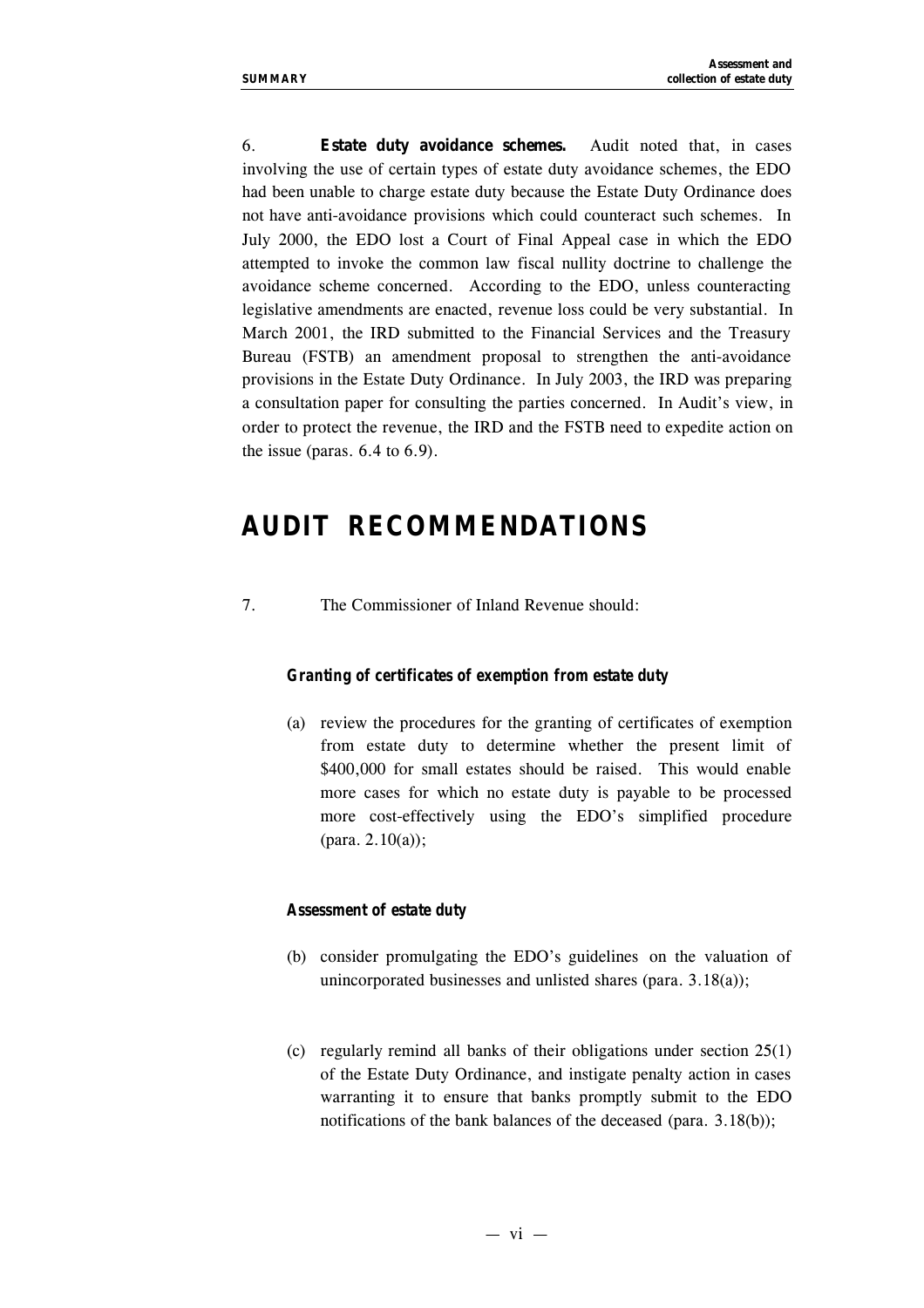%------------------------------------------------------------------------------------------

-----------------------------

- (d) review the procedures for checking undisclosed cash gifts to determine whether the scope of check s should be increased (para. 3.18(c)) ;
- (e) issue instructions to EDO officers to ensure that bonus issues arising from shares given away by the deceased are treated as a gift *inter vivos* (para. 3.18(d)) ;
- (f) in those long outstanding cases where no further information could be provided by the executor, consider issuing an estimated assessment under section 14(15) of the Estate Duty Ordinance (para. 3.18(g));

#### *Collection of estate duty*

- (g) take rigorous recovery actions on all long outstanding cases, especially those cases in which estate duty has remained outstanding for more than 10 years (para.  $4.16(a)$ );
- (h) consult with the Department of Justice to find ways that will enable the EDO to recover estate duty in cases which do not have an executor who is accountable for the estate duty. In doing so, the Commissioner should consider the option of seeking the assistance of the Official Administrator in cases that warrant it (para. 4.16(b));

#### *Recovery of earnings and profits tax from the estates of deceased taxpayers*

- (i) improve coordination between the EDO and the CES in the recovery of earnings and profits tax from the estates of deceased taxpayers, and conduct a review to determine whether the EDO should promptly input key estate information into the IRD's computerised database (para. 5.20(a) and (b));
- (j) streamline the CES's procedures for conducting searches at the Probate Registry (para. 5.20(d));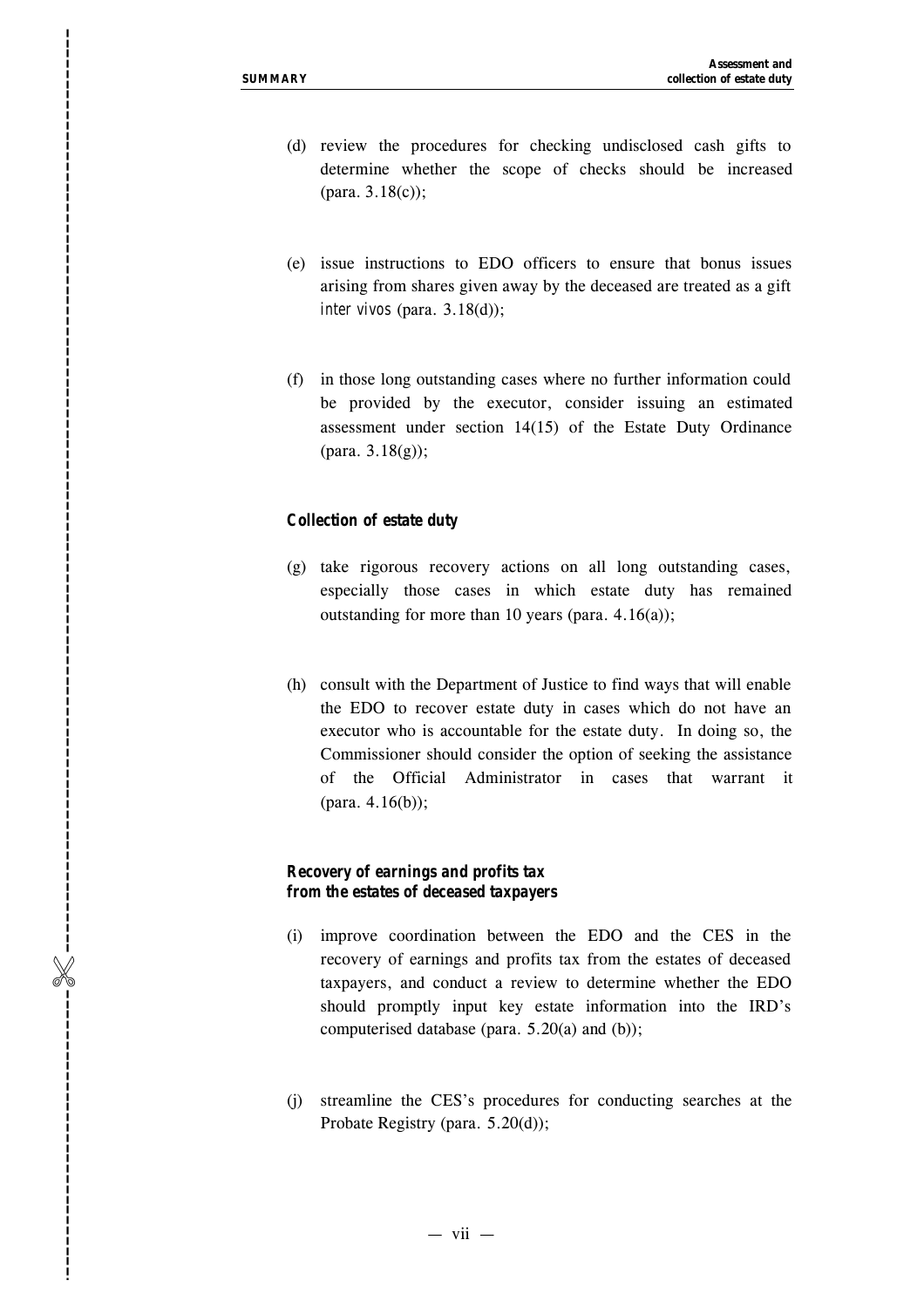(k) consult with the Department of Justice to find ways that will enable the IRD to take effective action to recover earnings and profits tax from the deceased taxpayer's estate in cases in which probate or letters of administration has or have not been issued by the Probate Registry. The option of seeking the assistance of the Official Administrator should be considered in cases that warrant it (para.  $5.20(f)$ ); and

#### *Estate duty avoidance schemes*

(l) in conjunction with the Secretary for Financial Services and the Treasury, expedite action to introduce a bill into the Legislative Council to strengthen the anti-avoidance provisions in the Estate Duty Ordinance in order to protect the revenue (para. 6.12(a)).

#### **Response from the Administration**

8. The Administration generally agrees with the audit recommendations.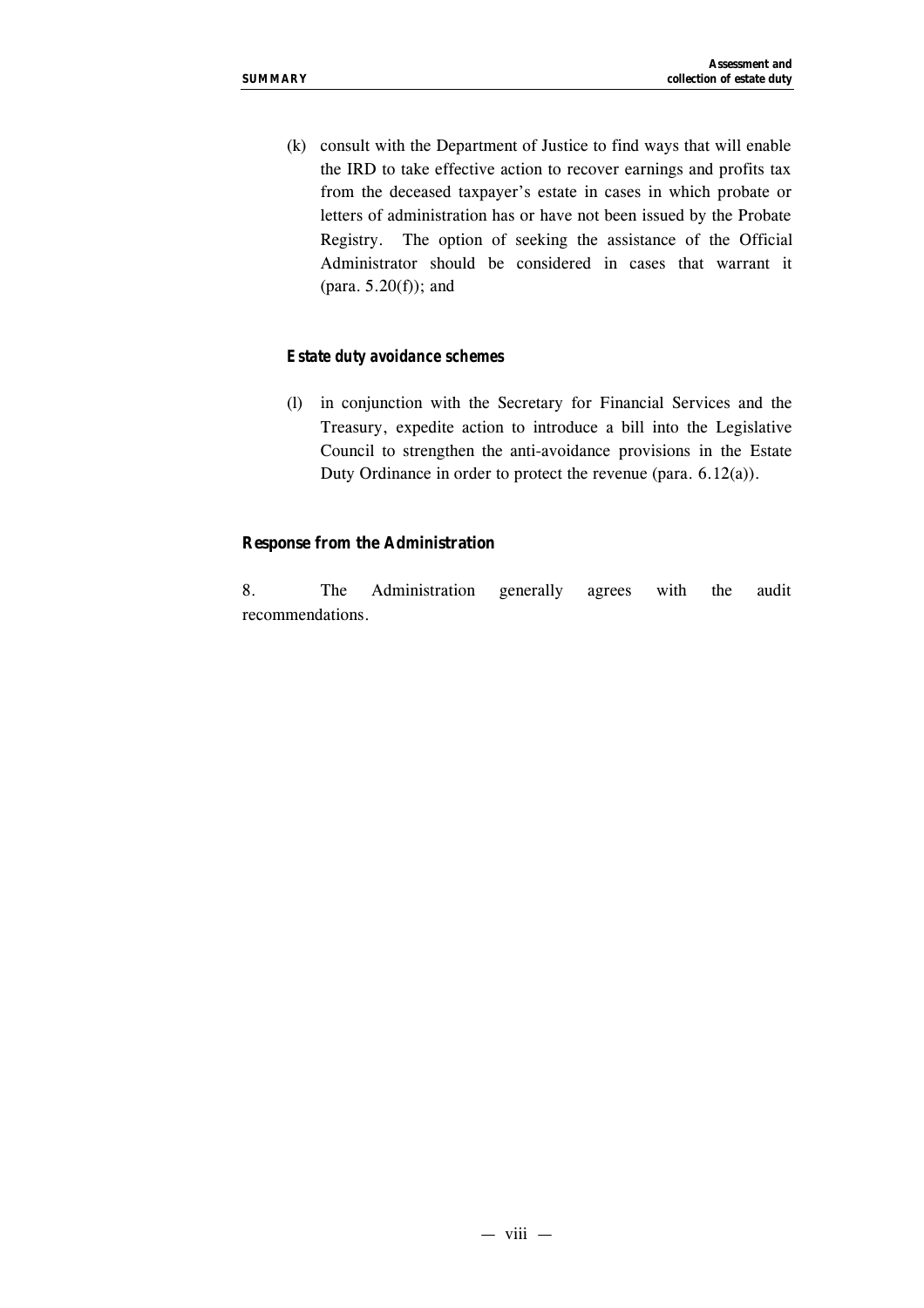## **PART 1: INTRODUCTION**

1.1 This PART describes the background to the audit on the assessment and collection of estate duty.

## **Background**

1.2 Estate duty is charged under the Estate Duty Ordinance (Cap. 111) on the principal value of all property passing on the death of a person, including:

- (a) property owned by the deceased;
- (b) the deceased's share of property jointly owned with others; and
- (c) property which the deceased gave away during the three years before his death.

**However, property situated** *outside* **Hong Kong and certain property, including the matrimonial home of the deceased and his spouse, are exempted.** For determining the rate of estate duty to be paid on any property passing on the death of the deceased, all property so passing is aggregated to form one estate. For persons who died on or after 1 April 1998, no estate duty is payable for estates not exceeding \$7.5 million. The estate duty rate is 5% for estates exceeding \$7.5 million but not exceeding \$9 million, 10% for estates exceeding \$9 million but not exceeding \$10.5 million, and 15% for estates exceeding \$10.5 million.

1.3 The Estate Duty Office (EDO) of the Inland Revenue Department (IRD) is responsible for the assessment and collection of estate duty. The Commissioner of Inland Revenue, being the Controlling Officer of the IRD, is also the Commissioner of Estate Duty for the purpose of the Estate Duty Ordinance. The estate duty assessed by the EDO during the period 1998-99 to 2002-03 is shown in Table 1.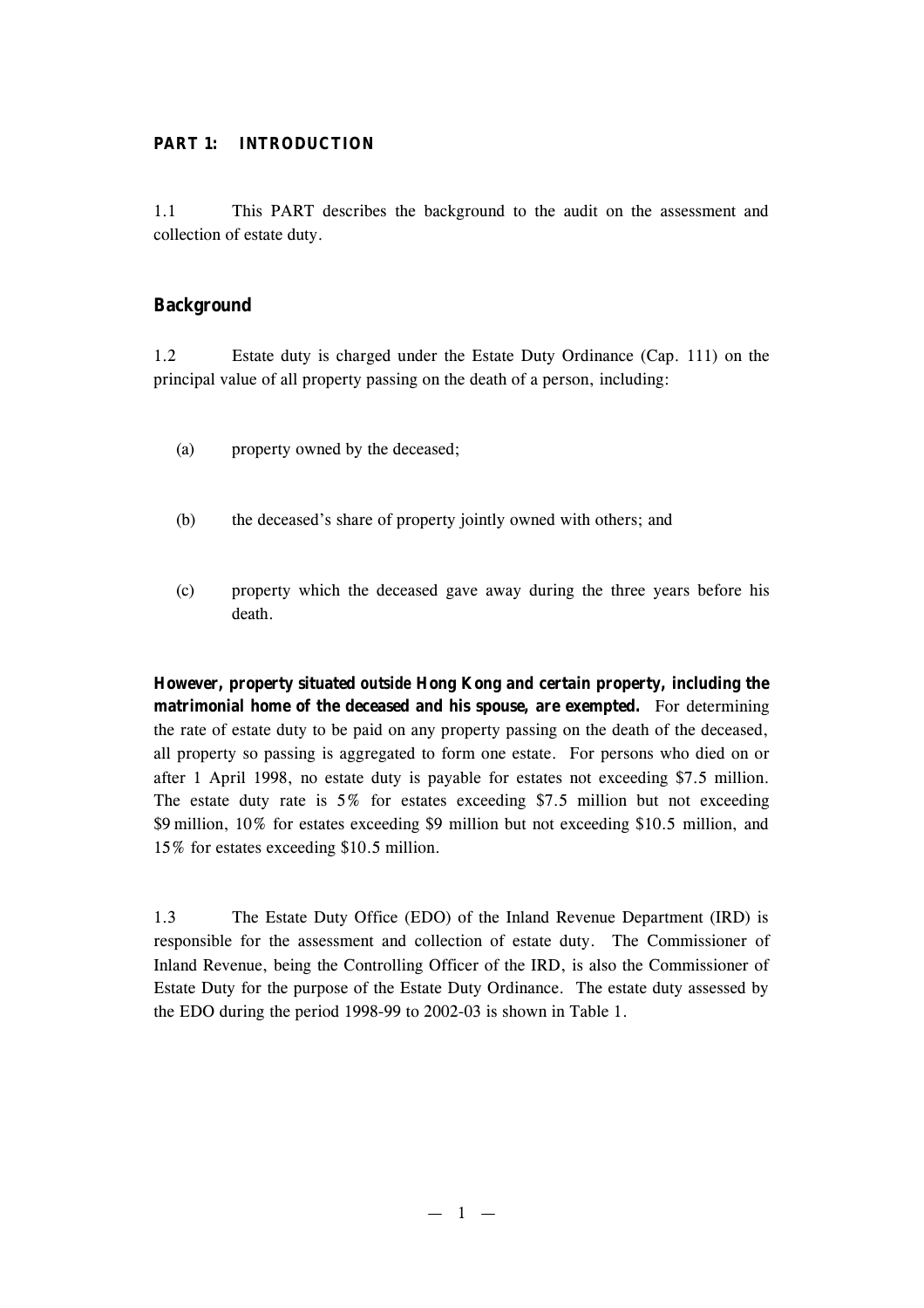#### **Table 1**

### **Estate duty assessed by the EDO during the period 1998-99 to 2002-03**

| Year      | <b>Amount</b> of<br>estate duty assessed |  |
|-----------|------------------------------------------|--|
|           | (\$ million)                             |  |
| 1998-99   | 1,168                                    |  |
| 1999-2000 | 1,359                                    |  |
| 2000-01   | 1,081                                    |  |
| 2001-02   | 1,250                                    |  |
| 2002-03   | 1,896                                    |  |

*Source: IRD's records*

1.4 The estate duty assessment and collection activities are carried out by the EDO's assessing officers with the support of taxation officers and common/general grade staff. The IRD has estimated that in 2003-04, some 15,000 estate duty cases will be processed, involving 49 man-years of work at a cost of \$19 million.

## **Audit review**

1.5 Audit has recently conducted a review of the EDO's estate duty assessment and collection activities to ascertain if there is room for improvement. Audit has found that there are areas where improvements can be made and has made a number of recommendations to address the issues.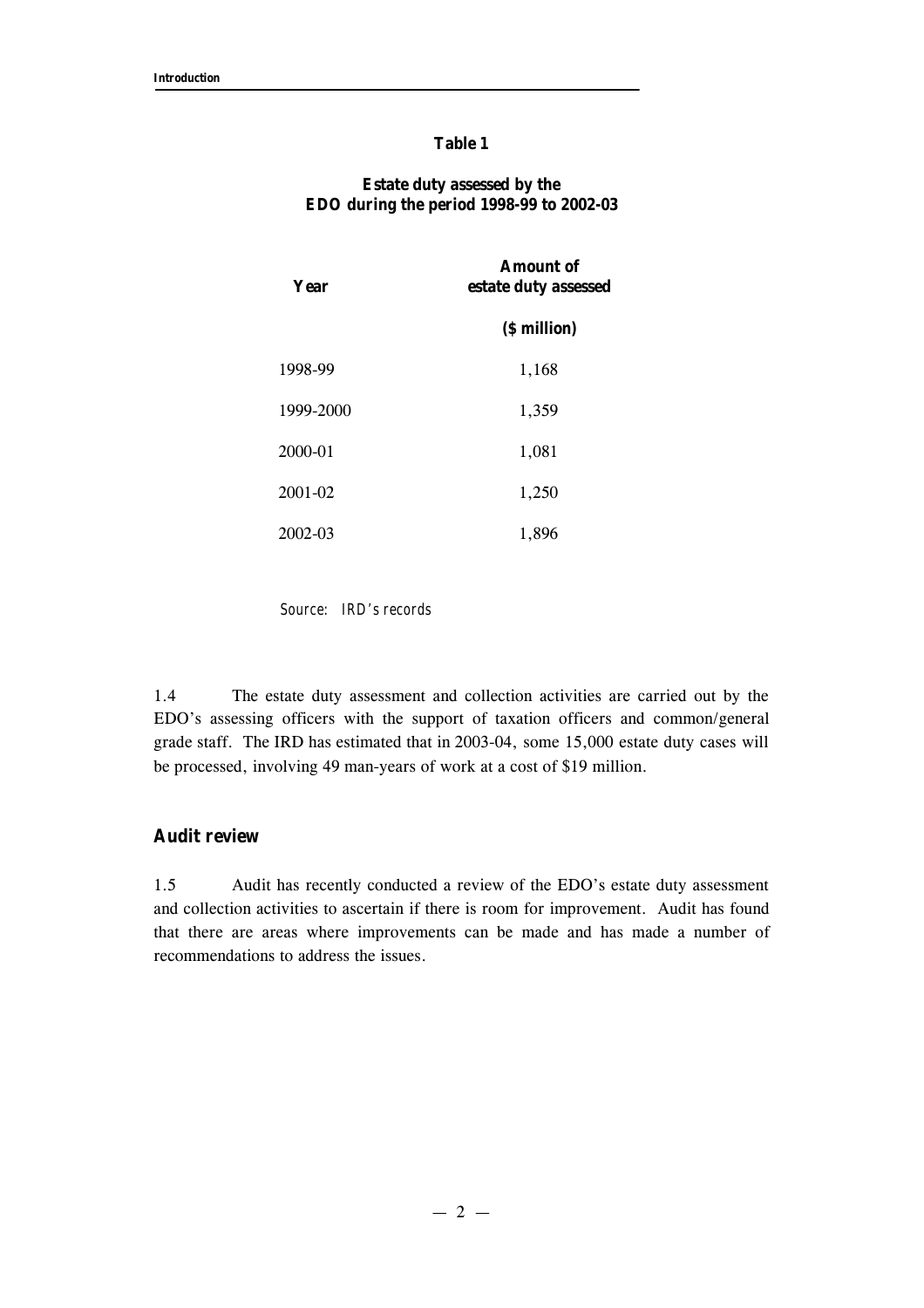## **PART 2: GRANTING OF CERTIFICATES OF EXEMPTION FROM ESTATE DUTY**

2.1 This PART examines the EDO's procedures for the granting of certificates of exemption from estate duty to executors in respect of estates not exceeding \$7.5 million.

## **EDO's procedures for issuing estate duty clearance papers**

2.2 Section 15(1) of the Estate Duty Ordinance states that no probate or letters of administration shall be issued by the High Court until the Commissioner of Estate Duty shall have certified in writing that the estate duty payable by the executor (Note 1) upon the estate in respect of which probate or letters of administration is sought has been paid or the Commissioner has allowed payment thereof to be postponed.

2.3 A **grant of representation** is a legal document issued, on application, by the High Court to at least one and not more than four persons authorising them to administer a deceased's estate (Note 2). A grant of representation enables organisations holding property in the deceased's name to identify to whom the property should be paid or transferred. There are three main types of grant of representation, as follows:

- (a) *Probate.* This grant is issued to the executor named in the deceased's will;
- (b) *Letters of Administration (with Will).* This grant is issued to the lawful attorney of the executor named in the will or to the beneficiaries under the will; and
- **Note 1:** *As stated in section 3 of the Estate Duty Ordinance and when referred to hereinafter, "executor" means the executor or administrator of a deceased person.*
- **Note 2:** *As far as a grant of representation is concerned, a deceased's estate comprises all property owned by him, excluding property jointly owned with others because his interest in such property passes, on his death, to the surviving joint owners. If the whole of the estate does not exceed \$150,000 and consists of money (e.g. bank deposits), the Official Administrator may be requested to administer the estate in a summary manner without a grant of representation. In these cases, the Registrar of the High Court is the Official Administrator, ex officio. A statutory commission is chargeable on the gross value of an estate dealt with by the Official Administrator in a summary manner.*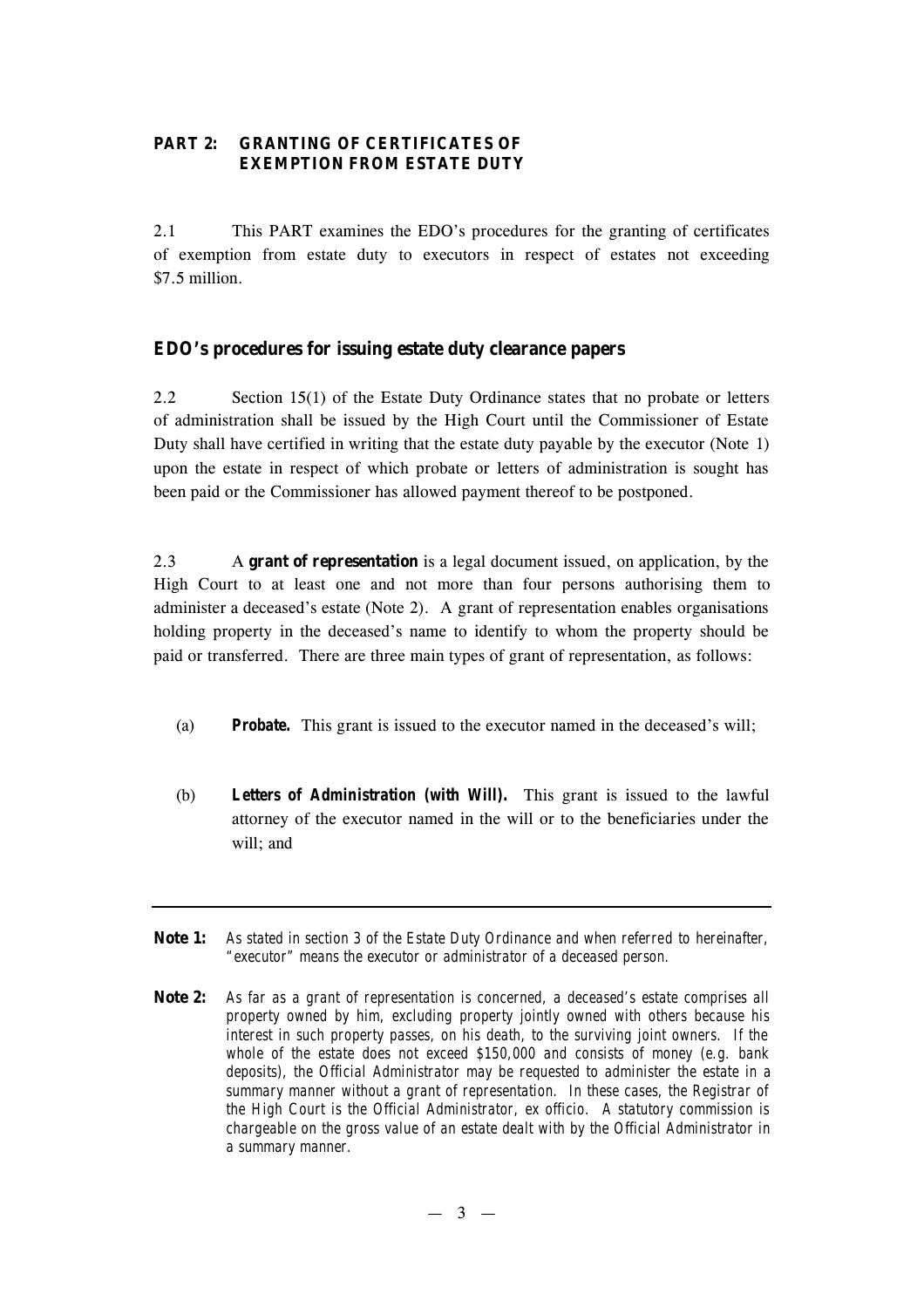(c) *Letters of Administration.* This grant is issued to persons entitled to the administration of the estate, when the deceased has not made a will or when any will made is not valid.

The Probate Registry is the office of the High Court that issues probates or letters of administration. Rule 43 of the Non-contentious Probate Rules (Cap. 10A) states that every application for a grant of probate or letters of administration shall be supported by such documents as may be required under the Estate Duty Ordinance. **Accordingly, the Probate Registry requires the executor to obtain estate duty clearance papers from the EDO before applying for probate or letters of administration.**

2.4 For an executor to obtain estate duty clearance papers from the EDO, the procedures are as follows:

- (a) *Estates exceeding \$400,000.* In accordance with section 14(6) of the Estate Duty Ordinance, the executor submits an estate duty affidavit in the prescribed form disclosing all property passing on the death of the deceased. The EDO examines the affidavit before assessing the amount of estate duty payable, if any. The EDO then issues estate duty clearance papers, as follows:
	- (i) *Dutiable cases.* Once the assessed estate duty has been paid, the EDO issues to the executor a certificate of receipt of estate duty and a schedule of property showing all property passing on the death of the deceased; and
	- (ii) *Exempt cases.* The EDO issues to the executor a certificate of exemption from estate duty and a schedule of property; and
- (b) *Small estates not exceeding \$400,000.* In accordance with section 14A of the Estate Duty Ordinance and provided that the specified conditions are met (Note 3), the executor is exempted from submitting an estate duty affidavit.
- **Note 3:** *The conditions specified by the EDO are that the deceased did not own landed property, a business or a share of business, or shares in a company not listed on The Stock Exchange of Hong Kong Limited, and that no litigation is contemplated. If these conditions are not met, the executor is required to submit an estate duty affidavit in accordance with section 14(6) of the Estate Duty Ordinance (see para. 2.4(a)).*

 $-4 -$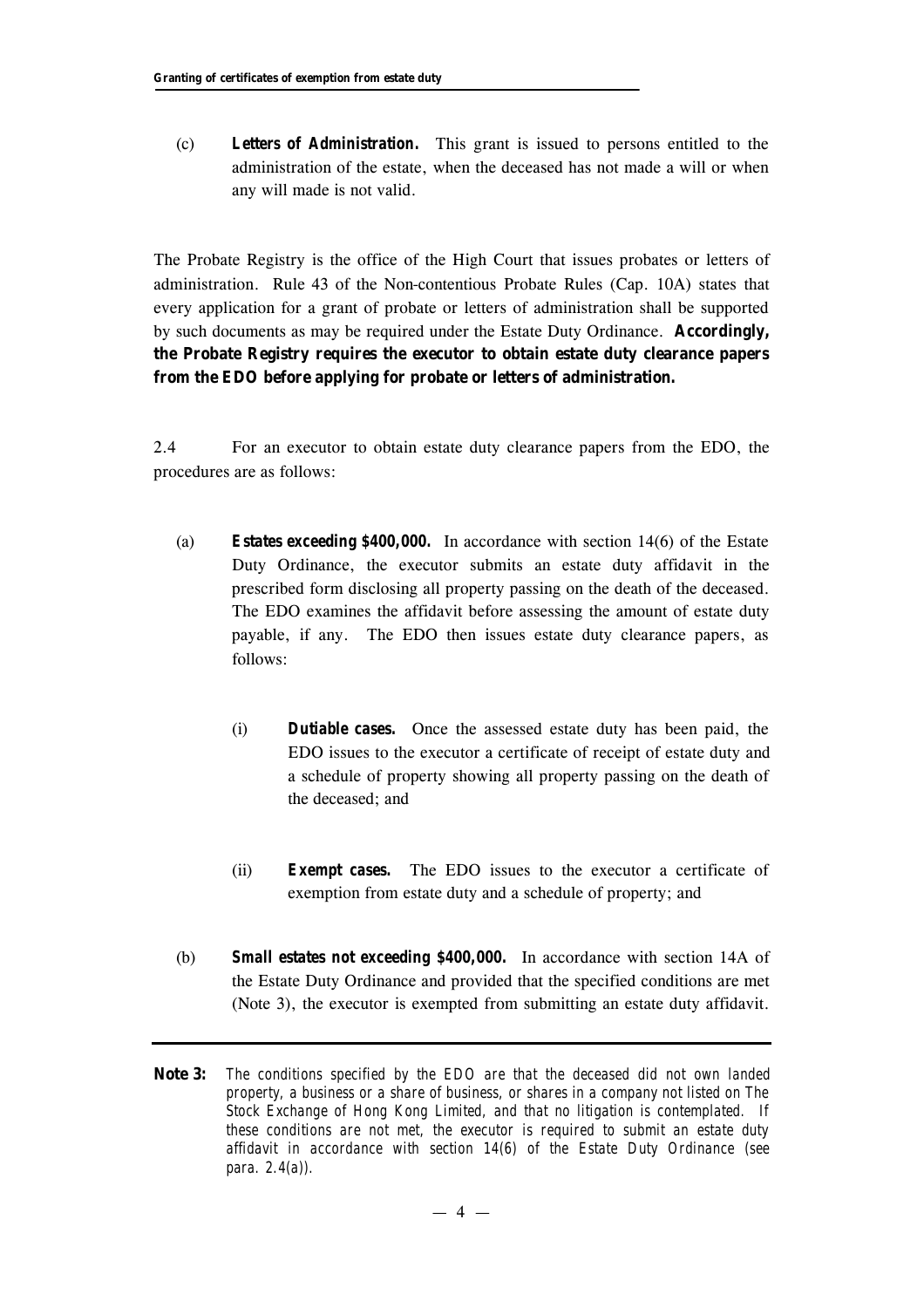The executor follows a simplified procedure by submitting a Statement in lieu of Affidavit disclosing all property passing on the death of the deceased. After checking the Statement in lieu of Affidavit, the EDO issues to the executor a certificate of exemption (Note 4) and the processed Statement in lieu of Affidavit.

2.5 In all cases, the estate duty clearance papers issued by the EDO are annexed to the probate or letters of administration issued by the Probate Registry. According to section 23 of the Estate Duty Ordinance, any person who, without lawful authority or reasonable excuse, in any way deals with any property of the deceased which is not set out in the EDO's estate duty clearance papers shall be liable to a penalty of \$10,000 or three times the amount of the estate duty payable upon the estate so dealt with, at the election of the Commissioner of Estate Duty.

2.6 In cases where the assessment of estate duty cannot be finalised within a reasonable period of time after the executor's submission of an estate duty affidavit or a Statement in lieu of Affidavit, the executor can apply to the EDO for provisional estate duty clearance papers to enable him to apply to the Probate Registry for probate or letters of administration. Before providing the executor with provisional estate duty clearance papers, the EDO may require him to produce a satisfactory guarantee for payment of the estate duty.

## **Audit observations**

2.7 Audit noted that, in about 98% of the estate duty cases processed by the EDO during the period 1998-99 to 2002-03, no estate duty was payable because the estate did not exceed the estate duty exemption limit of \$7.5 million. Details are shown in Table 2.

**Note 4:** *A certificate of exemption is evidence that the executor has been exempted from submitting an estate duty affidavit and that no estate duty is payable on the deceased's estate. For simplicity, such certificates and the certificates of exemption from estate duty (see para. 2.4(a)) are hereinafter collectively referred to as certificates of exemption from estate duty.*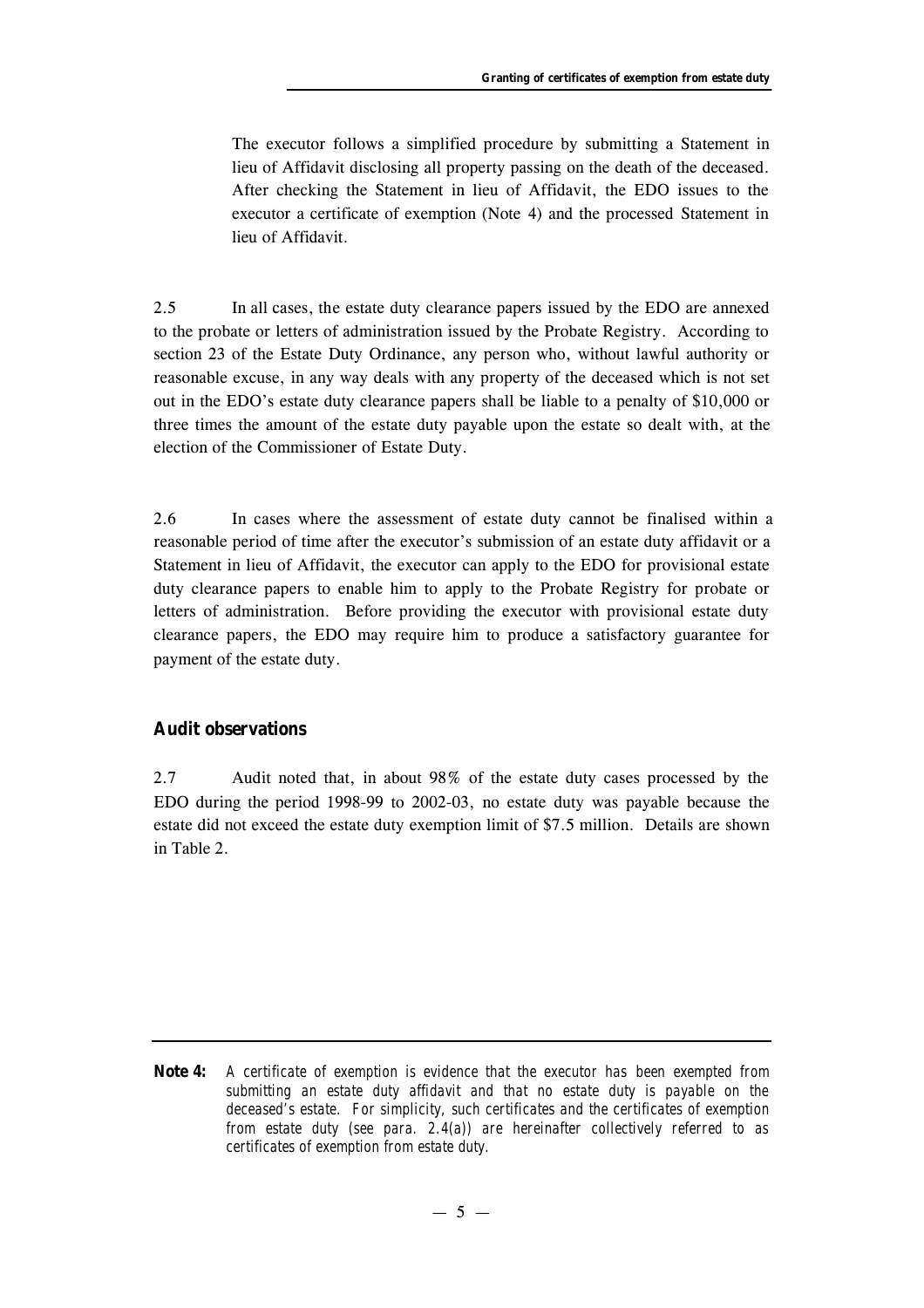#### **Table 2**

## **Estate duty cases processed by the EDO during the period 1998-99 to 2002-03**

| Year        | <b>Total</b><br>number of cases | Number of<br>exempt cases | Number of<br>dutiable cases |
|-------------|---------------------------------|---------------------------|-----------------------------|
| 1998-99     | 13,832                          | 13,506 (97.6%)            | 326 $(2.4\%)$               |
| 1999-2000   | 14,243                          | 13,889 (97.5%)            | 354 (2.5%)                  |
| 2000-01     | 13.564                          | 13,246 (97.7%)            | 318 $(2.3\%)$               |
| $2001 - 02$ | 14,701                          | 14,399 (97.9%)            | 302 $(2.1\%)$               |
| $2002 - 03$ | 15,345                          | 15,047 (98.1%)            | 298 (1.9%)                  |

*Source: IRD's records*

2.8 In all the exempt cases, the EDO provided the executor with a certificate of exemption from estate duty. However, as mentioned in paragraph 2.4(b), for exempt cases in which the deceased's estate did not exceed \$400,000 and provided that the specified conditions were met, the executor was allowed, under section 14A of the Estate Duty Ordinance, to follow a simplified procedure by submitting a Statement in lieu of Affidavit. Processing of Statements in lieu of Affidavits by the EDO also followed a simplified procedure. For the remaining exempt cases, the executor had to comply with the formal requirement of submitting an estate duty affidavit. In 2002-03, Statements in lieu of Affidavits were submitted in 7,317 or 49% of the 15,047 exempt cases.

#### 2.9 Audit noted that:

(a) section 14A of the Estate Duty Ordinance was enacted in 1972 to enable the executors of small estates to obtain certificates of exemption from estate duty with a minimum of formalities. The limit for small estates was set at \$100,000 in 1972 when the estate duty exemption limit was set at \$200,000;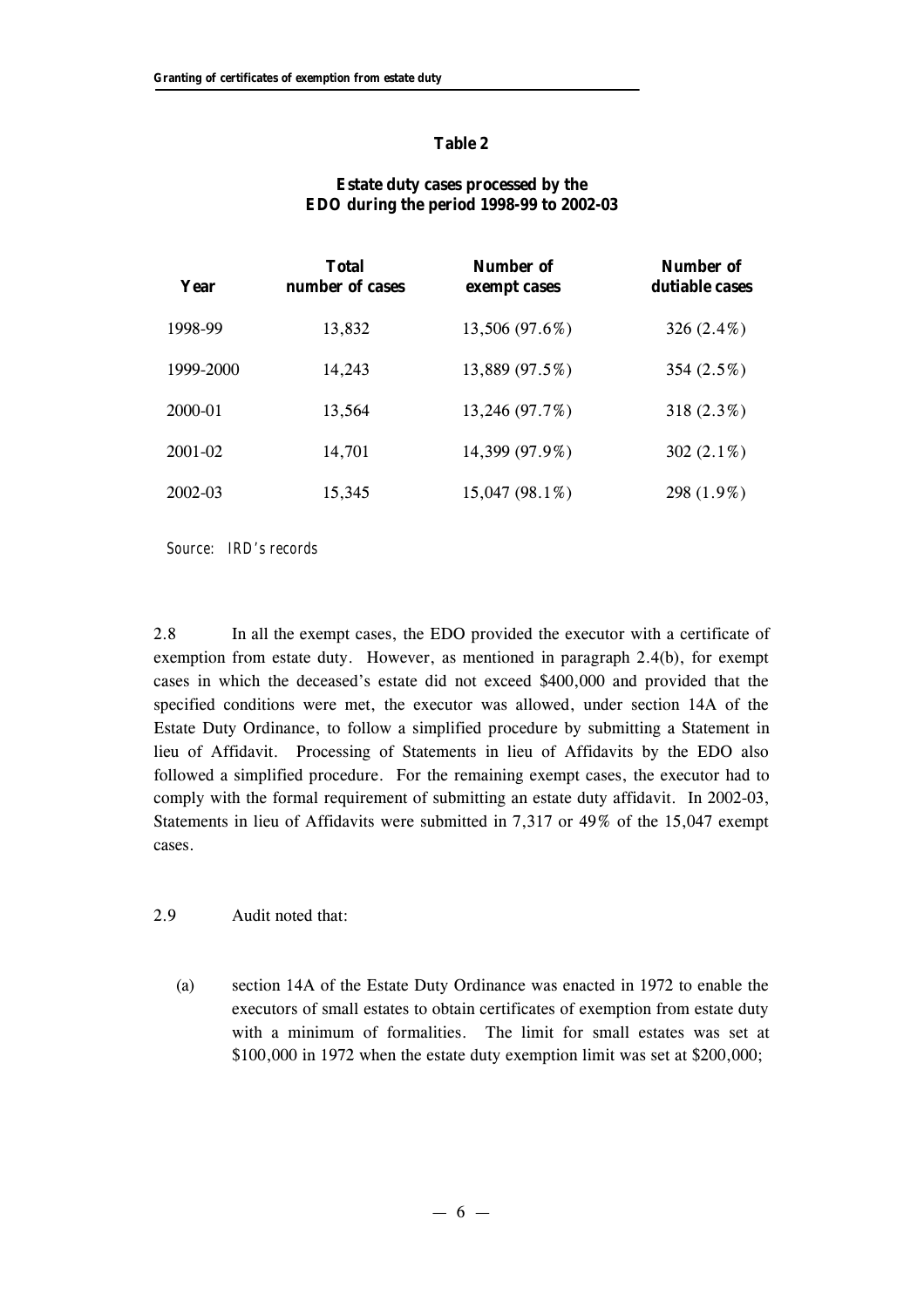- (b) in 1981, section 14A was amended to raise the limit for small estates to \$400,000 when the estate duty exemption limit was increased to \$1 million; and
- (c) since 1981, the limit for small estates had remained unchanged at \$400,000. The estate duty exemption limit had been raised on eight occasions, from \$1 million to \$7.5 million.

Audit could not find, from the EDO's records, documented reasons for maintaining the limit for small estates at \$400,000. **Audit considers that, relative to the present estate duty exemption limit of \$7.5 million, the limit of \$400,000 for small estates is low. The EDO should consider raising the limit for small estates. This would enable more cases for which no estate duty is payable to be processed more cost-effectively using the simplified procedure mentioned in paragraph 2.4(b).**

#### **Audit recommendations**

2.10 **Audit has** *recommended* **that the Commissioner of Inland Revenue should:**

- (a) **review the procedures for the granting of certificates of exemption from estate duty to determine whether the present limit of \$400,000 for small estates should be raised. This would enable more cases for which no estate duty is payable to be processed more cost-effectively using the EDO's simplified procedure (see para. 2.4(b)); and**
- (b) **if raising the limit is found to be desirable, take action to revise the limit for small estates specified in section 14A of the Estate Duty Ordinance.**

#### **Response from the Administration**

2.11 The **Commissioner of Inland Revenue** has said that she will monitor the appropriateness of the limit for small estates continually. She has reviewed the procedures for the granting of certificates of exemption from estate duty. She considers that the present limit of \$400,000 for small estates is appropriate and does not propose to amend it. She has also said that: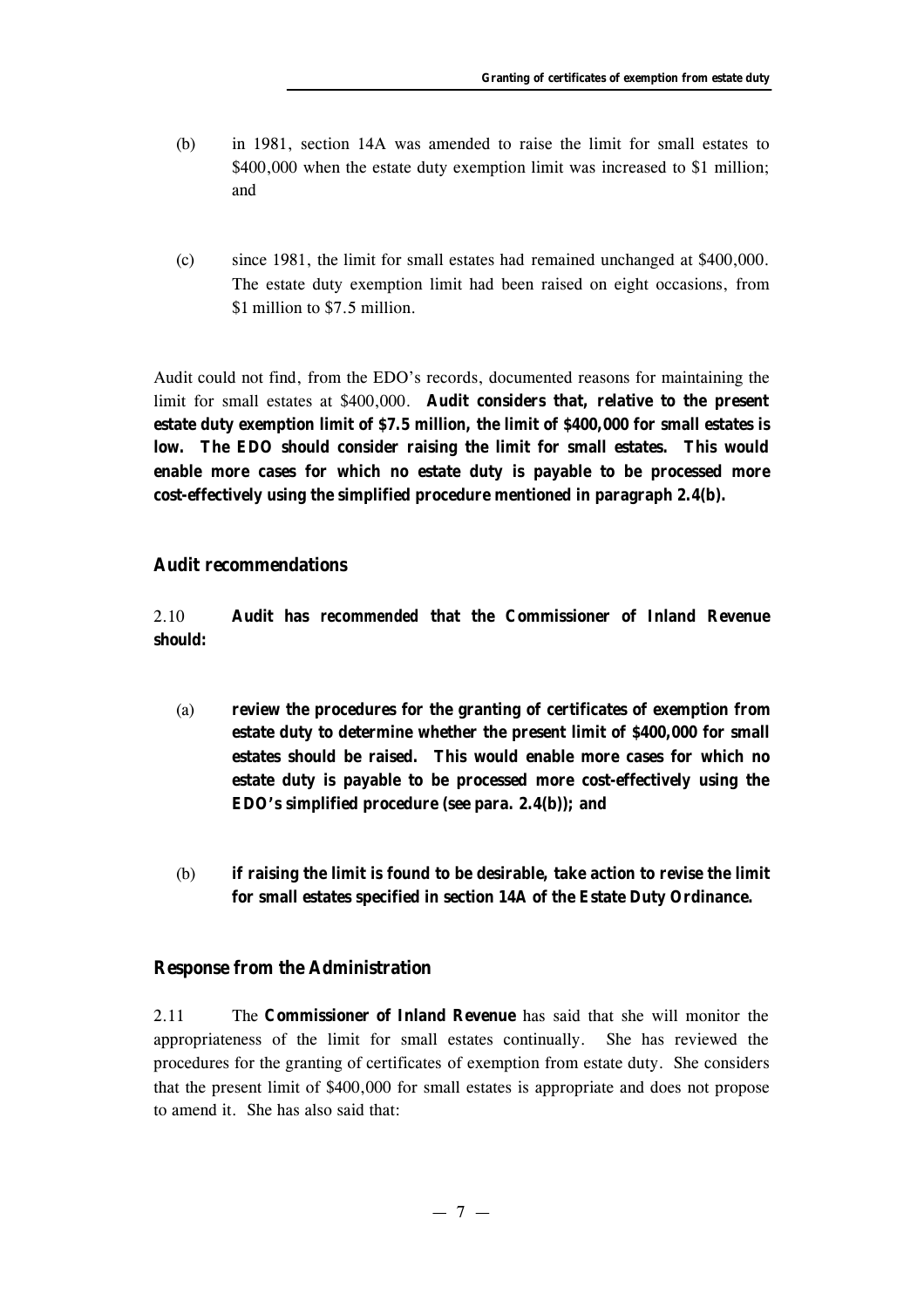- (a) there is not much difference in the time and effort taken to process a simple estate duty affidavit and a Statement in lieu of Affidavit;
- (b) record shows that the total number of estates with value between \$400,000 and \$1 million that met the conditions for filing a Statement in lieu of Affidavit was small, being 388 and 404 for 2001-02 and 2002-03 respectively; and
- (c) under the existing provisions of the Inland Revenue Ordinance (Cap. 112), the filing of an affidavit enables tax assessments which would otherwise have been time-barred to be issued within one year of the date of filing (see Note 12 to para. 5.2). The filing of a Statement in lieu of Affidavit has no such effect.

2.12 The **Secretary for Financial Services and the Treasury** agrees with the Commissioner of Inland Revenue's observations and supports the follow-up actions proposed by the Commissioner.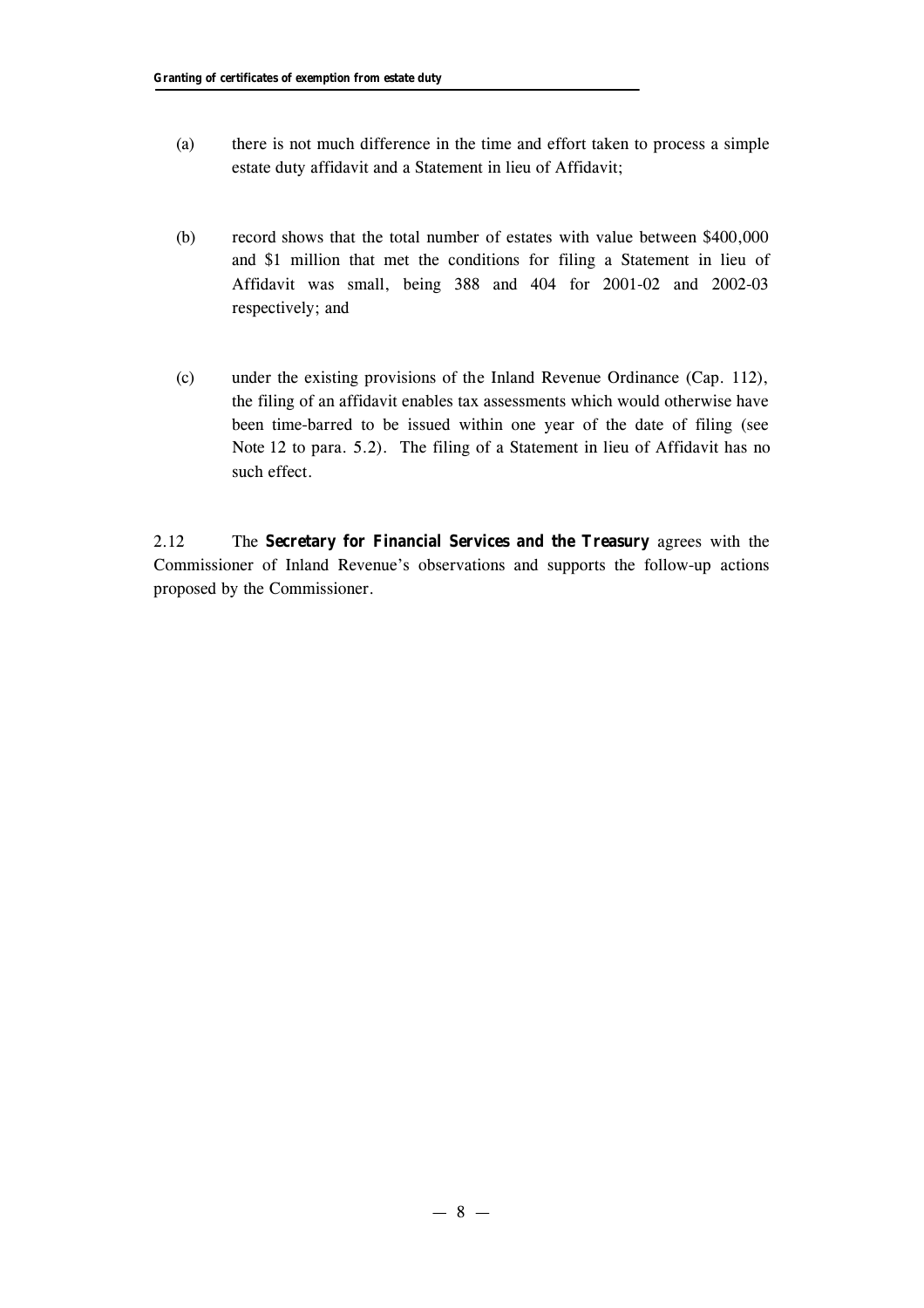#### **PART 3: ASSESSMENT OF ESTATE DUTY**

3.1 This PART examines the EDO's procedures for assessing estate duty to ascertain whether there is room for improvement.

#### **EDO's procedures for assessing estate duty**

3.2 Under the Estate Duty Ordinance, in cases where property passes on the death of a person, the persons accountable for estate duty and the information required to be submitted to the EDO are as follows:

- (a) *Property owned by the deceased.* Section 14(6) provides that the executor shall be accountable for the estate duty in respect of all property of which the deceased was competent to dispose at his death. The executor shall submit to the EDO an estate duty affidavit disclosing all property passing on the death of the deceased;
- (b) *Property jointly owned by the deceased with others.* Section 14(7A) provides that, notwithstanding section 14(6), where a beneficial interest in property vested in the deceased and another person jointly passes by survivorship on the death of the deceased, the executor and the person to whom the beneficial interest so passes (i.e. the surviving joint owner) shall be accountable for the estate duty in respect of the deceased's share of such property, and shall deliver to the EDO an account specifying the property in question (Note 5);
- (c) *Gifts made by the deceased before his death.* Section 14(7) provides that the donee of a gift made by the deceased during the three years before his death shall be accountable for the estate duty in respect of the gifted property. The donee shall deliver to the EDO an account specifying the property in question; and
- **Note 5:** *If the executor discloses the jointly owned property in the estate duty affidavit and pays the estate duty in respect of the property, the surviving joint owners may not need to submit a separate account to the EDO.*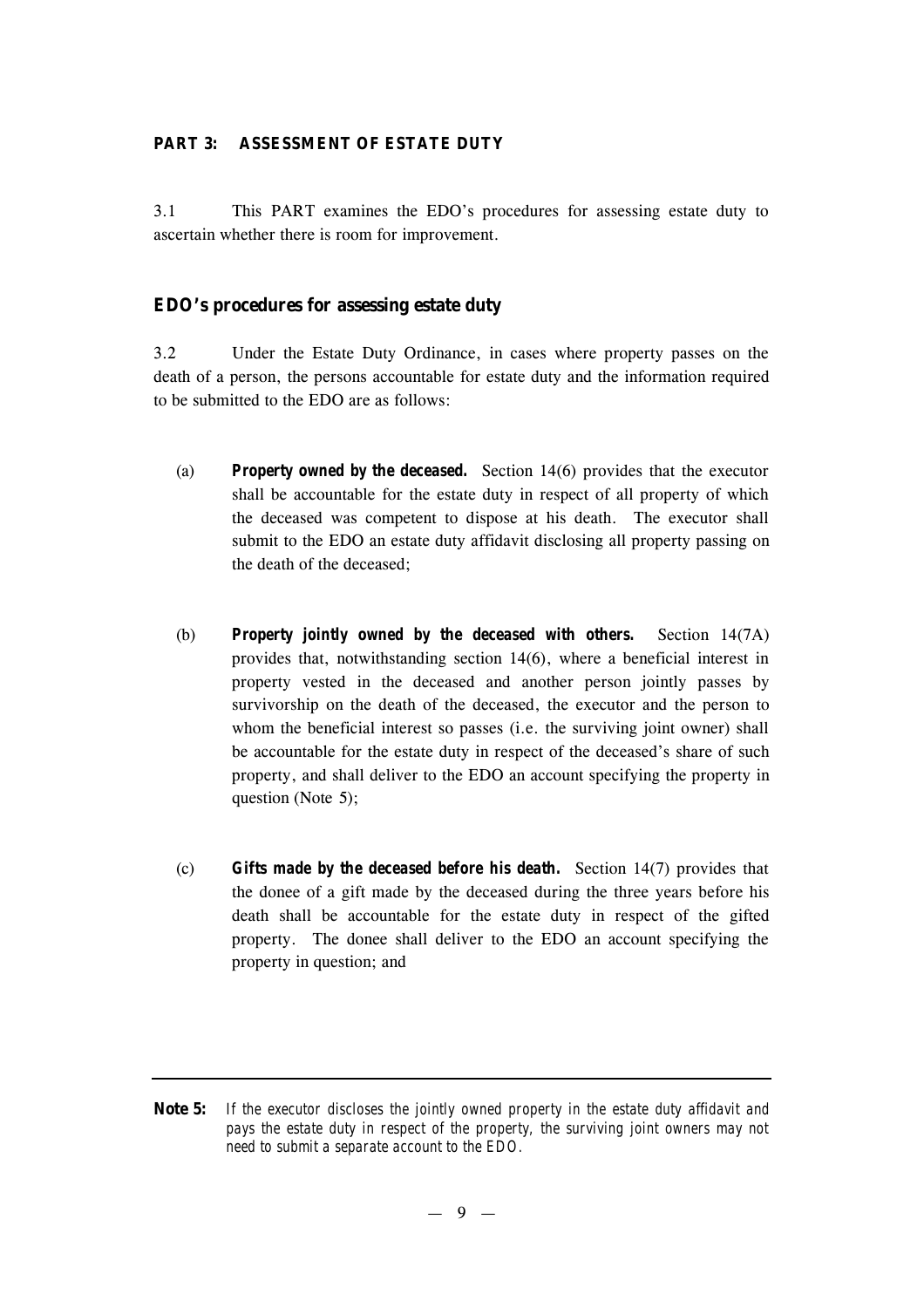(d) *Notification of interest of the deceased in a bank.* Section 25(1) provides that, where the deceased had at the date of his death any interest (whether as depositor or creditor) in any bank within Hong Kong, the bank shall, within one month from the date of first receiving information of either the death of such deceased person or his interest in the bank, whichever shall be the later, notify the EDO of such death and of the extent of the interest of the deceased in the bank.

3.3 Section 14(15) of the Estate Duty Ordinance provides that the Commissioner of Estate Duty may assess the amount of estate duty payable according to the best of the Commissioner's judgement if:

- (a) the Commissioner is not satisfied with the affidavit or account delivered by any person; or
- (b) the person has not delivered an affidavit or account within six months after the death of the deceased and the Commissioner is of the opinion that such person is accountable for estate duty.

3.4 Section 16(1) of the Estate Duty Ordinance provides that, where an affidavit or account is delivered after the lapse of 12 months from the death of the deceased, the estate duty shall be charged at twice the applicable rate, unless the person accountable for the estate duty satisfies the Commissioner of Estate Duty that there is a reasonable excuse for the delay in the delivery of the affidavit or account. The Commissioner has the discretion to remit or reduce such additional duty.

3.5 The EDO examines each estate duty affidavit or account before assessing estate duty. To determine whether property passing on the death of the deceased has been fully disclosed and properly valued, the EDO performs some basic procedures in every case. These basic procedures include referral of landed properties to the Rating and Valuation Department for valuation, checking of withdrawals to identify undisclosed gifts made by the deceased and examination of financial statements to assess the value of unlisted shares. In addition, the EDO selects cases meeting certain pre-set criteria for additional or in-depth examination. The EDO has stated in the IRD's annual estimates that it aims, for 80% of the dutiable or complicated cases, to assess estate duty within two years of receipt of the estate duty affidavit or account.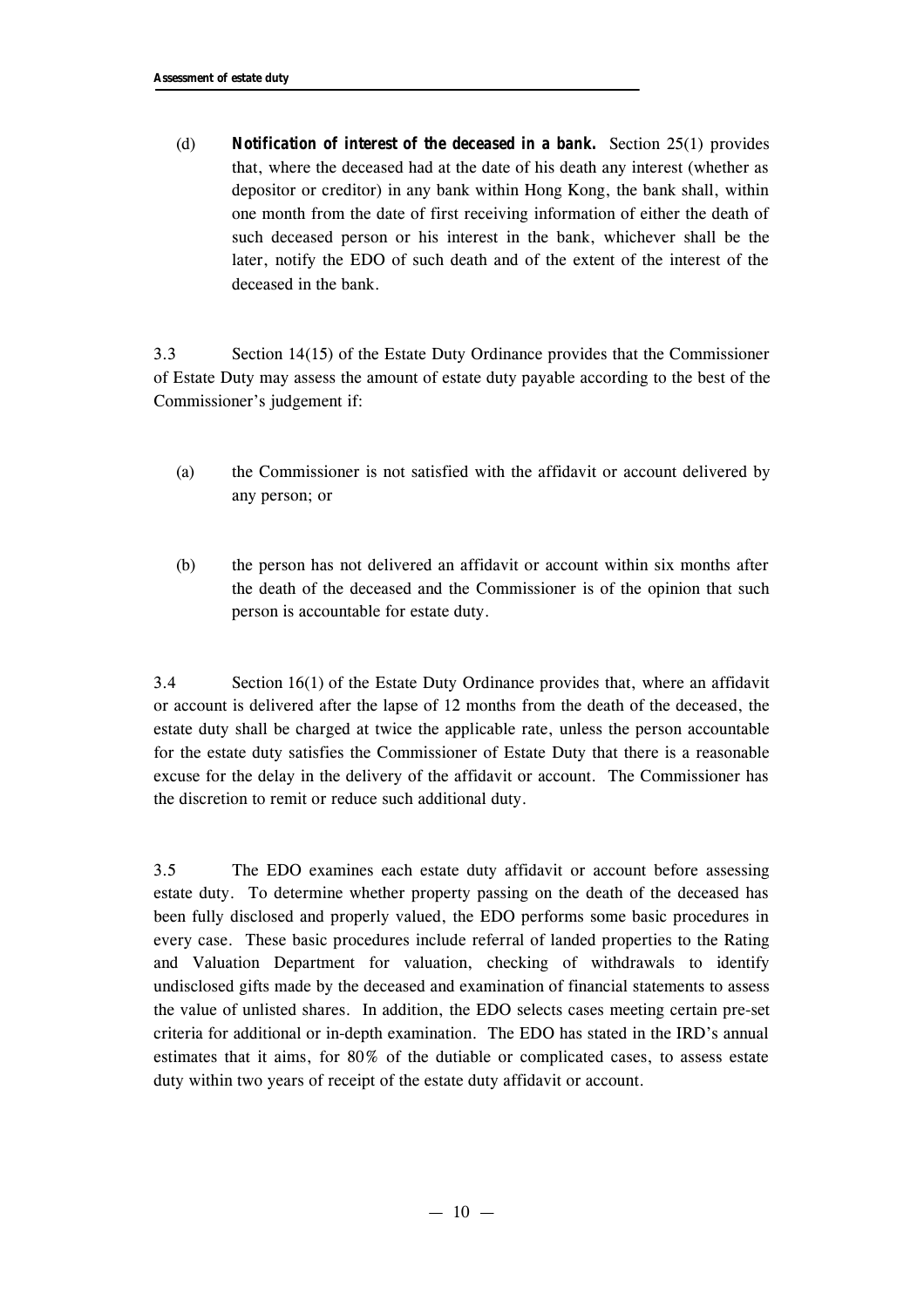## **Audit observations**

#### *Audit's examination of 20 estate duty cases*

3.6 From 2000-01 to 2002-03, there were on average 7,606 new estate duty cases each year in which an estate duty affidavit or account was delivered to the EDO for assessment of estate duty (i.e. excluding the cases in which a Statement in lieu of Affidavit was submitted). The number of estate duty cases assessed by the EDO, including dutiable and exempt cases, was 7,368 in 2000-01, 7,637 in 2001-02 and 8,028 in 2002-03. As at 31 March 2003, there were 1,275 outstanding cases for which assessment of estate duty had not yet been issued. An ageing analysis of these cases is shown in Table 3.

#### **Table 3**

## **Ageing analysis of outstanding cases not yet assessed for estate duty (31 March 2003)**

| Number of years since the receipt<br>of estate duty affidavit or account | <b>Number of cases</b> |
|--------------------------------------------------------------------------|------------------------|
| 1 or less                                                                | 801                    |
| Over 1 to 2                                                              | 182                    |
| Over 2 to 3                                                              | 88                     |
| Over 3 to 4                                                              | 66                     |
| Over 4 to 5                                                              | 46                     |
| Over 5 to 7                                                              | 53                     |
| Over 7 to 10                                                             | 34                     |
| Over 10 to 15                                                            | 5                      |
|                                                                          | <b>Total</b><br>1,275  |

*Source: IRD's records*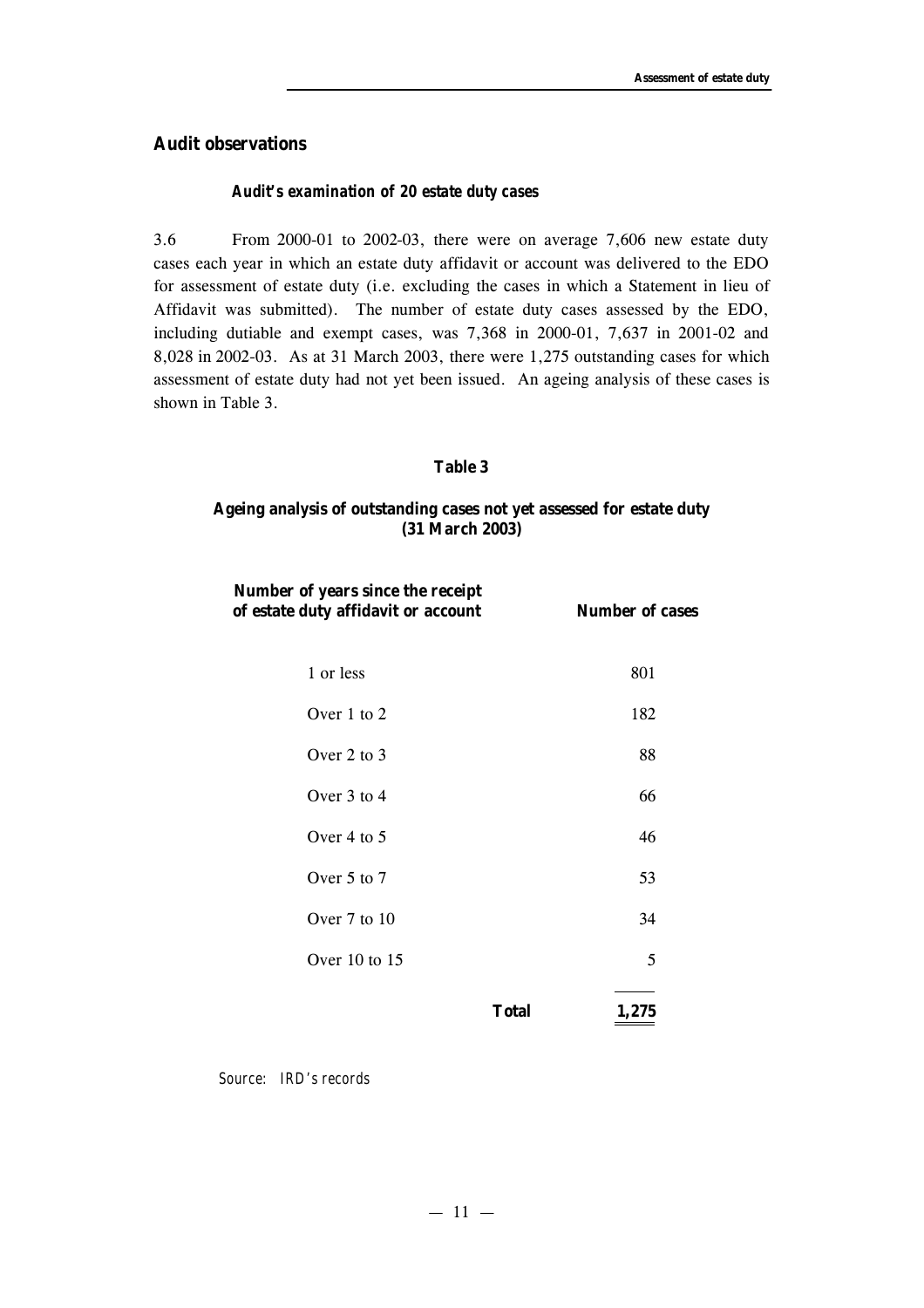3.7 To ascertain whether there is room for improvement in the procedures for assessing estate duty, Audit selected for in-depth review a sample of 15 cases (hereinafter referred to as Cases A1 to  $A15 -$  Note 6) in which estate duty had been assessed during the period 2000-01 to 2002-03. Audit also examined the 5 cases (hereinafter referred to as Cases A16 to A20) in which the estate duty affidavit or account had been received over 10 years ago but for which estate duty had not yet been assessed as at 31 March 2003. The audit findings are given in paragraphs 3.8 to 3.17.

## *Guidelines on the valuation of unincorporated businesses and unlisted shares*

3.8 In Cases A1 to A15, the executors had appointed solicitors to act for them in estate duty matters, including the submission of estate duty affidavits and the handling of enquiries from the EDO. In 12 cases (Cases A4 to A15), the deceased's estate included unincorporated businesses or unlisted shares. Audit found that:

- (a) in 6 cases (Cases A4 to A9), the EDO accepted the value of the unincorporated businesses or unlisted shares as stated in the estate duty affidavits; and
- (b) in the other 6 cases (Cases A10 to A15), EDO officers valued the unincorporated businesses or unlisted shares in accordance with the EDO's guidelines, and subsequently spent much time and effort in obtaining, through the solicitors, the executors' agreement to this valuation. Of these 6 cases:
	- (i) in 2 cases (Cases A10 and A11) the unincorporated businesses or unlisted shares had been included in the estate duty affidavits, but their values had not been stated; and
	- (ii) in 4 cases (Cases A12 to A15) the EDO had not accepted the value of the unincorporated businesses or unlisted shares stated in the estate duty affidavits.
- **Note 6:** *Cases A8 and A15 were two major cases identified by the EDO as involving estate duty avoidance schemes (see para. 6.6). The other 13 cases were selected randomly by Audit.*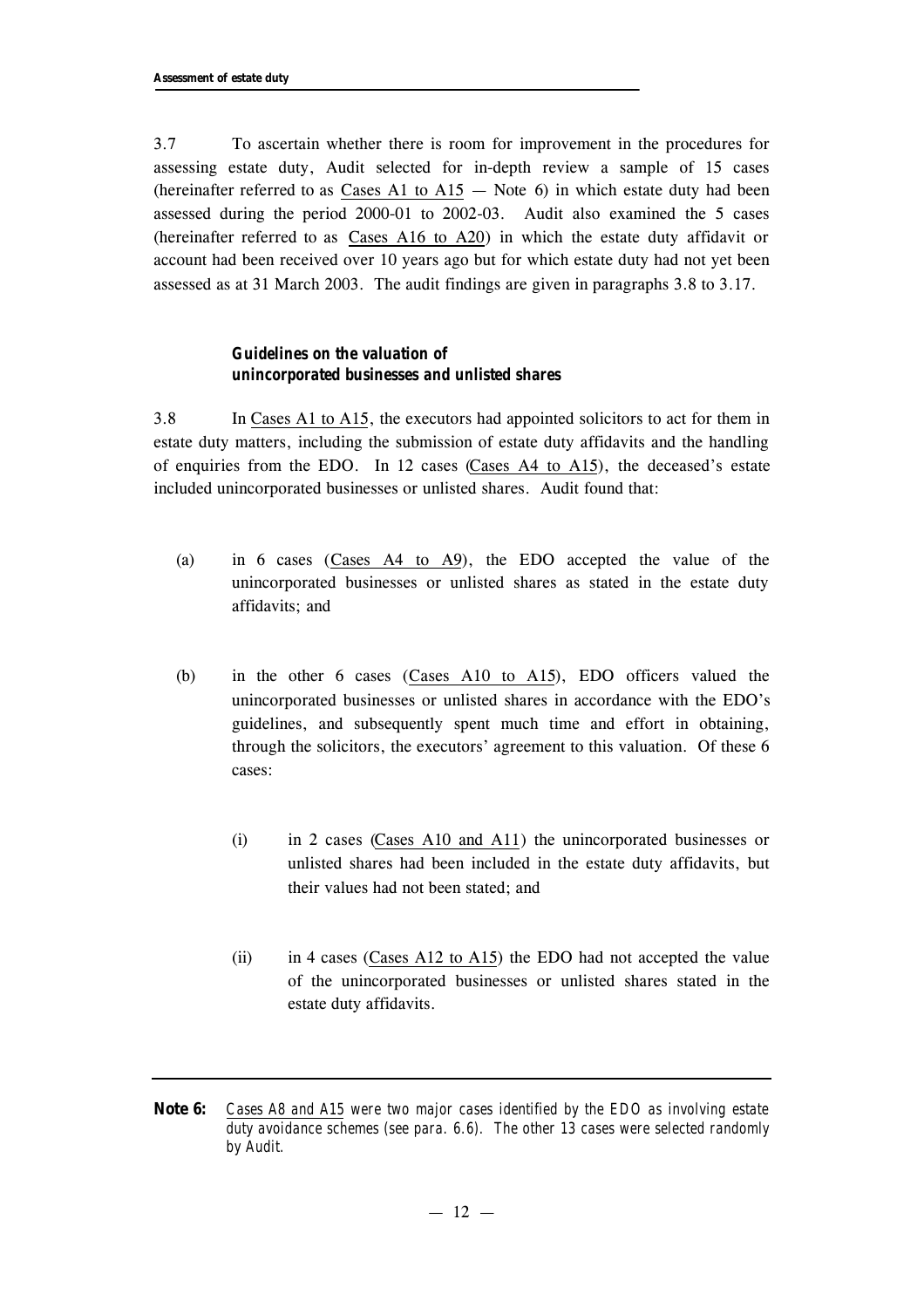3.9 **In Audit's view, the EDO needs to consider whether the EDO's guidelines mentioned in paragraph 3.8(b) could be promulgated to the general public. This would help all parties concerned with the valuation of unincorporated businesses and unlisted shares.**

## *Need to ensure banks submit notifications of the deceased's bank balances to the EDO*

3.10 Section 25(1) of the Estate Duty Ordinance requires a bank to notify the EDO of the death of any customer and of the balances in that customer's accounts with the bank. Audit's examination of Cases A1 to A15 revealed that, in all these cases, some banks failed to submit such notification. In particular, Audit found 4 cases (Cases A4, A6, A9 and A10) where the banks concerned were aware of the death of the deceased. For illustration, details of Case A10 are given below:

## **Case A10**

- In May 2000, Bank A submitted to the EDO notification of the death of the deceased and the balances in his accounts.
- In October 2000, the executor submitted to the EDO an estate duty affidavit which showed that the deceased had accounts with four other banks, in addition to Bank A. The documents attached to the affidavit indicated that the death of the deceased had been notified to all five banks and, during the period April 2000 to July 2000, these banks provided the executor with information on the deceased's accounts.
- However, the other four banks did not submit to the EDO any notification.
- l Up to July 2003, the EDO had not taken any penalty action (Note 7) against the four banks for non-compliance with the requirements of section 25(1).

**Note 7:** *Section 25(1) of the Estate Duty Ordinance states that, in default of the notification, a penalty of \$5,000 shall be recoverable from the bank.*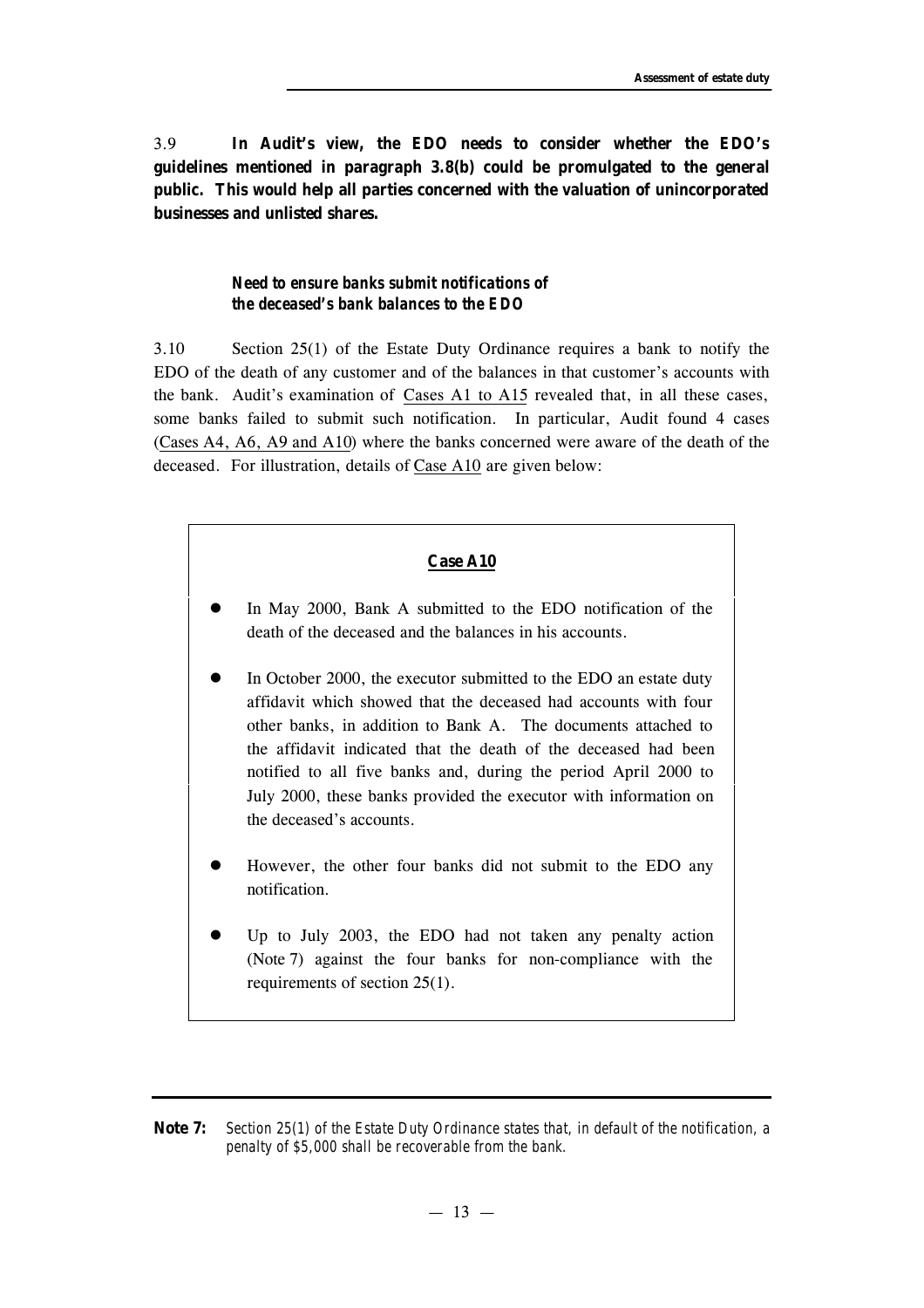3.11 From the EDO's records, Audit could not find documented reasons for not taking action against the banks which had failed to comply with the notification requirements under section 25(1) of the Estate Duty Ordinance. Audit considers that notification from a bank of the deceased's bank balances provides useful information to the EDO for verifying the bank balances disclosed in the estate duty affidavit or account. Such notifications also help detect any undisclosed bank balances, in particular those bank accounts jointly owned by the deceased with others (Note 8). **In Audit's view, in order to ensure that banks comply with the notification requirements under section 25(1) of the Estate Duty Ordinance and to create a deterrent effect, the EDO needs to routinely remind all banks of their obligations under the Estate Duty Ordinance and instigate penalty action in cases that warrant it.**

## *Inadequate checking by EDO of withdrawals from bank accounts to identify undisclosed cash gifts*

3.12 In Cases A1 to A15, the EDO had checked the withdrawals made by the deceased during the three years before his death, as follows:

- (a) *Selected cases.* For cases selected by the EDO for additional or in-depth examination (see para. 3.5), any withdrawal exceeding a predetermined amount was checked; and
- (b) *Other cases.* Any withdrawal exceeding a predetermined amount greater than the predetermined amount for the selected cases was checked.

In 4 cases (Cases A4, A5, A10 and A11), the EDO identified that some withdrawals were cash gifts made by the deceased which had not been disclosed by the donees. After enquiring of the donees, the EDO assessed the estate duty payable by them.

3.13 Section 6(1)(c) of the Estate Duty Ordinance states that gifts made by the deceased during the three years before his death are dutiable (if the value of the whole estate exceeds the estate duty exemption limit of  $$7.5$  million  $-$  see para. 1.2), unless the gifts:

**Note 8:** *Jointly owned bank accounts carry a higher risk of non-disclosure by the surviving joint owners.* This is because the deceased's interest in such accounts passes to the *joint owners, without the need for them to obtain the estate duty clearance papers for applying for probate or letters of administration (see para. 3.2(b)).*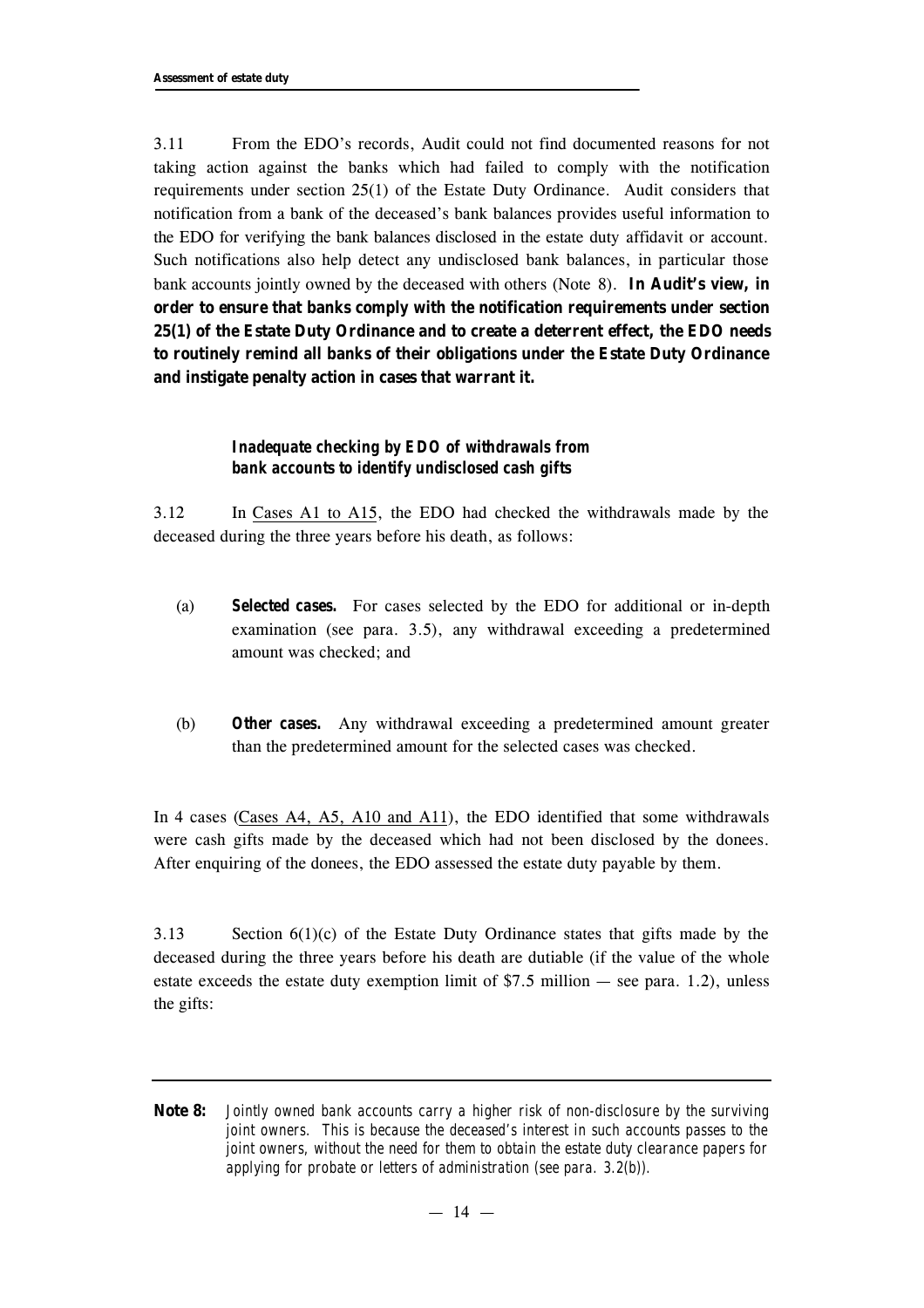- (a) are made in consideration of marriage;
- (b) are proved to the satisfaction of the Commissioner of Estate Duty to have been part of the normal expenditure of the deceased, and to have been reasonable having regard to the amount of his income or to the circumstances; or
- (c) in the case of any donee, do not exceed in the aggregate \$200,000 in value or amount.

**Audit notes that the EDO's procedures for checking withdrawals in the selected cases (see para. 3.12(a)) provide a reasonable assurance that all undisclosed cash gifts exceeding \$200,000 are investigated. However, for cases not selected by the EDO for additional or in-depth examination, due to the reduced scope of checking, some dutiable cash gifts may not be detected. In Audit's view, the EDO needs to review its procedures to determine whether it should increase the scope of checks made for undisclosed cash gifts.**

#### *Bonus shares not treated as a gift*

3.14 In Case A5, Audit noted that the estate duty had not been properly assessed. Details of Case A5 are as follows:

## **Case A5**

- l About two years before his death, the deceased gave the donees a gift comprising 2,600 shares of Company A.
- l About one year before the deceased's death, Company A announced a bonus issue. As a result, 3,800 bonus shares were issued to the donees.
- The EDO, in assessing the estate duty, agreed with the donees that the principal value of the gift was the value of the original 2,600 shares as at the time of death of the deceased.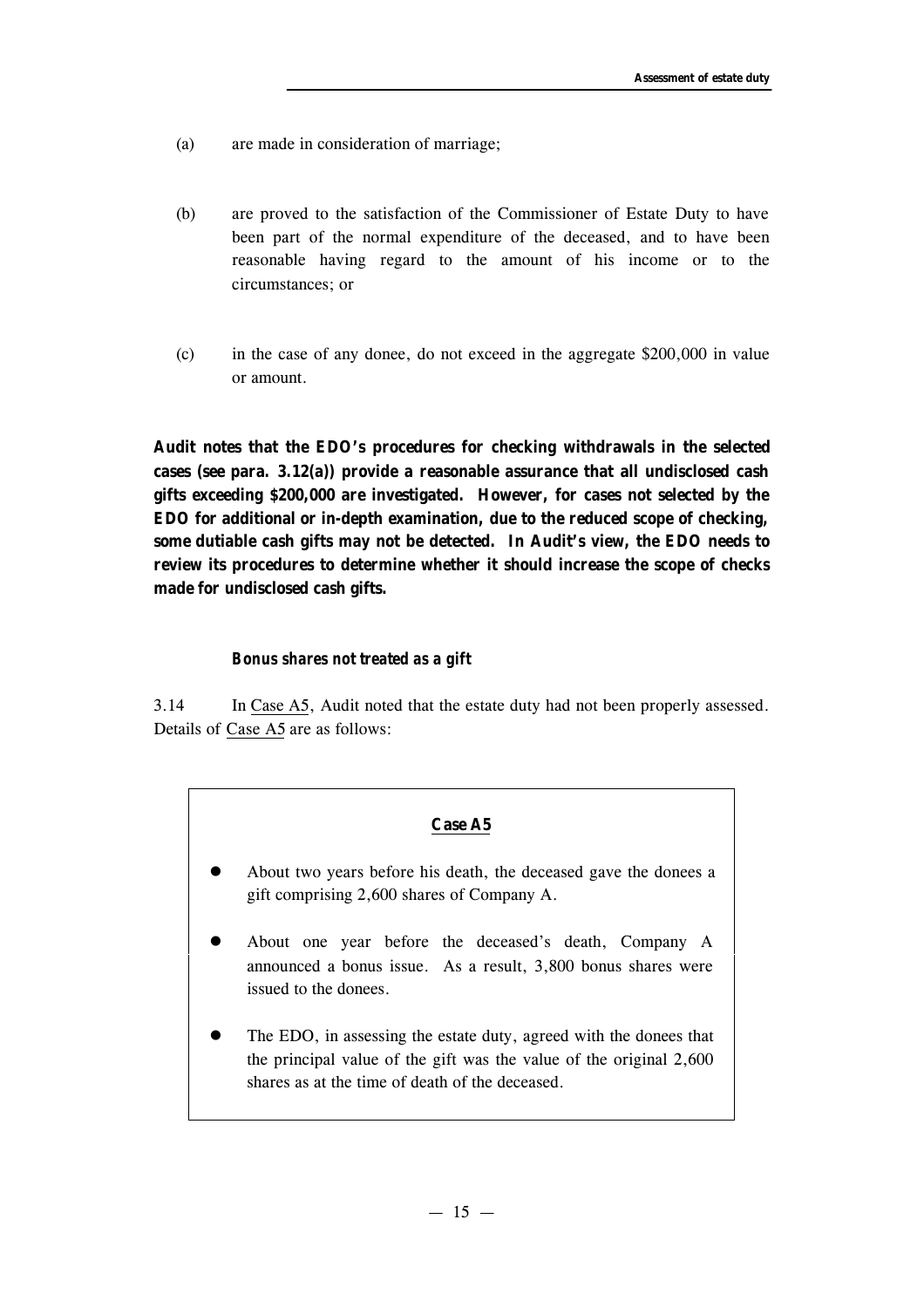3.15 Section 9(1) of the Estate Duty Ordinance states that, where any shares in a company are comprised in a gift *inter vivos* and the donee is, as the holder of those shares, issued with shares in the company, the shares so issued shall be treated as having been comprised in the gift. Therefore, Audit considers that in Case A5:

- (a) the bonus shares should have been treated as part of the gift; and
- (b) the principal value of the gift should have been assessed on 6,400  $(i.e. 2,600+3,800)$  shares of Company A.

**Audit estimated that the amount of under-assessed estate duty in Case A5 was about \$300,000. In Audit's view, the EDO needs to issue instructions to EDO officers to ensure that bonus shares are treated as part of the gift in accordance with the Estate Duty Ordinance. The EDO should also consider reopening Case A5 to demand the estate duty under-assessed.**

#### *Delay in finalising estate duty assessments*

3.16 Audit's examination of Cases A16 to A20 (i.e. the 5 cases in which the estate duty affidavit or account had been received over 10 years ago but for which estate duty had not yet been assessed as at 31 March 2003) revealed that the main reasons for the delay in finalising the estate duty assessments were as follows:

- (a) *Dispute over ownership of assets.* In Cases A16, A17 and A20, there were disputes between the EDO and the executor over the ownership of certain assets. The executors claimed that:
	- (i) some assets were not owned by the deceased but were held in trust for others;
	- (ii) the deceased in fact had no interest in some assets treated by the EDO as jointly owned by the deceased with others; and
	- (iii) some payments made by the deceased to his relatives were not gifts as presumed by the EDO.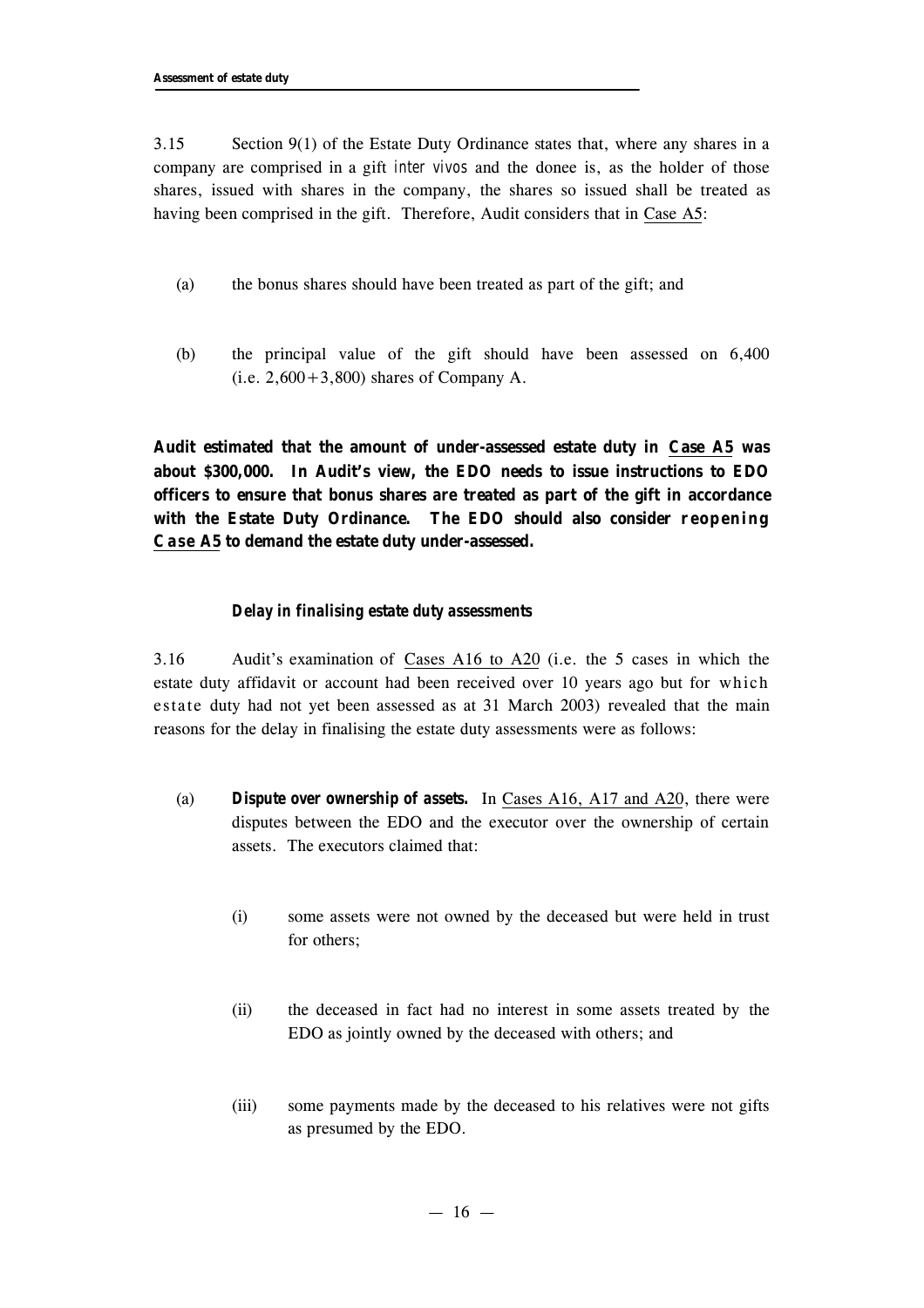However, the EDO considered that the executors had provided insufficient information to support their claims. In addition, the executors could not provide information about some unincorporated businesses or unlisted shares for valuation purposes. As at 31 July 2003, the disputes remained unresolved;

- (b) *In-depth enquiries into a potential avoidance scheme.* In Case A18, the EDO suspected that a scheme had been used for avoiding estate duty and made in-depth enquiries into the transactions involved. As at 31 July 2003, the enquiries were still in progress; and
- (c) *Dispute over valuation of landed properties.* In Case A19, the deceased owned some 50 landed properties. The EDO referred all the landed properties to the Rating and Valuation Department for valuation. As at 31 July 2003, the executor had not yet agreed on the valuation of some 30 landed properties.

3.17 Audit is concerned that, in Cases A16 to A20, the assessment of estate duty has not yet been finalised although the estate duty affidavit or account was received over 10 years ago. **Audit considers that the EDO needs to review each case to determine what actions should be taken to finalise the assessment of estate duty. In cases where no further information could be provided by the executor, the EDO should consider issuing an estimated assessment under section 14(15) of the Estate Duty Ordinance (see para. 3.3).**

## **Audit recommendations**

3.18 **Audit has** *recommended* **that the Commissioner of Inland Revenue should:**

#### *Guidelines on the valuation of unincorporated businesses*

(a) **consider promulgating the EDO's guidelines on the valuation of unincorporated businesses and unlisted shares. This would help all parties concerned with the valuation of unincorporated businesses and unlisted shares (see para. 3.9);**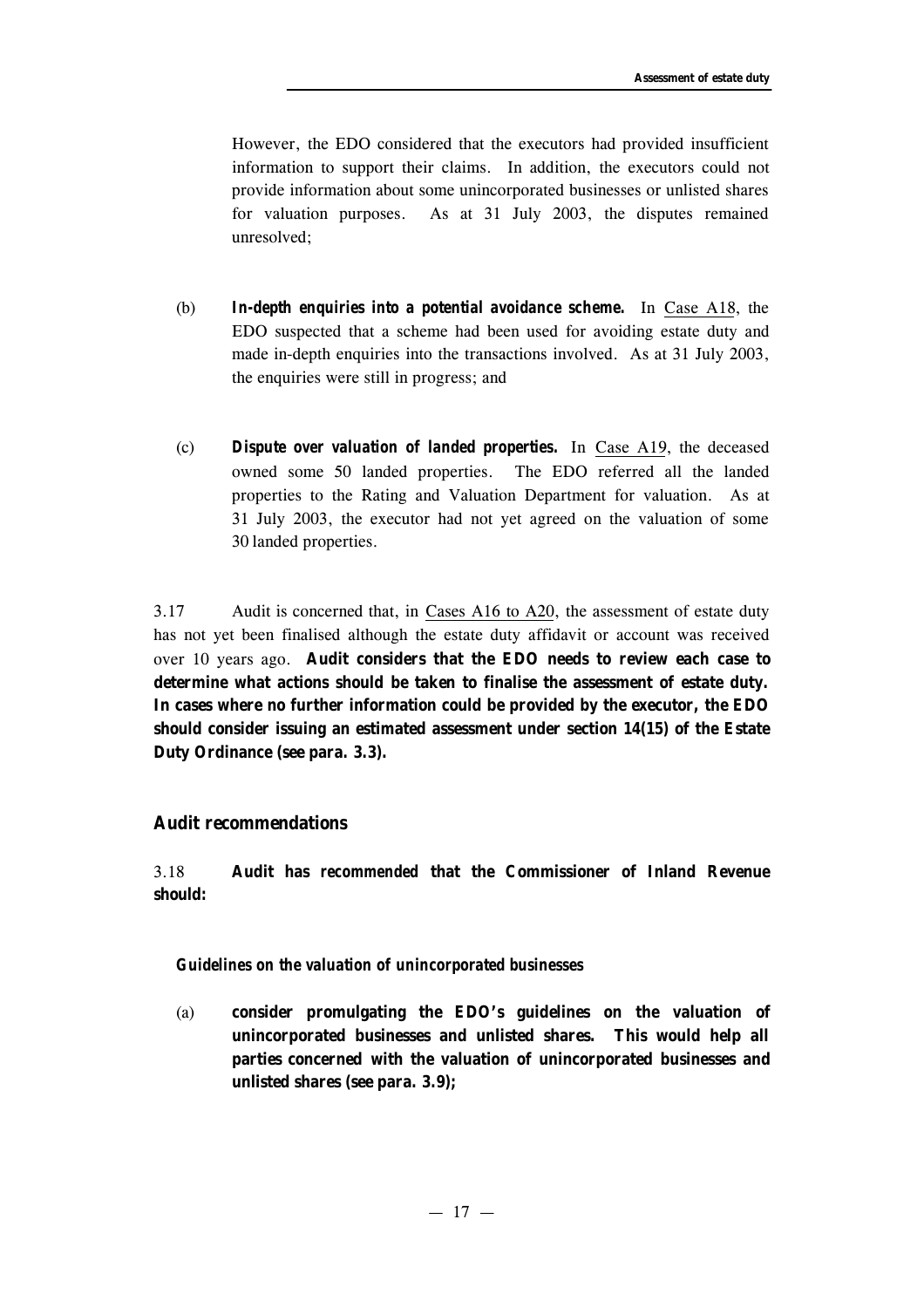#### *Bank notification of the deceased's bank balances*

(b) **regularly remind all banks of their obligations under section 25(1) of the Estate Duty Ordinance, and instigate penalty action in cases warranting it to ensure that banks promptly submit to the EDO notifications of the bank balances of the deceased (see para. 3.11);**

#### *Checking of undisclosed cash gifts*

(c) **review the procedures for checking undisclosed cash gifts to determine whether the scope of checks should be increased (see para. 3.13);**

#### *Bonus shares*

- (d) **issue instructions to EDO officers to ensure that bonus issues arising from shares given away by the deceased are treated as a gift** *inter vivos* **(see para. 3.15);**
- (e) **consider reopening Case A5 (see para. 3.15) to demand the estate duty under-assessed, and identify any similar cases of under-assessment;**

#### *Delay in finalising estate duty assessments*

- (f) **review those cases in which the assessment of estate duty has still not been finalised after a long period of time to determine what actions should be taken to finalise the assessment (see para. 3.17); and**
- (g) **in those long outstanding cases where no further information could be provided by the executor, consider issuing an estimated assessment under section 14(15) of the Estate Duty Ordinance (see para. 3.17).**

#### **Response from the Administration**

3.19 The **Commissioner of Inland Revenue** accepts the audit recommendations mentioned in paragraph  $3.18(a)$ , (b) and (d) to (g). In response to the audit recommendation mentioned in paragraph 3.18(c), she has reviewed the procedures for checking undisclosed cash gifts. She considers the present scope of checking is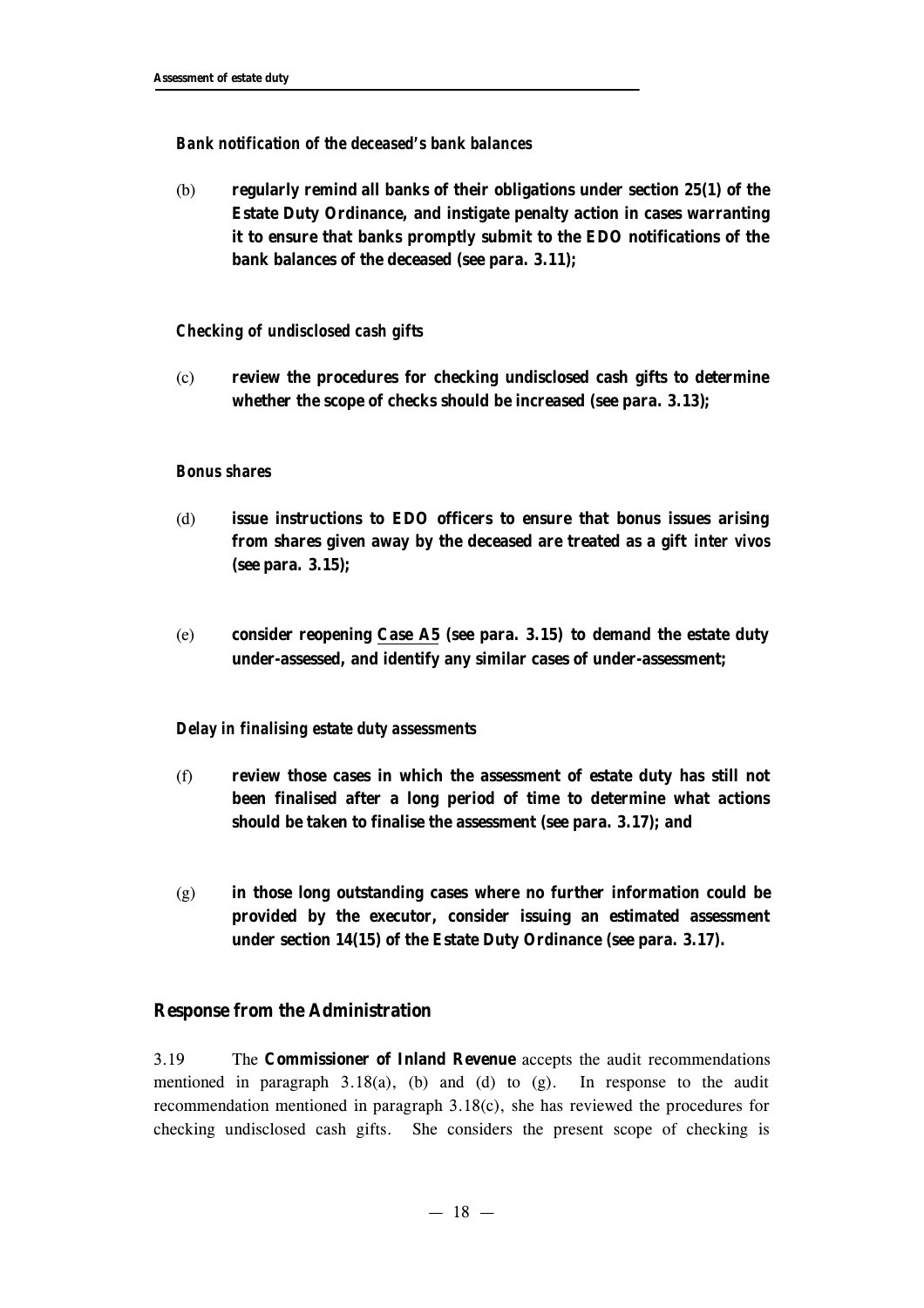adequate and strikes a balance between revenue protection and resource management. She has also said that:

## *Guidelines on the valuation of unincorporated businesses*

(a) as a taxpayer's service, she agrees to issue guidelines on the valuation of unincorporated businesses and unlisted shares. She intends to publish these guidelines in the form of a leaflet, which will also be uploaded to the IRD's website;

#### *Bank notification of the deceased's bank balances*

(b) a reminder letter will be issued to the Hong Kong Association of Banks for circulation among its members periodically;

#### *Bonus shares*

- (c) she agrees to draw staff's attention specifically to the issue of bonus shares so as to avoid recurrence of similar omission. Case A5 mentioned in paragraph 3.15 is an isolated case. The relevant instruction has already been included in the EDO's staff handbook;
- (d) instruction has been given to reopen Case A5 to assess the undercharged duty. EDO officers have also been reminded to exercise greater care in view of this incident. Similar cases will be reopened once identified; and

#### *Delay in finalising estate duty assessments*

(e) as there is standing instruction that old cases should be accorded with priority by EDO officers, she has directed the Assistant Commissioner to monitor the review more closely with a view to finalising the old cases as soon as practicable. If warranted, assessments under section 14(15) of the Estate Duty Ordinance will be issued.

3.20 The **Secretary for Financial Services and the Treasury** agrees with the Commissioner of Inland Revenue's observations and supports the follow-up actions proposed by the Commissioner.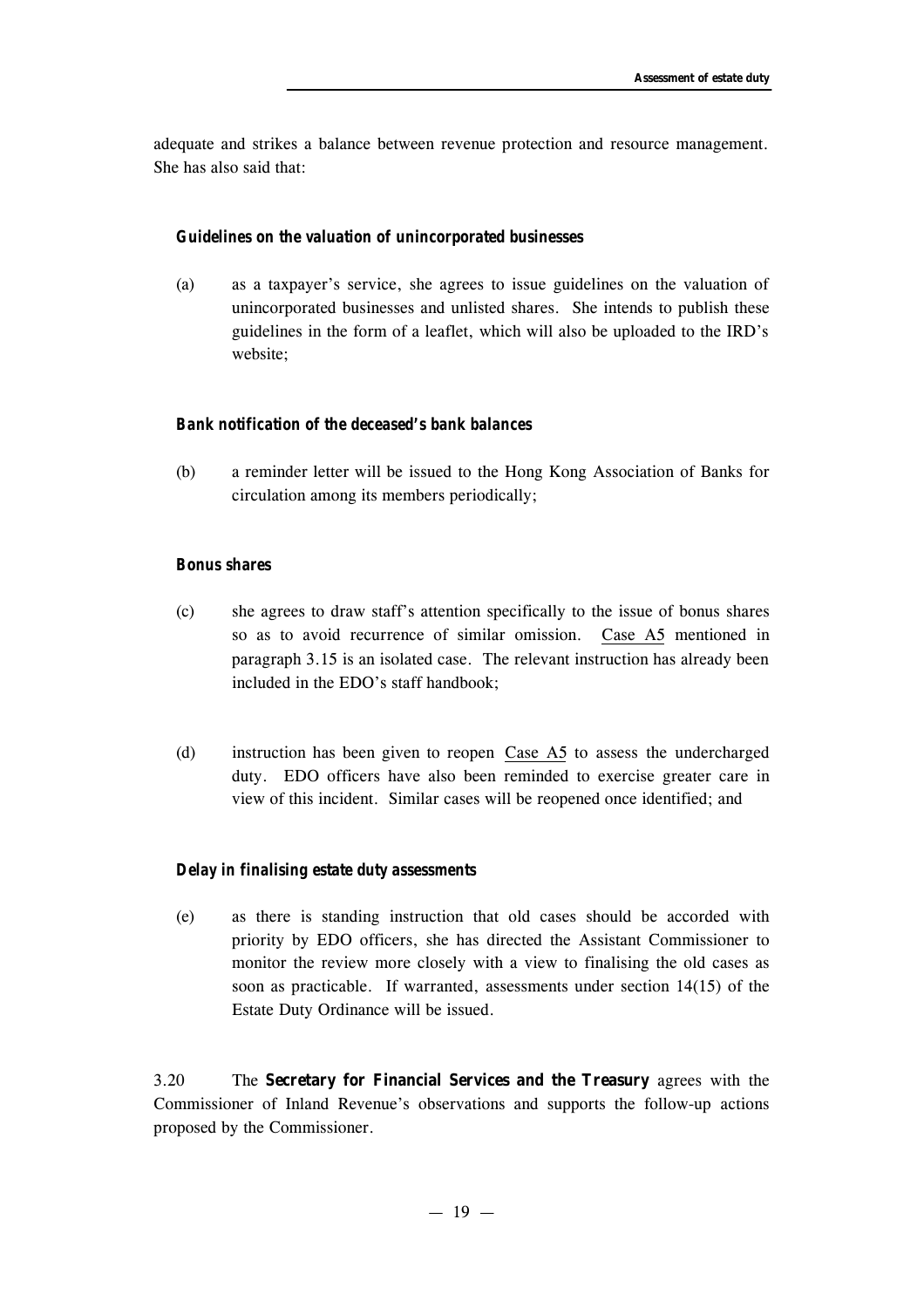#### **PART 4: COLLECTION OF ESTATE DUTY**

4.1 This PART examines the EDO's procedures for collecting estate duty to determine whether there is room for improvement.

## **Requirements for the payment of estate duty**

- 4.2 Section 12 of the Estate Duty Ordinance provides that:
	- (a) estate duty shall be due for payment by the accountable person (see para. 3.2) on the delivery of an estate duty affidavit or account, or on the expiration of six months from the death of the deceased, whichever first happens; and
	- (b) in addition to any estate duty payable, interest shall accrue and be payable on such duty while it remains unpaid, at the rate of 4% per annum from the date of death of the deceased until the expiration of six months from that date, and at the rate of 8% per annum thereafter.

Where the EDO has assessed the estate duty and the duty already paid exceeds the assessed amount, the excess amount will be refunded to the accountable person. Otherwise, the accountable person will be required to settle the unpaid amount.

4.3 In cases where the Commissioner of Estate Duty has assessed the estate duty under section 14(15) of the Estate Duty Ordinance (see para. 3.3), section 14(15A) provides that the estate duty shall be paid within one month after the giving of notice of assessment.

## **EDO's procedures for recovering estate duty**

- 4.4 The EDO may take the following actions to recover estate duty:
	- (a) *Institute recovery proceedings in the District Court.* Section 14(1) of the Estate Duty Ordinance provides that estate duty shall be recoverable by the Commissioner of Estate Duty by action in the District Court. Section 14(5) states that, in any proceedings for the recovery of estate duty, the court shall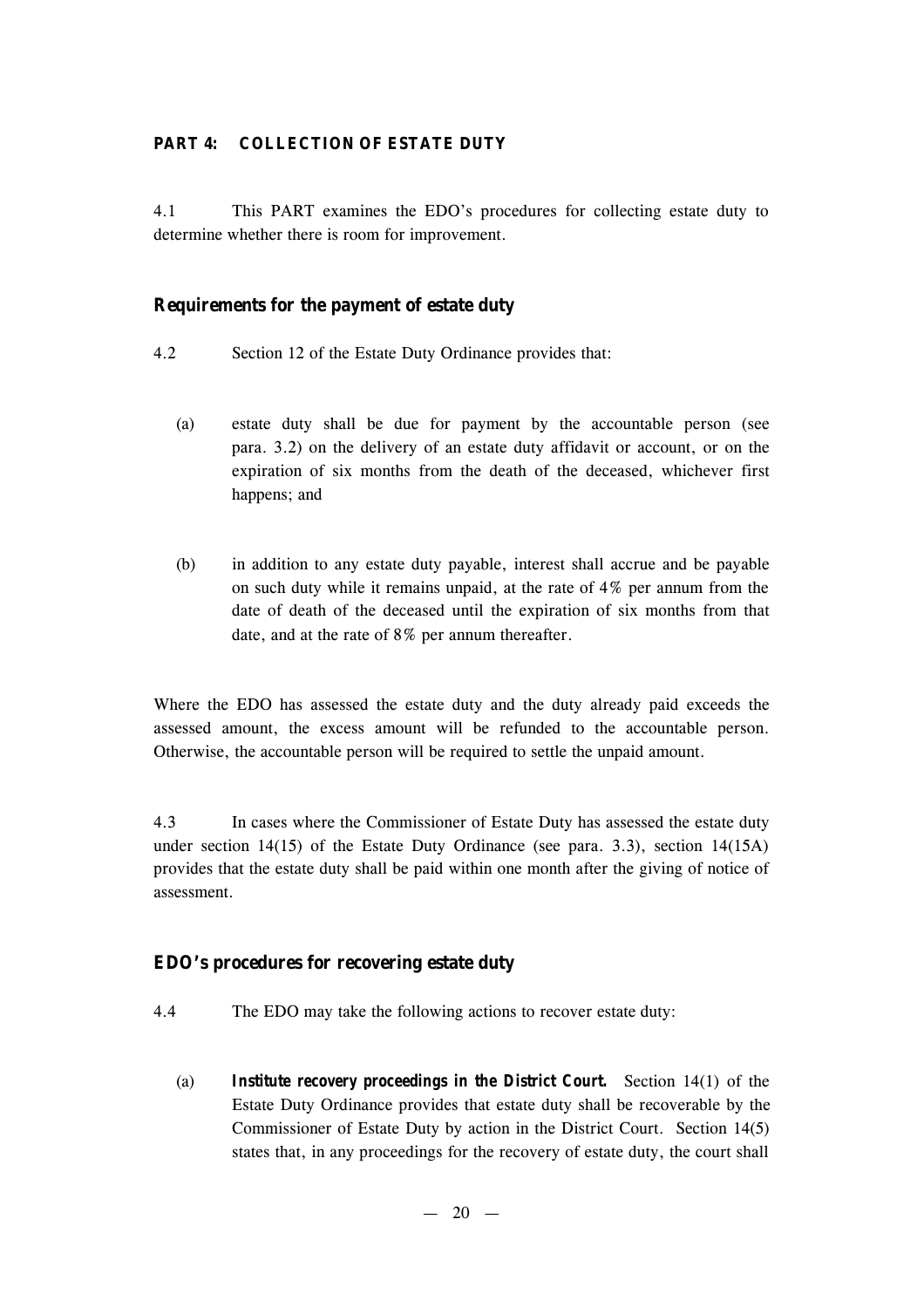have jurisdiction to appoint a receiver of the property and to order a sale of the property; and

(b) *Charge estate duty on property.* Section 18 provides that a rateable part of the estate duty on an estate, in proportion to the value of any property which does not pass to the executor as such (e.g. gifted property), shall be a first charge on the property in respect of which estate duty is leviable. Notice of any such charge on any leasehold property may be given by the Commissioner registering a memorial in the Land Registry against the property affected thereby.

When all possible recovery actions have proved fruitless, the irrecoverable amount of estate duty is written off.

## **Audit observations**

## *Many long outstanding estate duty cases*

4.5 From 2000-01 to 2002-03, there was only one estate duty write-off case, in which estate duty of \$0.4 million in respect of a gift made by the deceased was deemed irrecoverable because the donee was untraceable. However, as at 31 March 2003, there were 124 cases involving \$261.11 million of outstanding estate duty and interest. Details are shown in Table 4.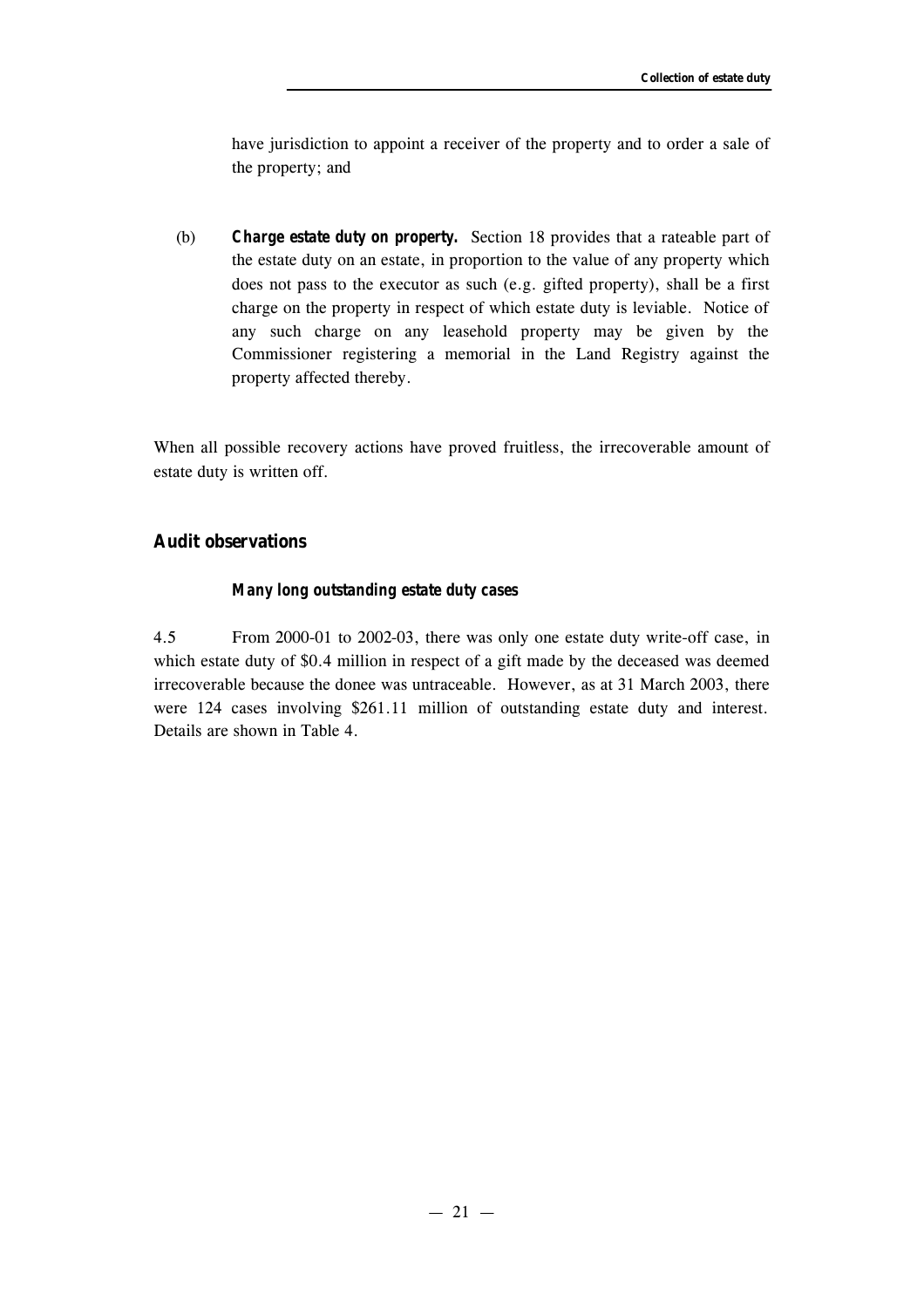#### **Table 4**

| <b>Number of years since</b><br>the receipt of estate<br>duty affidavit or account | <b>Number</b><br>of cases | <b>Amount of</b><br>outstanding estate<br>duty and interest |  |
|------------------------------------------------------------------------------------|---------------------------|-------------------------------------------------------------|--|
|                                                                                    |                           | (\$ million)                                                |  |
| 1 or less                                                                          | 8                         | 2.11                                                        |  |
| Over $1$ to $2$                                                                    | 9                         | 11.30                                                       |  |
| Over 2 to 5                                                                        | 30                        | 96.04                                                       |  |
| Over $5$ to $10$                                                                   | 60                        | 126.09                                                      |  |
| Over 10 to 15                                                                      | 13                        | 22.32                                                       |  |
| Over $15$ to $20$                                                                  | $\overline{2}$<br>17      | 1.87<br>25.57                                               |  |
| Over 20 to 25                                                                      | $\mathbf{1}$              | 1.37                                                        |  |
| Over $25$ to $30$                                                                  | $\mathbf{1}$              | 0.01                                                        |  |
| <b>Total</b>                                                                       | 124                       | 261.11                                                      |  |

#### **Cases involving outstanding estate duty and interest (31 March 2003)**

*Source: IRD's records*

## *Audit's examination of 13 cases where estate duty affidavit was received over 10 to 25 years ago*

4.6 Table 4 shows that there were 17 cases involving \$25.57 million of estate duty and interest for which the EDO received the estate duty affidavit or account over 10 to 30 years ago. Audit examined 13 cases (Note 9) and found that in each case the EDO had received an estate duty affidavit from the person applying for estate duty clearance papers. Details of these 13 cases are given in Appendix A. The amount of outstanding estate duty and interest in each case is shown in Table 5. The audit findings (up to 31 July 2003, which was the date audit field work was completed) are given in paragraphs 4.7 to 4.15.

**Note 9:** *Of the other 4 cases, there were 3 cases in which the amount of the outstanding estate duty and interest was relatively small (between \$8,000 and \$32,000). In the remaining case, the outstanding estate duty and interest were fully settled in May 2003.*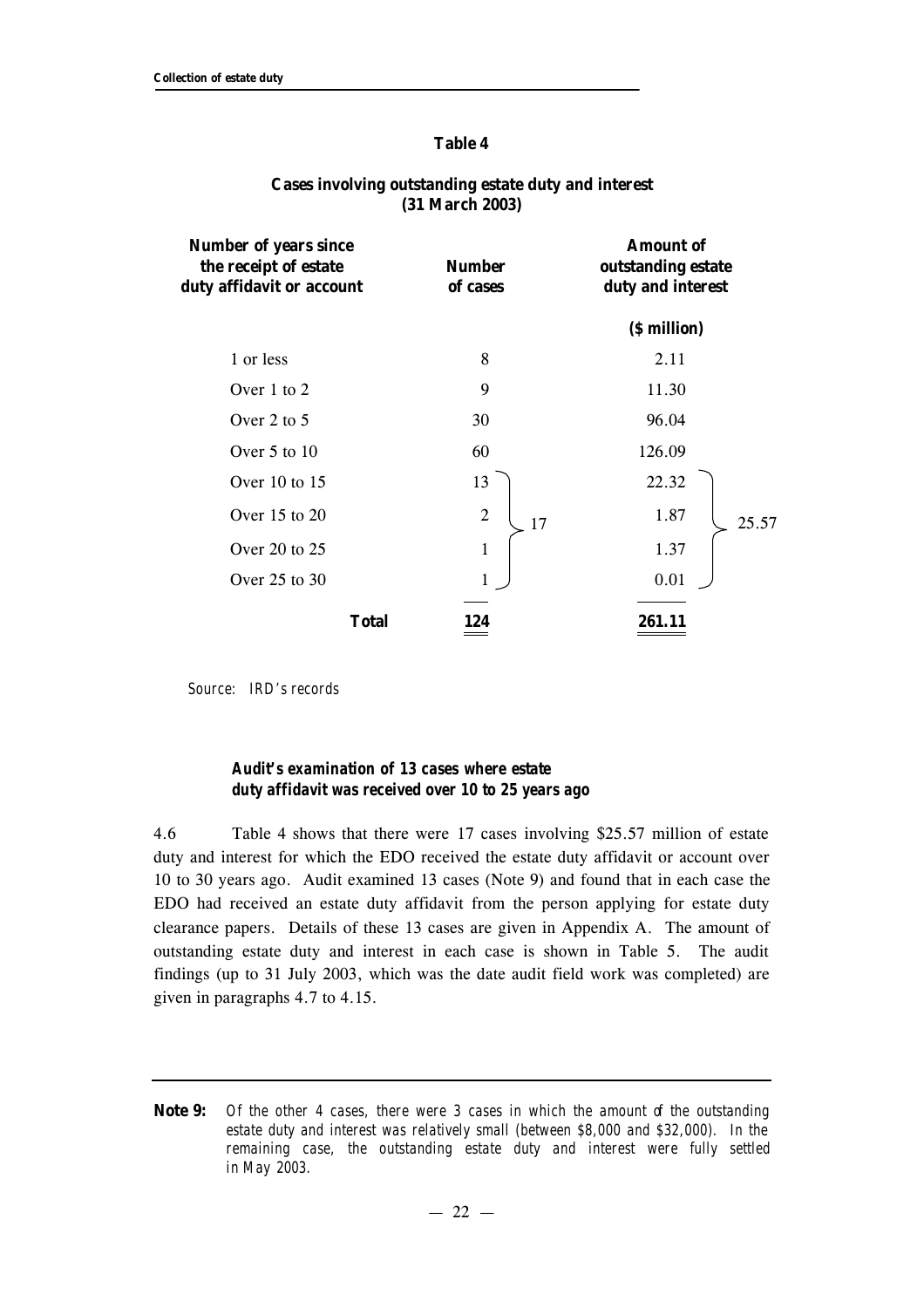#### **Table 5**

## **13 cases in which estate duty affidavit was received over 10 to 25 years ago but estate duty and interest were still outstanding (31 March 2003)**

| Case           | Number of years past<br>estate duty due date<br>(Note) | <b>Amount of outstanding</b><br>estate duty and interest |
|----------------|--------------------------------------------------------|----------------------------------------------------------|
|                |                                                        | (\$ million)                                             |
|                | Affidavit received over 10 to 15 years ago             |                                                          |
| B1             | 10                                                     | 6.78                                                     |
| <b>B2</b>      | 11                                                     | 0.24                                                     |
| B <sub>3</sub> | 11                                                     | 0.42                                                     |
| <b>B4</b>      | 11                                                     | 5.48                                                     |
| B <sub>5</sub> | 11                                                     | 0.11                                                     |
| <b>B6</b>      | 12                                                     | 0.73                                                     |
| B7             | 12                                                     | 4.02                                                     |
| B8             | $\overline{4}$                                         | 1.70                                                     |
| <b>B9</b>      | 9                                                      | 0.67                                                     |

## *Affidavit received over 15 to 20 years ago*

| <b>B11</b> | 20 | 0.62 |
|------------|----|------|
| <b>B12</b> | 16 | 1.25 |

B10 17 0.55

## *Affidavit received over 20 to 25 years ago*

*Source: IRD's records*

*Note: In Cases B8, B9 and B12, as the estate duty was assessed under section 14(15) of the Estate Duty Ordinance, the due date was one month after the giving of notice of assessment. In other cases, the due date was the date of delivery of the affidavit or six months from the death of the deceased, whichever first happened. In all cases, interest accrued from the date of death of the deceased (see paras. 4.2 and 4.3).*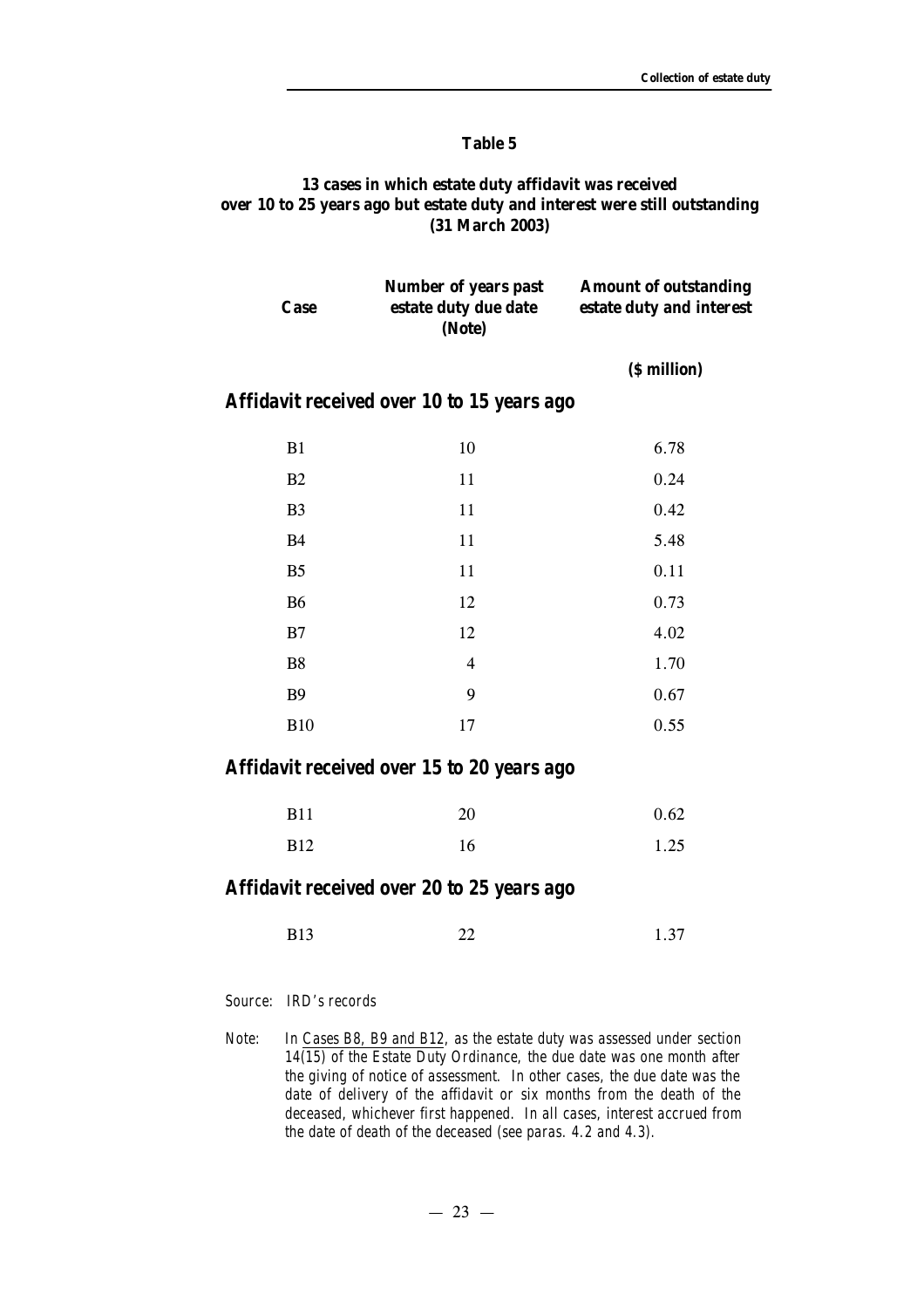## *Deceased's estate not used by executor for paying estate duty*

4.7 In Case B1, the executor did not pay any estate duty although he had sold some landed properties owned by the deceased. Details are as follows:

## **Case B1**

- In June 2000, the EDO issued provisional estate duty clearance papers to the executor after receiving an equitable charge executed by him on a landed property owned by the deceased (Note 10).
- In October 2000, the Probate Registry issued letters of administration to the executor.
- In April 2001, the EDO noted that the executor had sold some of the deceased's other landed properties. The EDO asked the executor to explain why the sale proceeds had not been used to pay the estate duty. The executor indicated that he had financial difficulties and asked the EDO to remit the interest and part of the outstanding estate duty.
- l During the period June 2001 to October 2002, the EDO sent two letters and four reminders asking the executor to submit documents to support his application for remission of the interest on the outstanding estate duty. However, the executor did not respond to the EDO's request.

Audit noted that, without the payment of estate duty, the EDO had the legal right to enforce the equitable charge. **In Audit's view, in Case B1, the EDO should have taken more rigorous actions (e.g. by enforcing the equitable charge) to recover the estate duty.**

**Note 10:** *The equitable charge was executed by depositing the title deeds with the EDO as security for the payment of estate duty. The executor irrevocably designated the Commissioner of Estate Duty to be his attorney to execute, if and when the Commissioner considered necessary, a legal charge or an assignment of the property to the Government for the payment of estate duty.*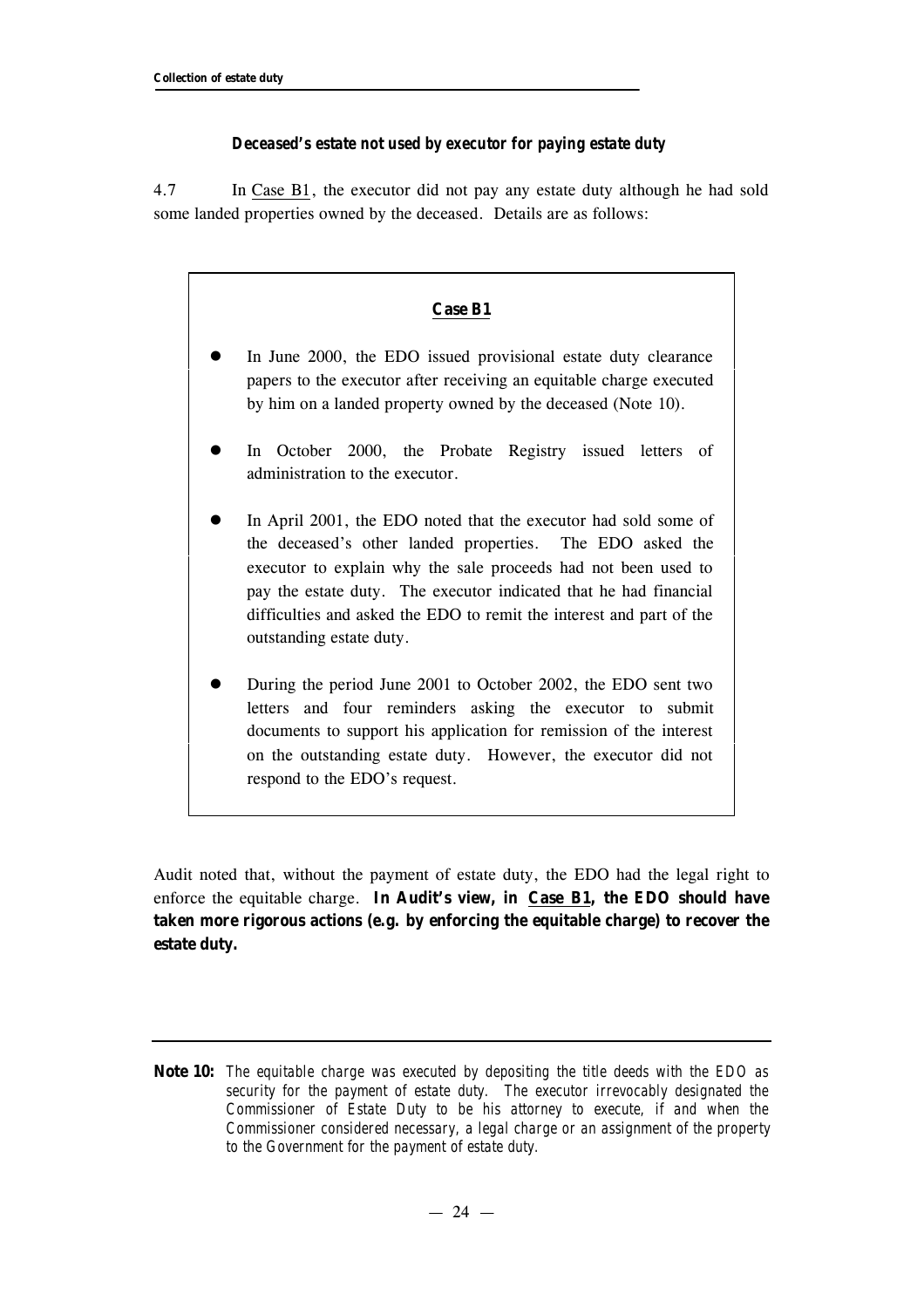#### *Payment of estate duty by instalments*

4.8 In Cases B2 and B11, the executors, upon the issue of probate or letters of administration by the Probate Registry, paid part of the estate duty by instalments. In Case B2, estate duty of \$1.23 million had been paid. However, \$0.24 million remained outstanding as at 31 March 2003. Details of Case B11 are as follows:

#### **Case B11**

- In August 1997, following the settlement of litigation between the beneficiaries, the EDO issued provisional estate duty clearance papers to the executor after receiving an equitable charge executed by him on a landed property owned by the deceased.
- In March 1999, the Probate Registry issued letters of administration to the executor.
- In April 2000, the EDO urged the executor to pay the estate duty when the letters of administration were returned to him, following his withdrawal of an application to amend the annexed schedule of property.
- l During the period June 2001 to December 2002, the executor indicated that he had financial difficulties. However, he made three payments totalling \$0.45 million as partial settlement of the estate duty.
- In June 2003, the executor told the EDO that he was making arrangements to pay the outstanding estate duty in one lump sum.

Audit noted that the estate duty in Cases B2 and B11 had remained outstanding for 11 years and 20 years respectively. **Audit considers that the EDO needs to closely monitor these two cases and take rigorous recovery actions if the estate duty remains outstanding. In Case B11, the EDO should consider enforcing the equitable charge on the landed property.**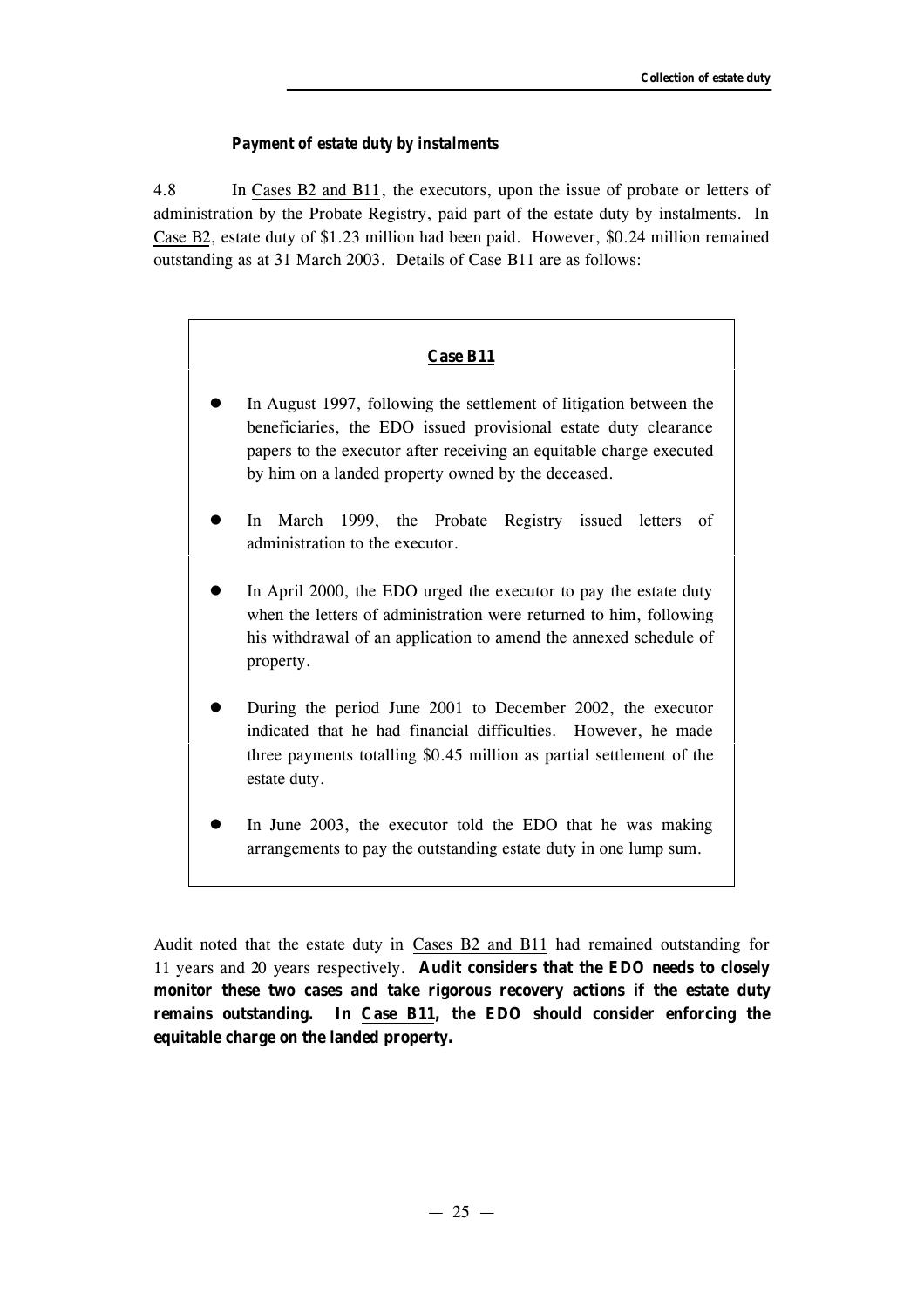## *Difficulties encountered in recovering estate duty for cases without probate or letters of administration*

- 4.9 Audit noted that:
	- (a) in 7 cases (Cases B3, B5, B6, B9, B10, B12 and B13), the EDO had not issued estate duty clearance papers to the intended executor (Note 11) as the assessed estate duty had not been fully paid. The intended executors in these cases could not apply to the Probate Registry for probate or letters of administration; and
	- (b) in 2 cases (Cases B4 and B7), the EDO had issued provisional estate duty clearance papers to the intended executors. However, the intended executors had not obtained probate or letters of administration from the Probate Registry.

In all 9 cases, the EDO had encountered difficulties in recovering the estate duty from the deceased's estate. Details are given in paragraphs 4.10 to 4.12.

4.10 *Recovery proceedings could not be instituted against an intended executor.* Section 14(1) of the Estate Duty Ordinance provides that estate duty shall be recoverable by action in the District Court (see para. 4.4(a)). However, in all 9 cases, recovery proceedings could not be instituted as the intended executor was not accountable for the estate duty. For illustration, details of Case B13 are given below:

**Note 11:** *In this PART, "intended executor" means the person who had submitted an estate duty affidavit to the EDO stating that he intended to apply for probate or letters of administration, but had not been issued with such probate or letters of administration by the Probate Registry.*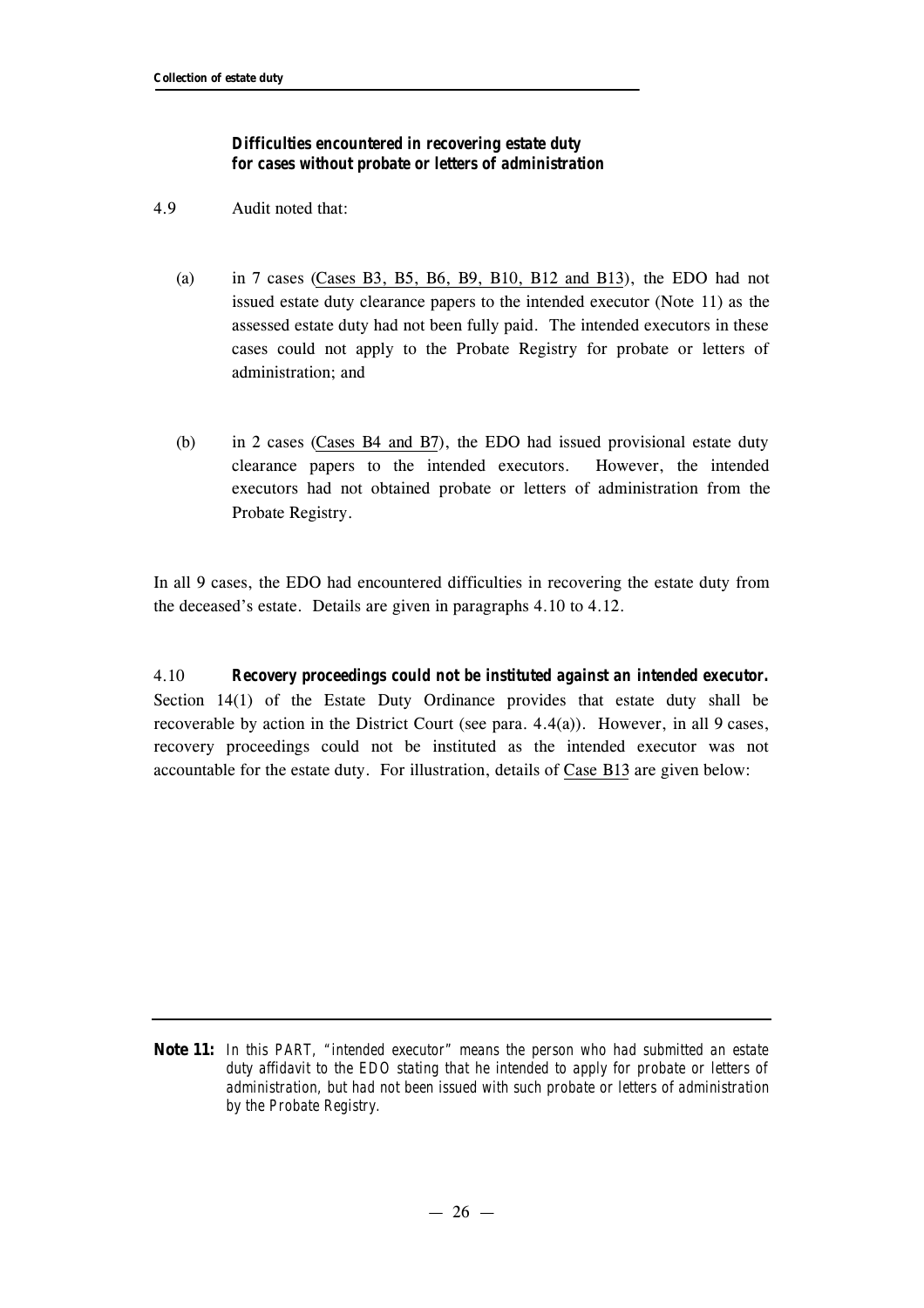#### **Case B13**

- In March 1987, the EDO asked the Department of Justice (DOJ) to assist in recovering the outstanding estate duty.
- In November 1988, the DOJ adjourned recovery actions in the District Court as the DOJ needed time to consider whether the intended executor was accountable for the estate duty.
- In June 1992, the DOJ advised the EDO that:
	- (i) under the Estate Duty Ordinance, an executor shall pay the estate duty in respect of all property of which the deceased was competent to dispose at his death; and
	- (ii) it did not seem that an "intended executor" was covered by the Ordinance.
- l During the period November 1991 to July 1993, the intended executor made offers to settle the estate duty. The EDO did not accept the offered amounts because they were less than the amount of the outstanding estate duty.
- In July 1998, in response to the EDO's enquiries, the DOJ advised the EDO that:
	- (i) a person was accountable to pay estate duty upon the grant of probate or letters of administration to him; and
	- (ii) as the intended executor had not obtained probate or letters of administration, he was not an executor in law and should not be made accountable for the estate duty.

4.11 *Bank refused to release balances in the deceased's bank accounts.* In Case B9, the deceased had bank accounts with balances greater than the outstanding estate duty. Details are given below: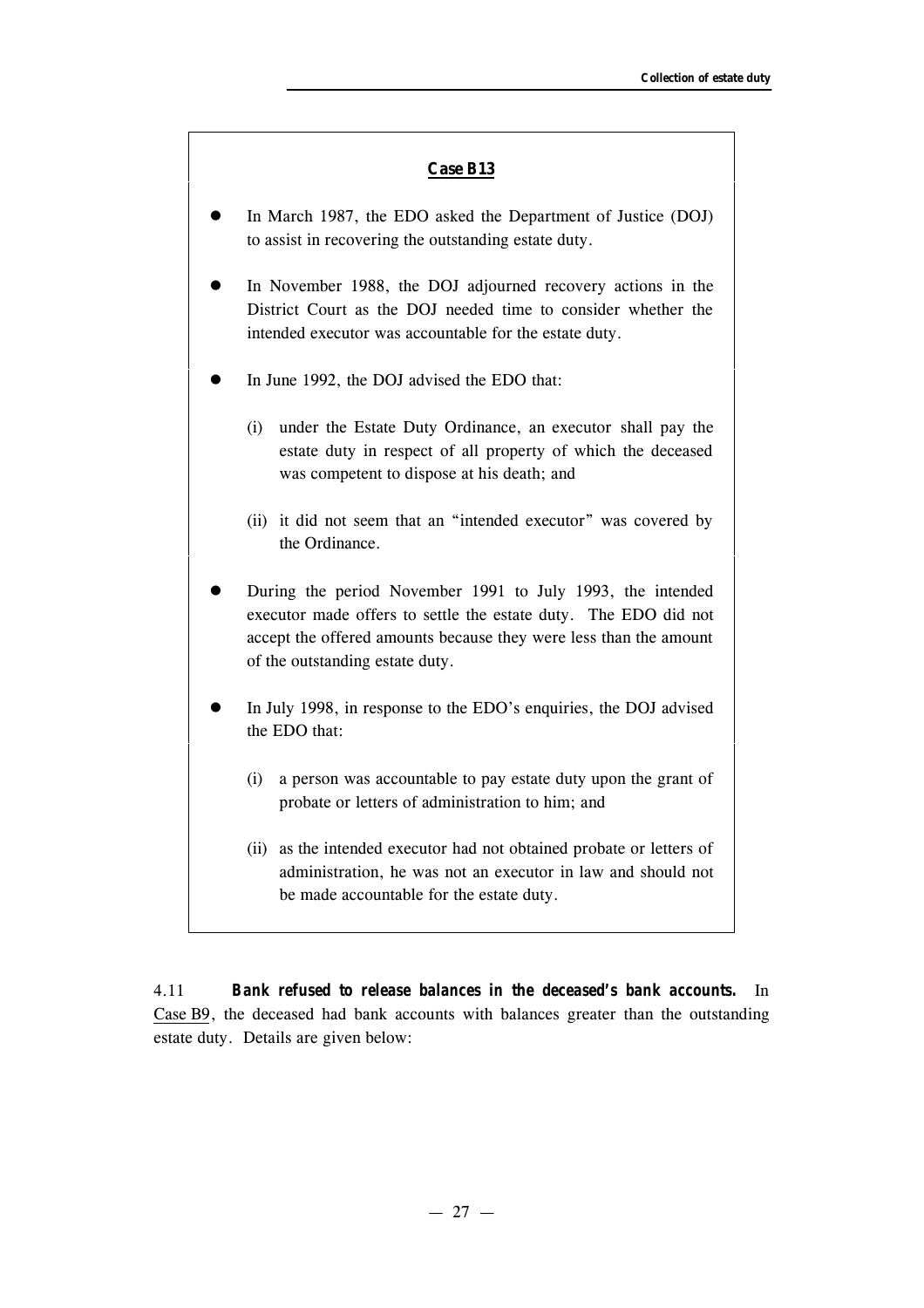#### **Case B9**

- In December 1998, after the intended executor had become untraceable, the EDO wrote to the bank stating that:
	- (i) the EDO intended to recover the outstanding estate duty from the balances in the deceased's accounts; and
	- (ii) the EDO would provide the bank with a letter of indemnity whereby the EDO undertook to keep the bank indemnified against all actions which might be brought against the bank in connection with the release of the balances to the EDO.
- l However, the bank did not agree to release the balances to the EDO to pay the estate duty.

4.12 *Equitable charge executed by an intended executor could not be enforced.* In Cases B4 and B7, the EDO could not enforce the equitable charge on the landed properties executed and lodged by the intended executors as guarantee for payment of the estate duty. For illustration, details of Case B7 are given below: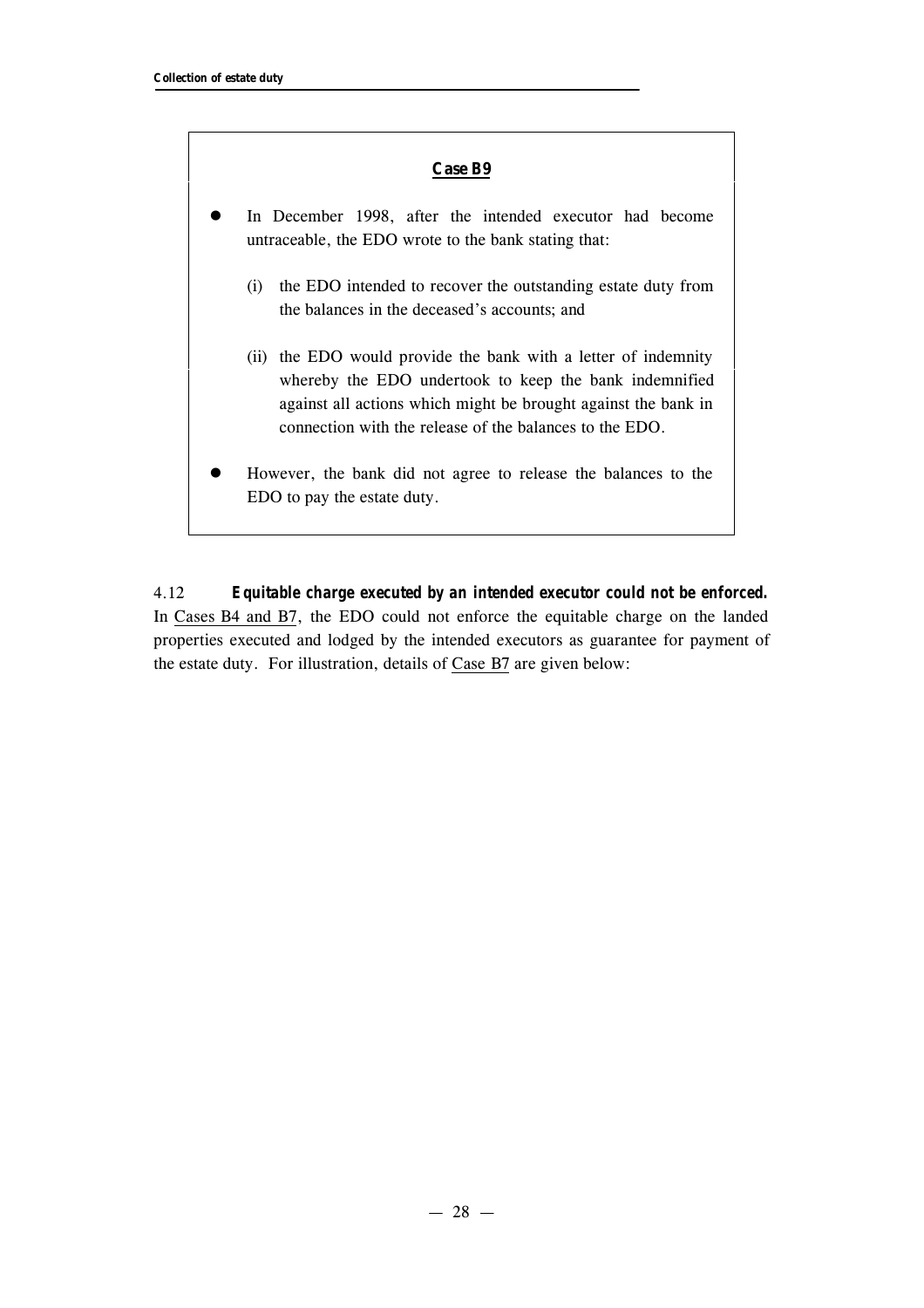#### **Case B7**

- In December 1995, the EDO issued provisional estate duty clearance papers to the intended executor after receiving an equitable charge executed by him on a landed property owned by the deceased.
- In January 1996, the intended executor applied to the Probate Registry for letters of administration. However, the application was held over pending the outcome of litigation between the beneficiaries.
- In August 1997, the EDO requested the DOJ to assist in recovering the outstanding estate duty.
- In March 2002, the DOJ advised the EDO that:
	- (i) the equitable charge executed by the intended executor merely provided security on title deeds of the property and could not be enforced by way of sale of the property;
	- (ii) a legal charge in favour of the Commissioner of Estate Duty, executed pursuant to the equitable charge, could be enforced by way of sale of the property; and
	- (iii) however, as the intended executor had not been granted letters of administration, he was not an "executor in law" and had no power to create a legal charge on the property in favour of the Commissioner of Estate Duty.

4.13 **In summary, in these 9 cases (i.e. Cases B3 to B7, B9, B10, B12 and B13), due to the absence of an executor who is accountable for the estate duty, the EDO has been unable to recover the long outstanding estate duty (i.e. these are cases where the Probate Registry has not issued probate or letters of administration). Audit considers that the EDO needs to find ways to take effective recovery actions in such cases.** In this connection, Audit notes that section 16 of the Probate and Administration Ordinance (Cap. 10) provides that, on application made by the Official Administrator, the High Court shall, unless it sees good reason to the contrary, grant to him administration in cases where a deceased person has left property situated in Hong Kong and no person has, within 12 months after the death of such person, obtained administration of his estate. **The EDO needs to explore the option of**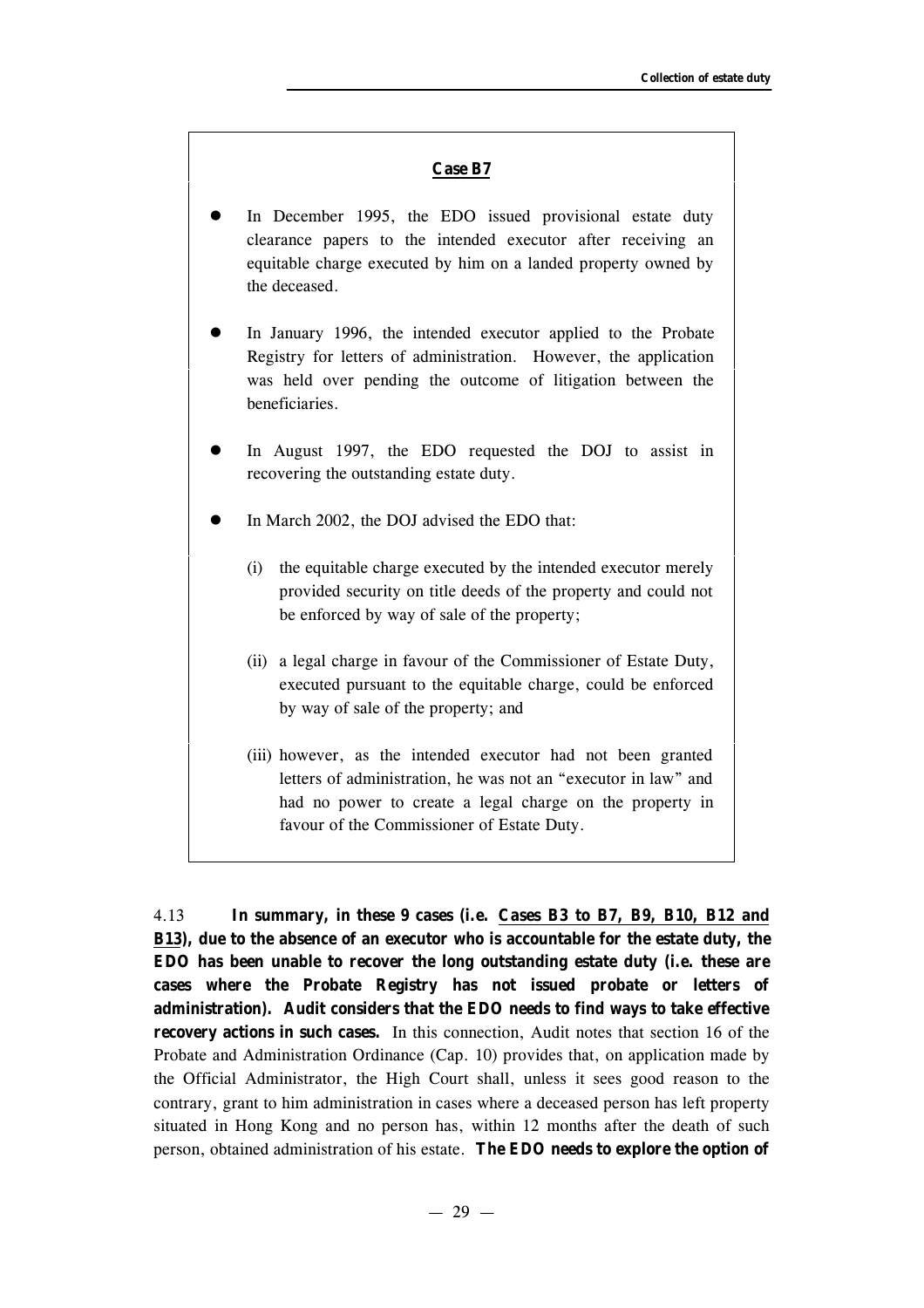## **asking the Official Administrator to apply for a grant of administration in cases that warrant it.**

## *Outstanding estate duty involving gifted property*

4.14 In Case B8, the outstanding estate duty was due from donees to whom a gift had been made by the deceased during the three years before his death. As in the estate duty write-off case mentioned in paragraph 4.5, these donees had become untraceable. According to the information available to the EDO, these individuals had departed from Hong Kong to reside elsewhere.

4.15 Audit notes that section 77 of the Inland Revenue Ordinance provides that, if the IRD applies to a District Judge and satisfies him that there are reasonable grounds for believing that an individual intends to depart, or has departed, from Hong Kong to reside elsewhere without paying all the tax due from him, the District Judge shall issue a departure prevention direction to stop the individual from leaving Hong Kong. However, the Estate Duty Ordinance does not contain a similar provision for recovery of estate duty from individuals departing from Hong Kong to reside elsewhere. **The EDO needs to review the effectiveness of its recovery actions in cases involving individuals departing from Hong Kong to reside elsewhere (including Case B8 and the write-off case mentioned in paragraph 4.5) to determine whether, to protect the revenue, legislation similar to section 77 of the Inland Revenue Ordinance should be enacted in the Estate Duty Ordinance.**

## **Audit recommendations**

4.16 **Audit has** *recommended* **that the Commissioner of Inland Revenue should:**

- (a) **take rigorous recovery actions on all long outstanding cases, especially those cases in which estate duty has remained outstanding for more than 10 years (see paras. 4.7 and 4.8);**
- (b) **consult with the DOJ to find ways that will enable the EDO to recover estate duty in cases which do not have an executor who is accountable for the estate duty. In doing so, the Commissioner should consider the option of seeking the assistance of the Official Administrator in cases that warrant it (see para. 4.13); and**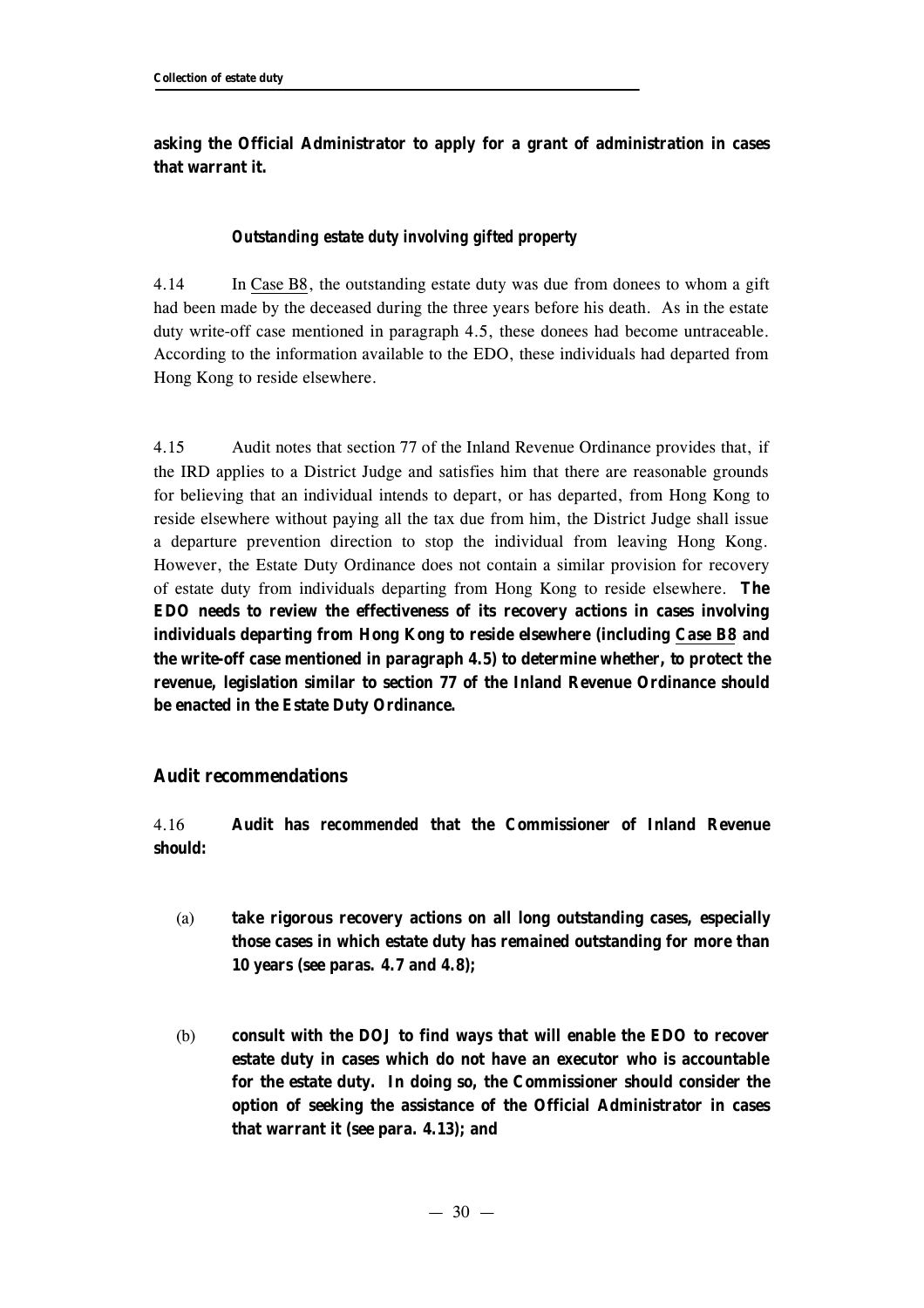(c) **review the effectiveness of the actions taken by the EDO to recover estate duty in cases involving individuals departing from Hong Kong to reside elsewhere to determine whether, to protect the revenue, legislation similar to section 77 of the Inland Revenue Ordinance should be enacted in the Estate Duty Ordinance (see para. 4.15).**

#### **Response from the Administration**

4.17 The **Commissioner of Inland Revenue** has said that:

#### *Recovery of estate duty*

- (a) the EDO will monitor the long outstanding cases more closely and take appropriate recovery actions. Assistance from the DOJ will be enlisted, if warranted;
- (b) she will seek advice from the DOJ to find ways that will enable the EDO to recover estate duty in cases which do not have an executor who is accountable for the estate duty. She will also consider any views from the Official Administrator; and

#### *Departure prevention directions*

(c) she has reservations on the effectiveness of and justification for enacting under the Estate Duty Ordinance a provision similar to section 77 of the Inland Revenue Ordinance because application for departure prevention directions is generally restricted to cases involving gifts *inter vivos* or joint bank accounts and the number of default cases is small. Of the 124 cases with outstanding estate duty and interest as at 31 March 2003, it is estimated that not more than 15% involve donees or joint account holders.

4.18 The **Secretary for Financial Services and the Treasury** agrees with the Commissioner of Inland Revenue's observations and supports the follow-up actions proposed by the Commissioner.

4.19 The **Judiciary Administrator** has said that he and the **Official Administrator** would be pleased to discuss with the Commissioner of Inland Revenue measures to address the audit recommendation mentioned in paragraph 4.16(b). They have to ensure that any measures would not impair, or been seen as impairing, the independence of the Judiciary.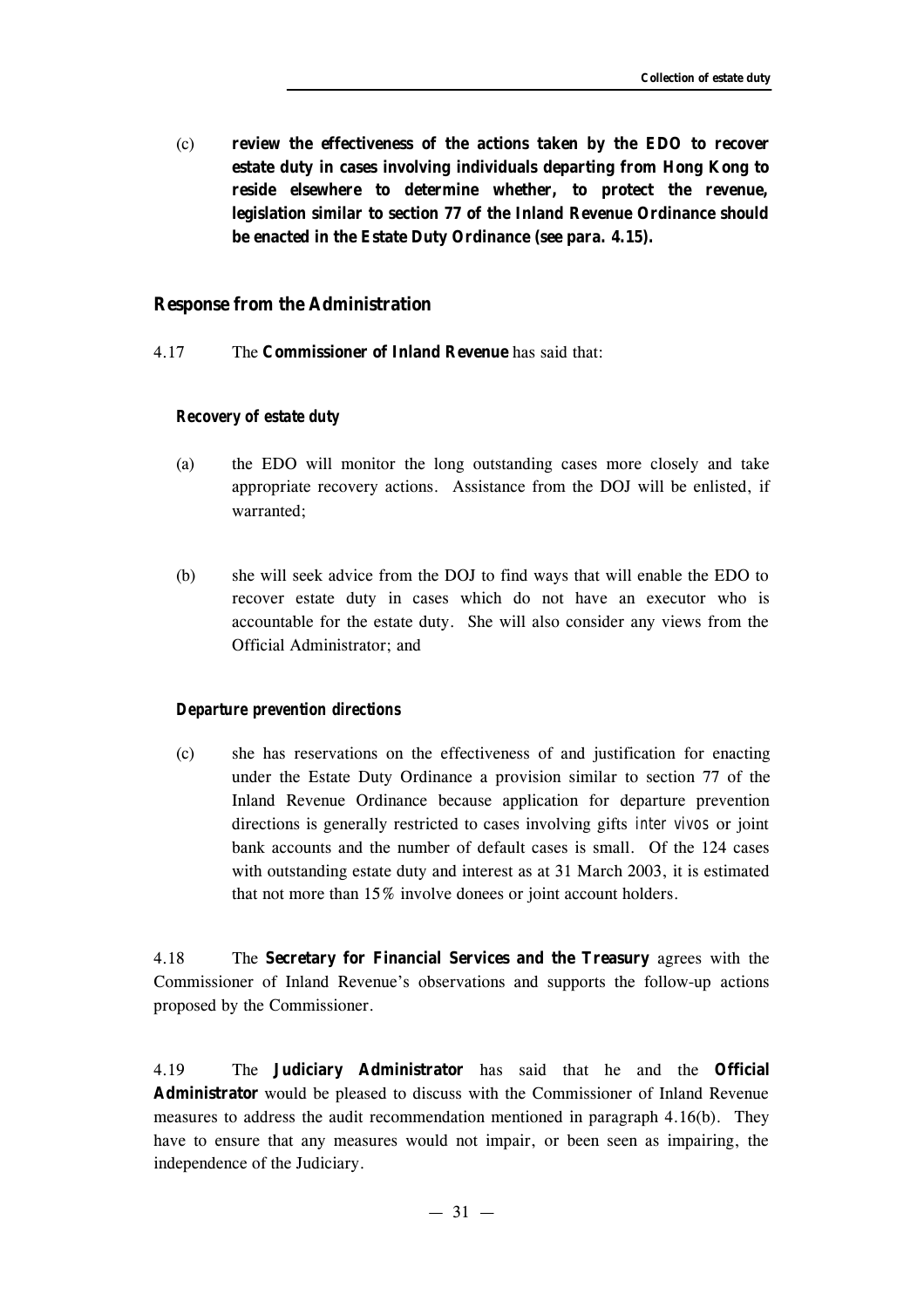## **PART 5: RECOVERY OF EARNINGS AND PROFITS TAX FROM THE ESTATES OF DECEASED TAXPAYERS**

5.1 This PART examines the IRD's procedures for recovering earnings and profits tax from the estates of deceased taxpayers including, in particular, the procedures used by the EDO for supplying estate information to the Collection Enforcement Section (CES) of the IRD.

## **IRD's procedures for recovering earnings and profits tax from the estates of deceased taxpayers**

5.2 Unit 2 of the IRD assesses an individual's earnings and profits tax (i.e. profits tax, salaries tax, property tax and tax charged under personal assessment). Tax not paid by an individual on or before the due date specified in the IRD's tax demand note is deemed to be in default. The CES is responsible for recovering any tax in default. The CES may take various recovery actions, including the institution of recovery proceedings in the District Court and the issue of a recovery notice to any third party (e.g. a bank) who owes or holds moneys for the defaulting individual, requiring the third party to pay such moneys to the IRD. **In cases where there is outstanding tax due from a deceased person, the CES identifies the executor as a first step in recovering the outstanding tax from the deceased's estate (Note 12).** If necessary, the CES sends tax inspectors to conduct searches at the Probate Registry to find out the name and address of the executor. If the outstanding tax or any part of it cannot be recovered, the irrecoverable amount is written off.

## **Procedures used by the EDO to supply estate information to the CES**

5.3 Information on the death of a taxpayer may be input into the IRD's computerised database by Unit 2 or the CES when such information is received in the normal course of their work. In addition, the Immigration Department provides the IRD with monthly information on registered deaths in the form of a computer file for direct uploading to the IRD's computerised database. In all cases, when information on

**Note 12:** *Under section 54 of the Inland Revenue Ordinance, the executor of a deceased person shall be chargeable with the earnings and profits tax for all periods prior to the date of such person's death with which the said person would be chargeable if he were alive, and shall be liable to do all such acts, matters or things as the deceased person if he were alive would be liable to do, provided that no assessment or additional assessment in respect of a period prior to the date of such person's death shall be made after the expiry of 1 year from such date of death, or 1 year from the date of filing of the estate duty affidavit, whichever is the later.*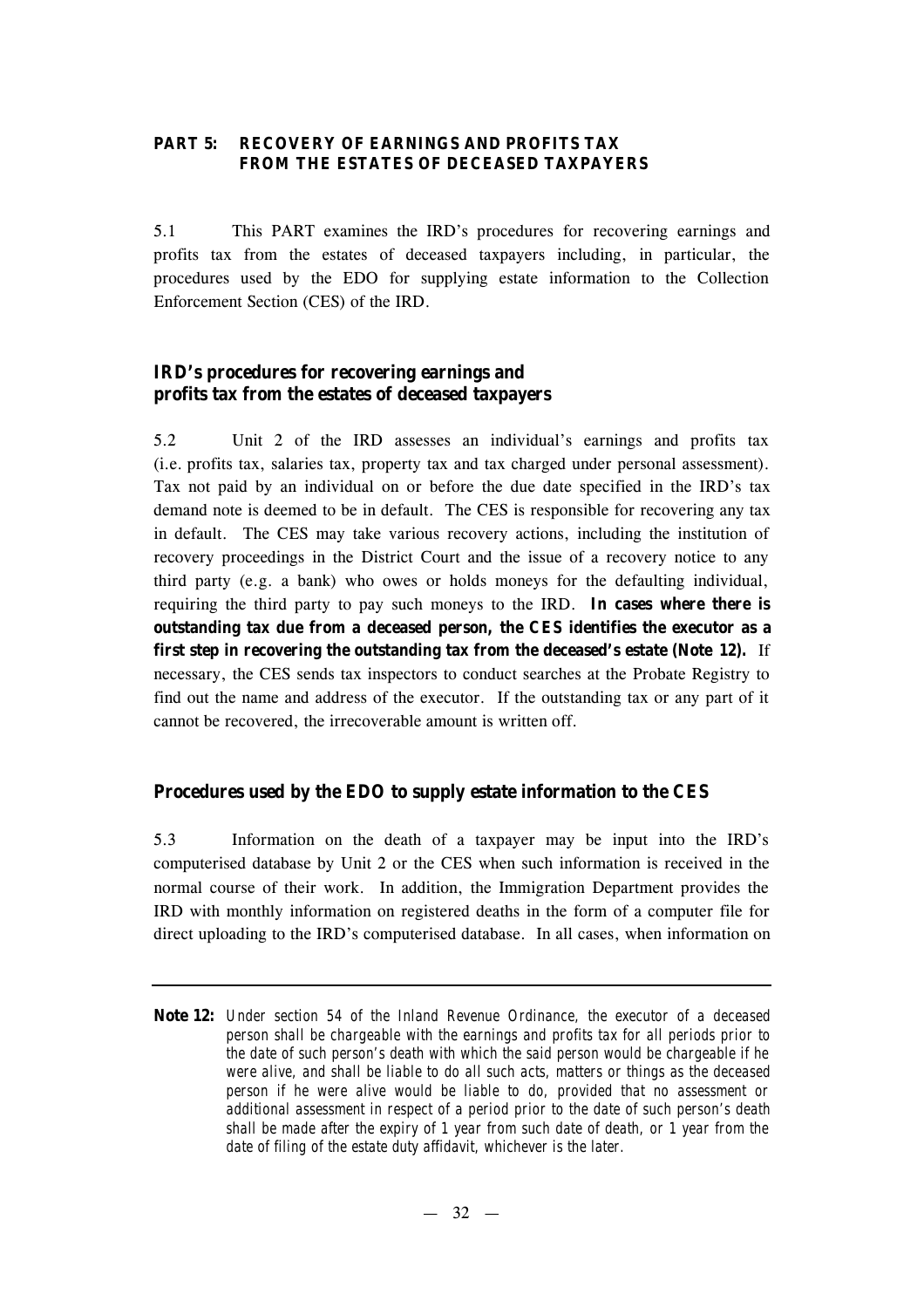the death of a taxpayer is updated to the IRD's computerised database, the CES is notified of the death of the taxpayer by means of an advisory slip generated by the IRD's computer system. In August 1985, to assist the CES in taking timely actions to recover earnings and profits tax from the estates of deceased taxpayers, the EDO and the CES agreed to a set of procedures by which the EDO supplies estate information to the CES. These procedures are as follows:

- (a) the CES sends a standard enquiry form to the EDO giving the name and identity card number of a deceased taxpayer who has unpaid earnings and profits tax;
- (b) in response, the EDO furnishes the CES with the following information on the form:
	- (i) the reference number of the EDO's file for the case;
	- (ii) the date of issue of the estate duty clearance papers;
	- (iii) the name and address of the intended executor;
	- (iv) the name and address of the authorised representative (e.g. solicitors); and
	- (v) particulars of the bank accounts of the deceased, including the bank names, account numbers and account balances;
- (c) if the estate duty clearance papers have **not** yet been issued, the EDO also returns a note saying that the EDO will duly inform the CES of the date of issue of the estate duty clearance papers once they have been issued; and
- (d) if the EDO does not have a file for the case, it simply returns the uncompleted enquiry form to the CES. The EDO is not required to take any follow-up action.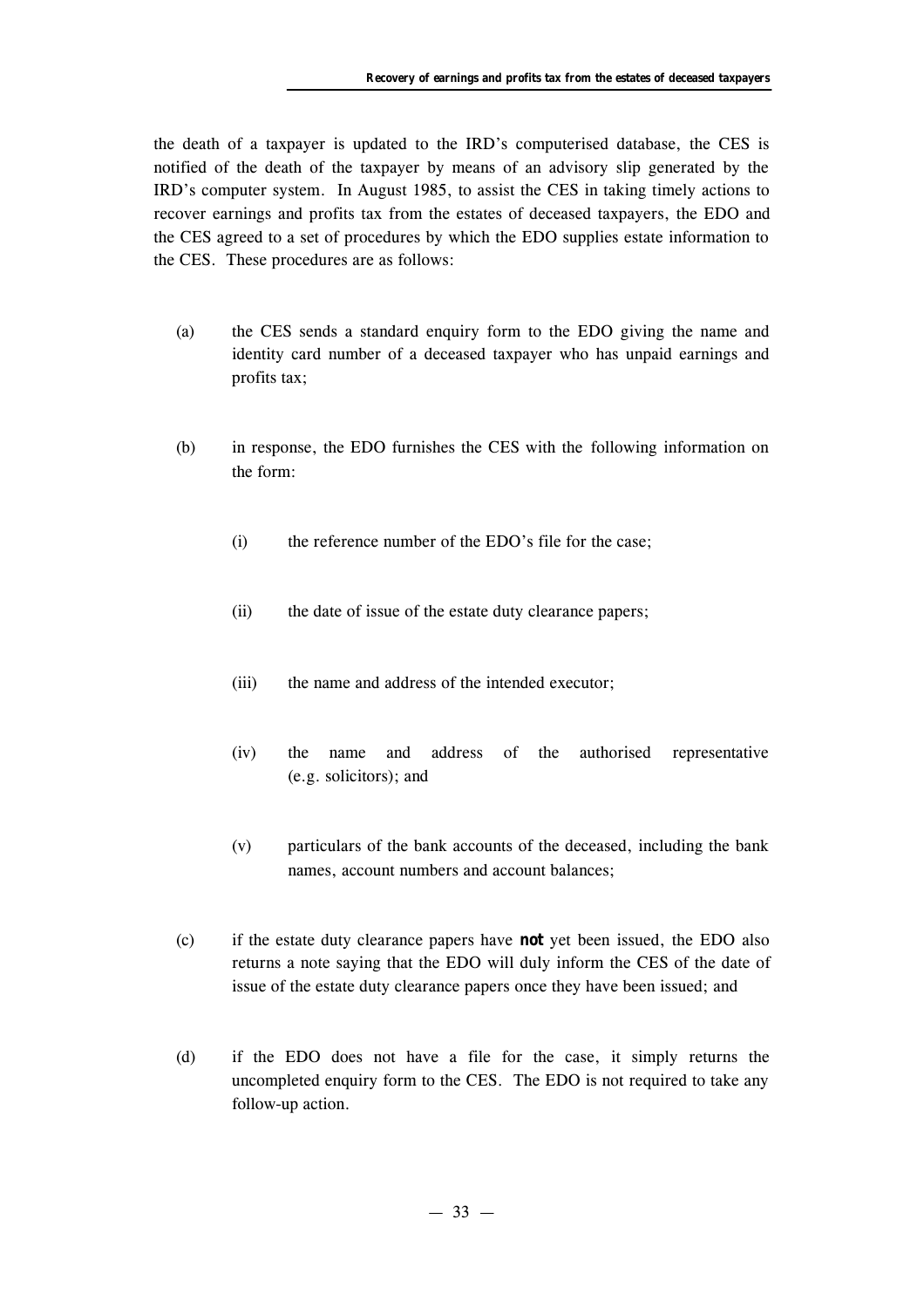## **Audit observations**

## *Write-offs of earnings and profits tax due from deceased taxpayers*

5.4 The write-offs of earnings and profits tax due from deceased taxpayers amounted to \$10.2 million in 2000-01, \$9.9 million in 2001-02 and \$15.4 million in 2002-03. An analysis of the write-offs in 2002-03 is shown in Table 6.

#### **Table 6**

# **Write-offs of earnings and profits tax due from deceased taxpayers in 2002-03**

**Average**

| <b>Type of tax</b>  | <b>Number</b><br>of cases | <b>Total</b><br>amount | 11104450<br>amount<br>per case |  |
|---------------------|---------------------------|------------------------|--------------------------------|--|
|                     | (a)                       | <b>(b)</b>             | (c) = $\frac{(b)}{(a)}$        |  |
|                     |                           | (S'000)                | (S'000)                        |  |
| Profits tax         | 43                        | 9,877                  | 230                            |  |
| Salaries tax        | 199                       | 3,956                  | 20                             |  |
| Property tax        | 89                        | 1,351                  | 15                             |  |
| Personal assessment | 15                        | 203                    | 14                             |  |
| <b>Total</b>        | 346                       | 15,387                 | 44                             |  |

*Source: IRD's records*

According to the IRD's records, in most write-off cases the deceased did not leave any assets that would enable recovery of tax.

## *Outstanding earnings and profits tax due from deceased taxpayers*

5.5 An analysis of the outstanding earnings and profits tax due from deceased taxpayers as at 31 March 2003 is shown in Table 7.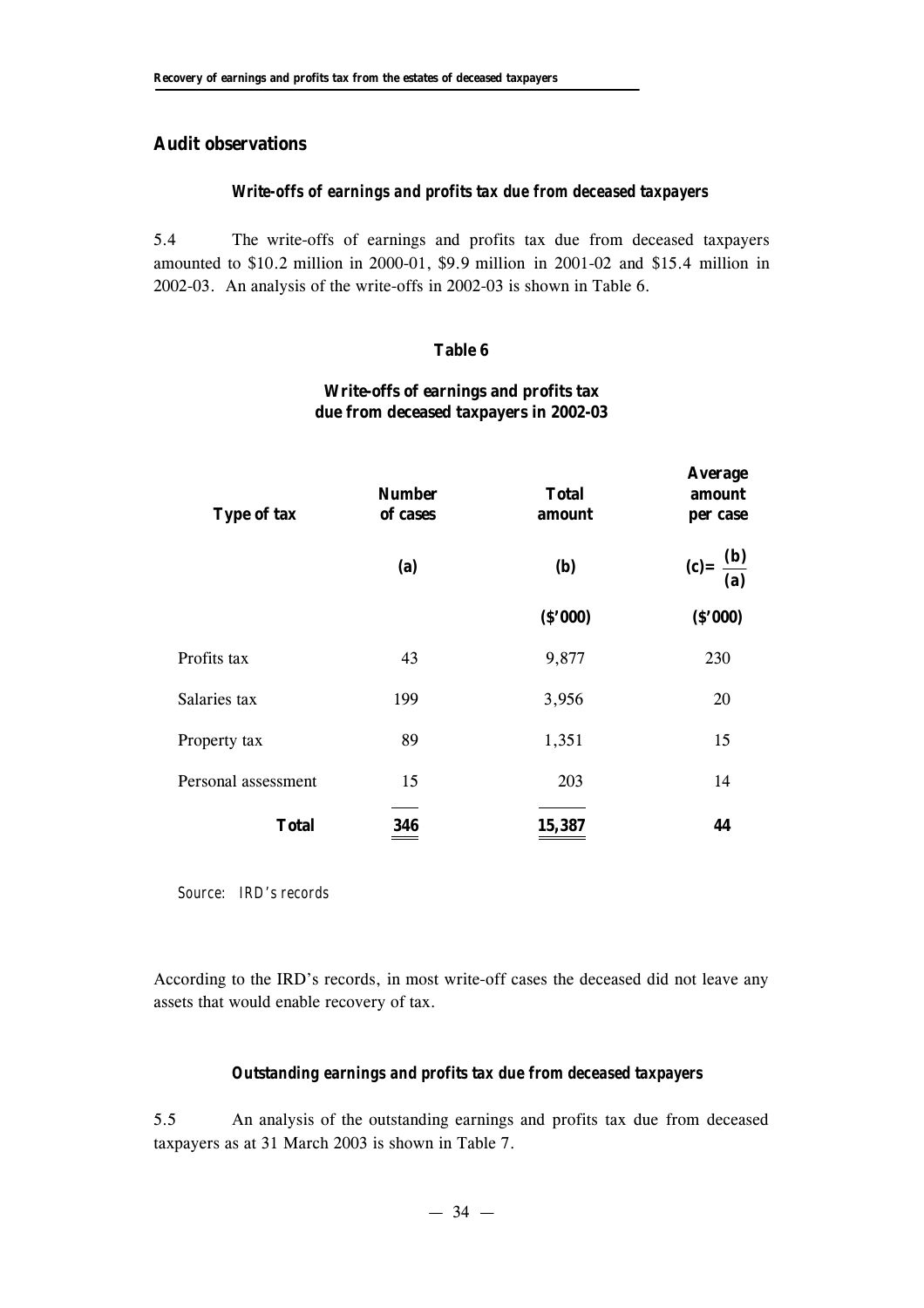#### **Table 7**

## **Outstanding earnings and profits tax due from deceased taxpayers as at 31 March 2003**

|                                                                                                                                             | <b>Number</b><br>of cases | <b>Total amount of</b><br>outstanding<br>earnings and<br>profits tax | <b>Average</b><br>amount<br>per case |  |
|---------------------------------------------------------------------------------------------------------------------------------------------|---------------------------|----------------------------------------------------------------------|--------------------------------------|--|
|                                                                                                                                             | (a)                       | <b>(b)</b>                                                           | (c) = $\frac{(b)}{(a)}$              |  |
|                                                                                                                                             |                           | (S'000)                                                              | (S'000)                              |  |
| Cases in which the executors<br>had applied for estate duty<br>clearance<br>papers, but<br>such<br>papers had not been issued by<br>the EDO | 86                        | 50,032                                                               | 582                                  |  |
| Other cases (Note)                                                                                                                          | 965                       | 66,804                                                               | 69                                   |  |
| <b>Total</b>                                                                                                                                | 1,051                     | 116,836                                                              | 111                                  |  |

#### *Source: IRD's records*

*Note: These were mainly cases in which no executor had applied for estate duty clearance papers or such papers had already been issued by the EDO. There is no readily available information indicating the number of cases in these two categories or the number of cases with probate or letters of administration already issued by the Probate Registry.*

#### *Audit's examination of 20 cases with tax written off or outstanding*

5.6 To ascertain if there is room for improvement in the procedures for recovering earnings and profits tax from the estates of deceased taxpayers, Audit examined a random sample of 20 cases (hereinafter referred to as Cases C1 to C20). In each of these 20 cases, more than \$100,000 of tax was written off during the period 2000-01 to 2002-03 or remained outstanding as at 31 March 2003. Details of these 20 cases are given in Appendix B. The audit findings are given in paragraphs 5.7 to 5.19.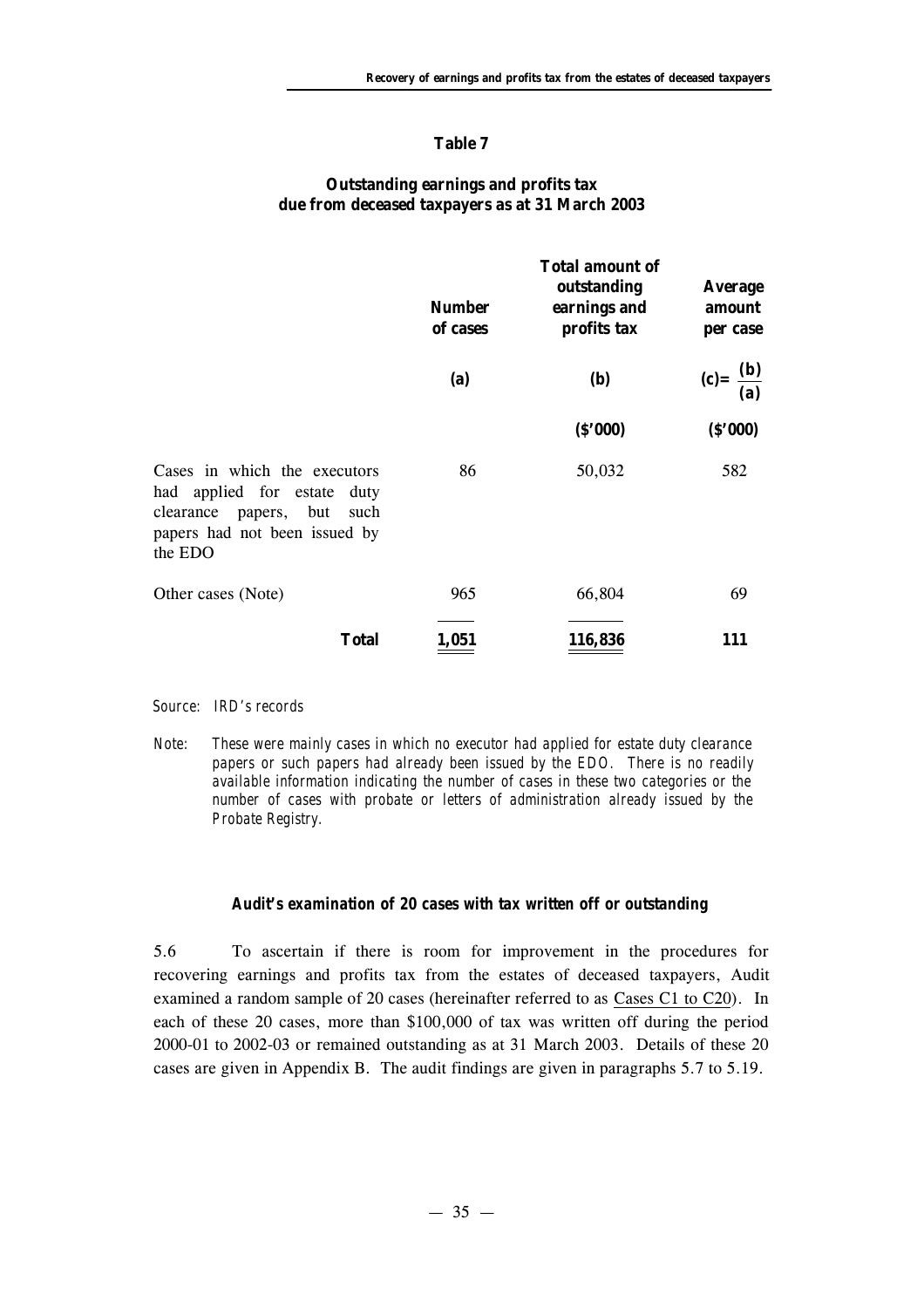## *Estate information not provided to the CES in an accurate or timely manner*

5.7 Audit noted that in all 20 cases, because the deceased taxpayers had outstanding earnings and profits tax, the CES requested the EDO to supply information about the estate in accordance with the agreed procedures (see para. 5.3). However, Audit's examination revealed cases in which the EDO had not supplied the requested information in an accurate or timely manner. Details are given in paragraphs 5.8 to 5.12.

5.8 *The EDO incorrectly informed the CES about jointly owned bank accounts.* Because a deceased's interest in jointly owned property passes, on his death, to the surviving joint owners, the IRD has no legal authority to recover any outstanding tax owed by the deceased from jointly owned bank accounts. According to the IRD, however, information on jointly owned bank accounts may be useful for other tax purposes. Cases C8, C9 and C20 all involved bank accounts jointly owned by the deceased with another person. In Cases C8 and C20, the EDO did not disclose the jointly owned accounts. In Case C9, the EDO disclosed incorrectly to the CES the jointly owned accounts in the enquiry form as the bank accounts of the deceased. **In Audit's view, in Cases C8, C9 and C20, the EDO should have disclosed the bank accounts to the CES with a clear indication that these were jointly owned accounts. This would avoid a situation where the CES may take unwarranted collection action.**

5.9 *Bank accounts of the deceased not disclosed to the CES.* In Case C19, in February 1998 the executor submitted an estate duty affidavit showing bank balances of \$158,000 owned by the deceased. However, in April 1998, the EDO omitted to disclose the bank accounts to the CES (Note 13). **In Audit's view, the EDO should have ensured that complete and accurate information on the bank accounts of the deceased was supplied to the CES.**

5.10 *Information submitted by the executor not disclosed to the CES.* In Case C11, due to incorrect information supplied by the EDO, the CES could not initiate action to recover outstanding tax from the deceased's estate. Details are as follows:

**Note 13:** *The EDO later disclosed the bank accounts to the CES in a follow-up enquiry form in March 2000 and in another follow-up enquiry form in August 2002.*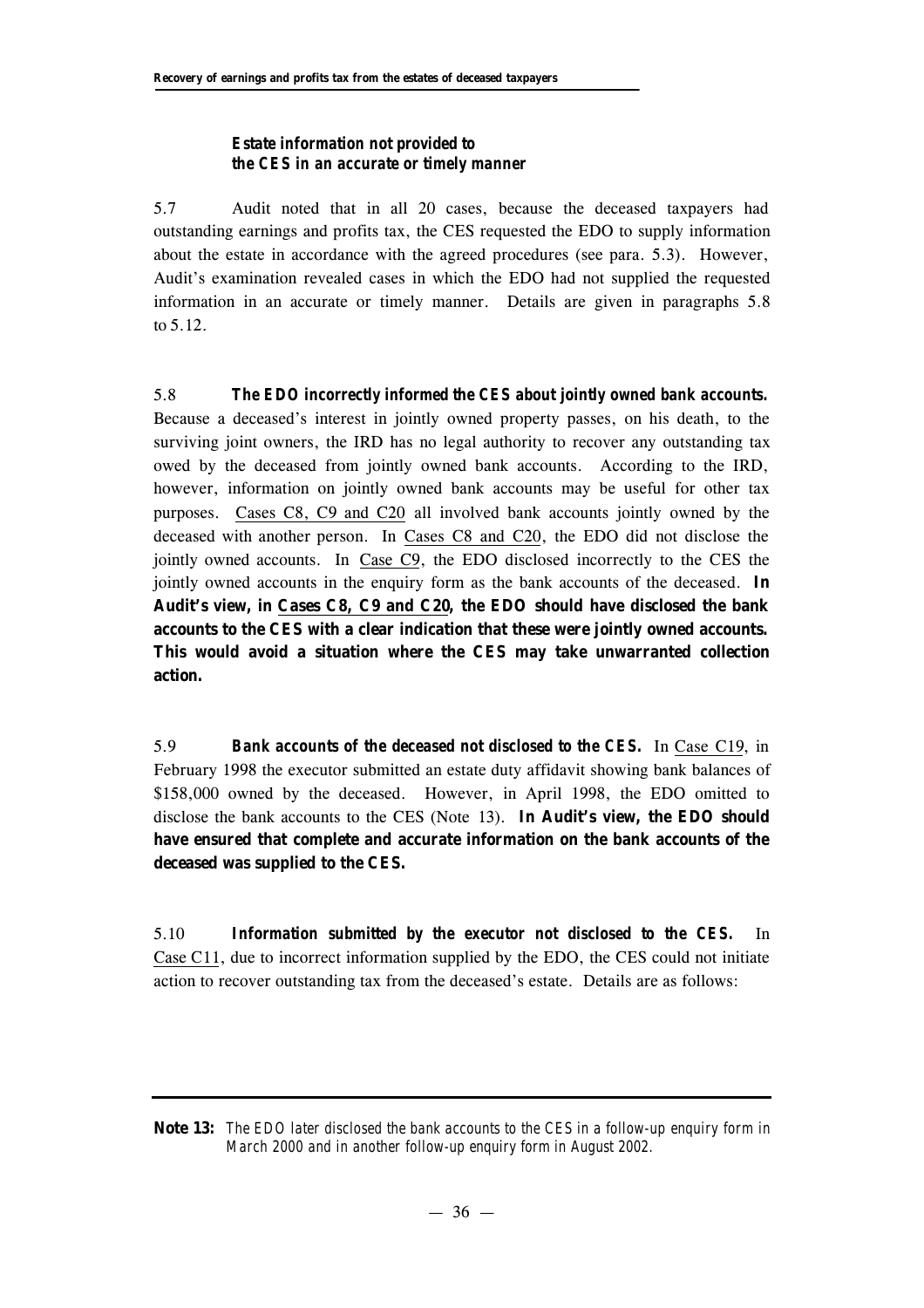## **Case C11**

- l On 8 December 2000, the executor submitted a Statement in lieu of Affidavit to the EDO showing assets of \$137,000 owned by the deceased.
- On 14 December 2000, the EDO returned to the CES an uncompleted enquiry form, which indicated incorrectly that no estate information was available.
- In June 2001, the CES wrote off the outstanding tax of \$153,000 on the basis that the deceased had left no assets for recovery of tax.

## **In Audit's view, the EDO should have always ensured that correct and accurate information was supplied to the CES.**

5.11 *The CES not informed of issue of estate duty clearance papers.* In Cases C10 and C20, after it had issued the estate duty clearance papers, the EDO did not subsequently inform the CES (see para.  $5.3(c)$ ). For illustration, details of Case C10 are given below: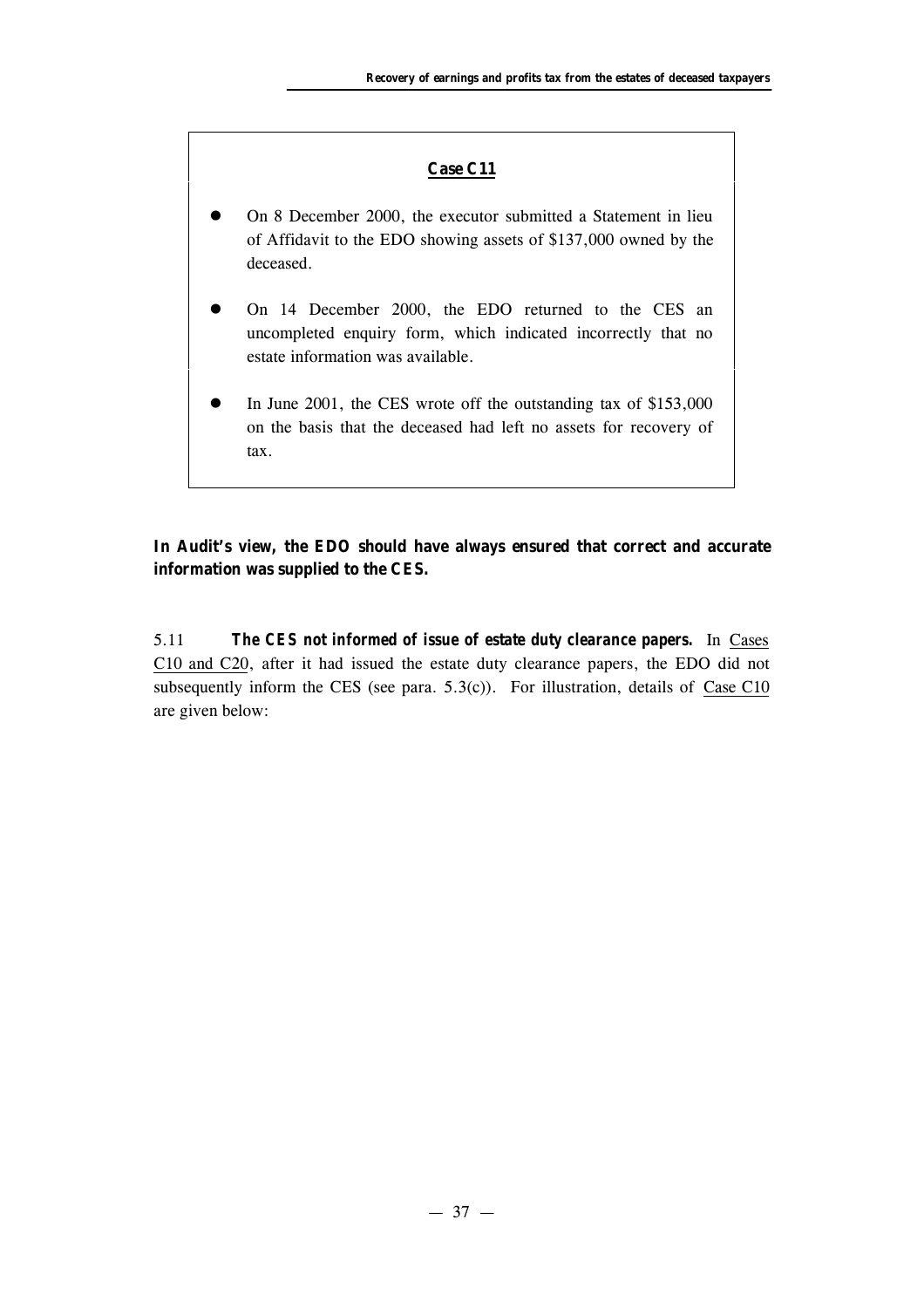## **Case C10**

- In May 2000, when the CES sent an enquiry form to the EDO, the latter was not able to supply the name and address of the executor. The information only became available in June 2000 when the executor's application for estate duty clearance papers was received.
- In August 2000, the EDO issued the estate duty clearance papers, which showed assets of \$167,000 owned by the deceased.
- The EDO did not inform the CES that the papers had been issued.
- In January 2001, the CES wrote off the outstanding tax of \$191,000 on the basis that no executor particulars were available from the EDO's records and that no property in the name of the deceased was found in the IRD's computerised database.

**In Audit's view, in Cases C10 and C20, the EDO should have informed the CES when it issued the estate duty clearance papers.**

5.12 *Information only supplied to the CES after the CES issued follow-up enquiries.* In 4 cases (Cases C13, C14, C17 and C19), the EDO did not inform the CES that it had issued the estate duty clearance papers at the time of issue. The EDO only did so several months afterwards in response to follow-up enquiries from the CES. For illustration, details of Cases C14 and C17 are given below:

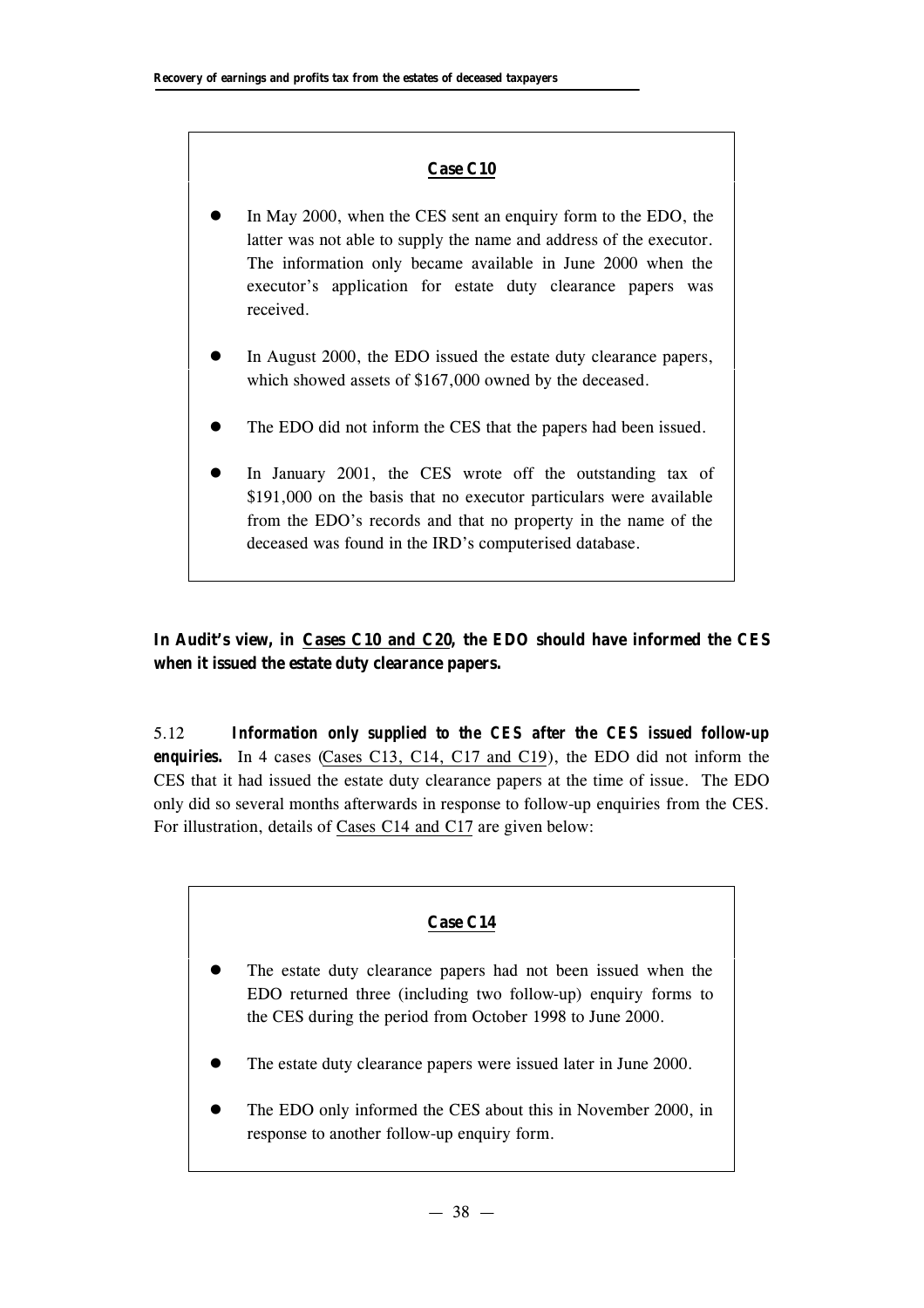#### **Case C17**

- In April 2000, the EDO returned the enquiry form to the CES stating that the estate duty clearance papers had not yet been issued.
- In May 2000, the EDO issued the estate duty clearance papers **showing assets of \$7.8 million in the deceased's estate, including bank balances of \$1.6 million and landed properties valued at \$4.8 million net of outstanding mortgage loans.**
- In June 2000, the Probate Registry issued letters of administration to the executor.
- In November 2000, in response to a follow-up enquiry form, the EDO advised the CES that in May 2000 the estate duty clearance papers had been issued.
- In June 2002 (i.e. 19 months later), the CES issued recovery **notices to banks and recovered only about \$130.**
- l **As at 31 March 2003, tax of \$2.5 million remained outstanding.** According to the executor, he was unable to pay the tax because the bank balances in the deceased's estate had been used for various purposes and the market value of the landed properties in the deceased's estate had dropped considerably.

**The audit findings in these 4 cases (i.e. Cases C13, C14, C17 and C19) indicate that the EDO should have immediately informed the CES when it issued the estate duty clearance papers. In Case C17, the CES should, based on the estate information provided by the EDO, have taken immediate action to recover the outstanding tax from the deceased's estate.**

> *Need to review the procedures for supplying estate information to the CES*

5.13 The existing procedures for supplying estate information in paper form by the EDO to the CES were established in August 1985. **In line with the IRD's objective of enhancing efficiency and effectiveness through computerisation, Audit considers that the IRD needs to review these procedures to determine whether it is more cost-effective for the EDO to promptly input all key estate information (e.g.**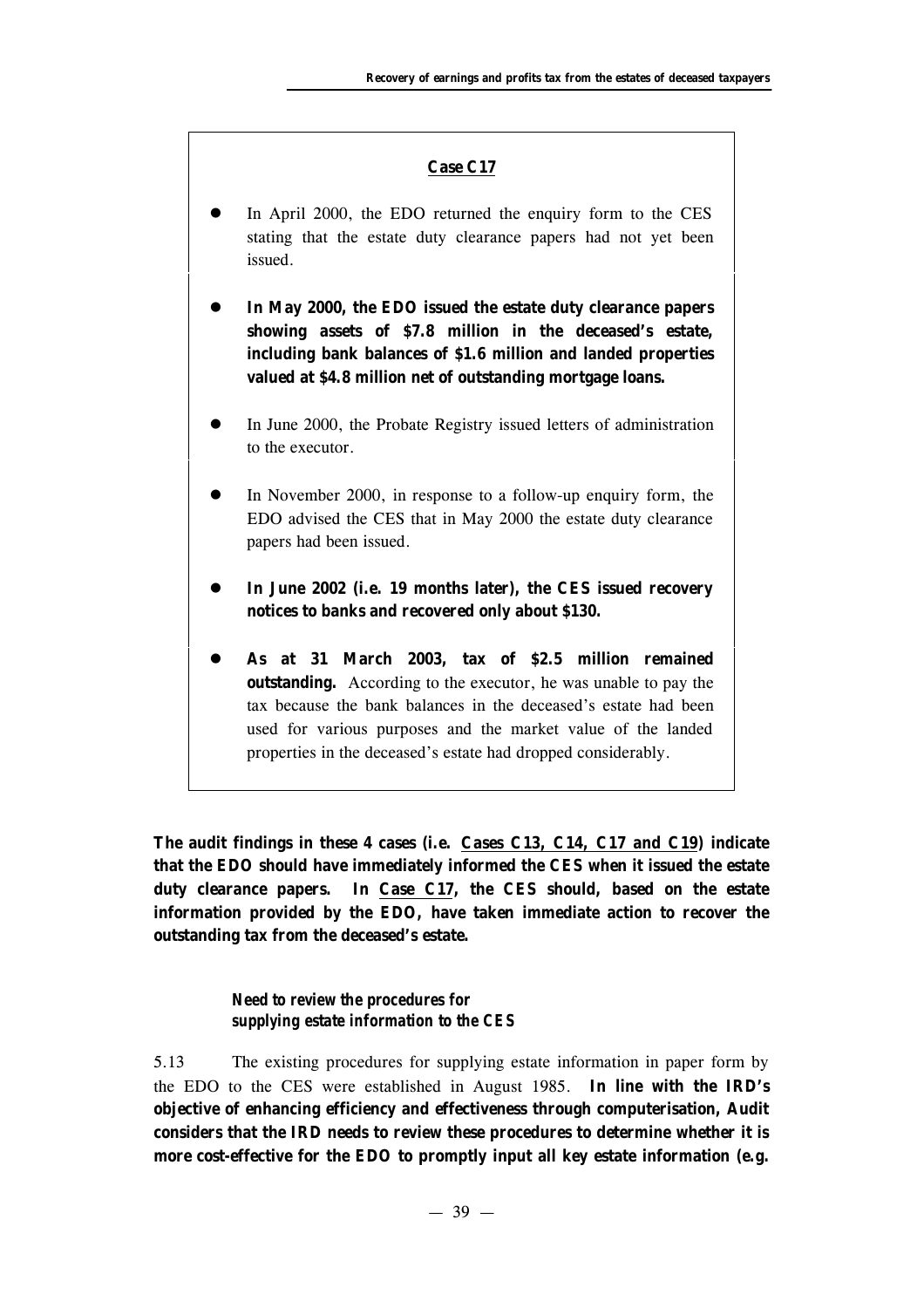**date of issue of estate duty clearance papers) into the IRD's computerised database and simultaneously alert the CES by electronic mail or other means. This would enable the CES to receive timely and updated estate information and to have on-line access to such information in the IRD's computerised database.**

## *Need to conduct searches at the Probate Registry more cost-effectively*

5.14 As mentioned in paragraph 2.3, the Probate Registry requires the executor to obtain estate duty clearance papers from the EDO *before* applying for probate or letters of administration. Therefore, in cases where no executor has submitted an application for estate duty clearance papers or where the EDO is processing such an application, searches conducted at the Probate Registry will produce no results as the probate or letters of administration could not have been issued. However, Audit's examination revealed cases in which the CES had conducted such searches. Details are as follows:

- (a) *Searches conducted in cases where no executor had submitted an application for estate duty clearance papers.* In Cases C1 to C9, no executor had submitted an application for estate duty clearance papers to the EDO. In Cases C2 and C7, the CES did not conduct searches at the Probate Registry before writing off the outstanding tax. However, in the remaining 7 cases (i.e. Cases C1, C3 to C6, C8 and C9), the CES sent tax inspectors to the Probate Registry to conduct one to three searches. In each search, it was found that the Probate Registry had not issued the probate or letters of administration; and
- (b) *Searches conducted when the EDO was processing the application for estate duty clearance papers.* In Case C14, while the EDO was processing the application for estate duty clearance papers, the CES conducted three searches at the Probate Registry and found that no probate or letters of administration had been issued. In Case C16, the CES conducted one search at the Probate Registry, but without results.

## **In Audit's view, the CES should not send tax inspectors to conduct searches at the Probate Registry before the EDO has issued estate duty clearance papers.**

## *Recovery of outstanding tax from estates of deceased taxpayers*

5.15 As shown in Appendix B, in Cases C10 to C15 the deceased taxpayer had left an estate. However, the CES had written off all the outstanding tax for the following reasons: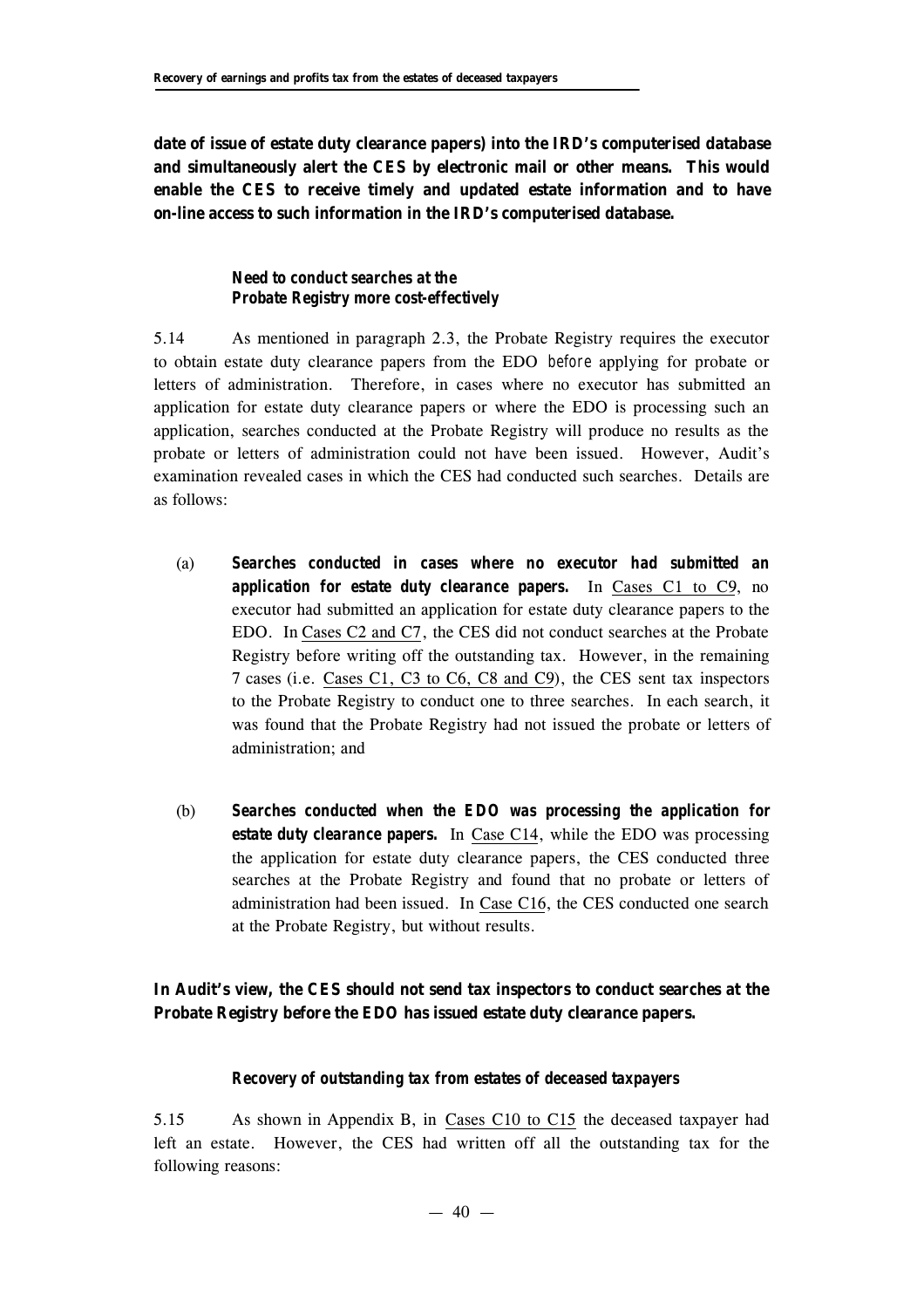- (a) *Deceased left no estate.* In Cases C10 (see para. 5.11) and C11 (see para. 5.10), based on the incorrect or preliminary information supplied by the EDO, the CES incorrectly concluded that the deceased left no estate for recovery of tax;
- (b) *No executor could be found.* In Cases C12 to C14, although the EDO had issued the estate duty clearance papers, the CES could not find the probate or letters of administration at the Probate Registry; and
- (b) *The executor claimed that the deceased left no estate.* In Case C15, in response to the IRD's demand for tax, the executor said that the deceased had left no assets but debts.

5.16 On 21 July 2003, Audit conducted searches at the Probate Registry to obtain updated information on the granting of probate or letters of administration in Cases C10 to C15. The results are shown in Table 8.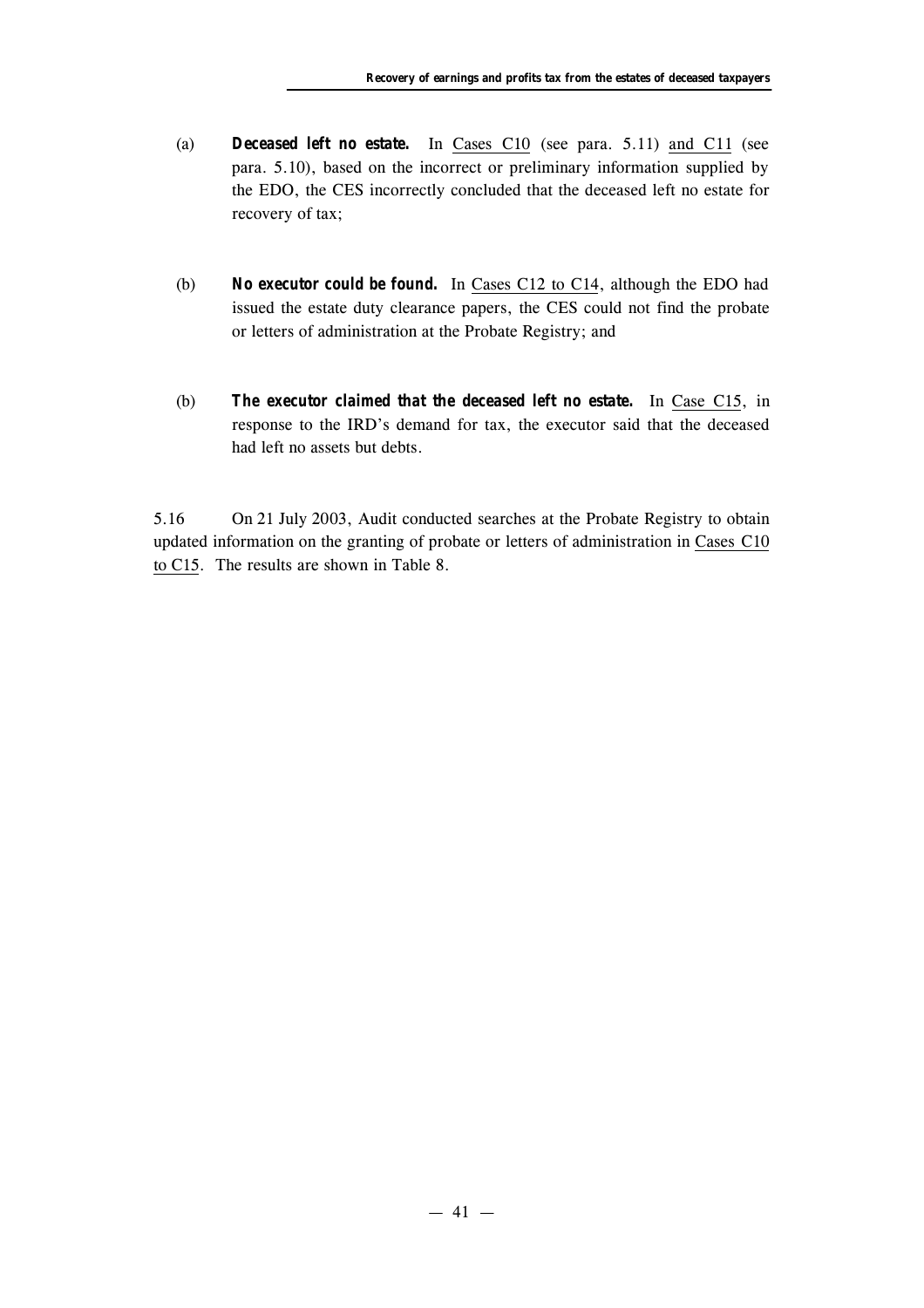#### **Table 8**

## **Status of granting of probate or letters of administration in Cases C10 to C15 (21 July 2003)**

| Case            | <b>Estate duty</b><br>clearance papers<br>issued by EDO on | Date of last search<br>conducted by CES<br>at Probate Registry | <b>Result of Audit's search</b><br>at Probate Registry<br>on 21 July 2003 |
|-----------------|------------------------------------------------------------|----------------------------------------------------------------|---------------------------------------------------------------------------|
| C10             | 21 Aug. 2000                                               | 13 Oct. 2000                                                   | Application for letters of<br>administration withdrawn<br>on 21 Aug. 2002 |
| C <sub>11</sub> | 15 Dec. 2000                                               | 8 Jan. 2001                                                    | Letters of administration<br>issued on 6 Mar. 2001                        |
| C12             | 20 Nov. 2001                                               | 22 Jan. 2003                                                   | No application submitted                                                  |
| C <sub>13</sub> | 13 Nov. 2001                                               | 18 Jan. 2002                                                   | No application submitted                                                  |
| C <sub>14</sub> | 26 Jun. 2000                                               | 15 Dec. 2000                                                   | Probate issued on<br>5 Jun. 2001                                          |
| C <sub>15</sub> | 12 Jun. 2001                                               | No search<br>conducted                                         | Probate issued on<br>5 Feb. 2002                                          |

*Source: IRD's records and searches conducted by Audit at the Probate Registry*

**As shown in Table 8, in Cases C11, C14 and C15, if the CES had conducted further searches at the Probate Registry, it would have found that the Probate Registry had issued the probate or letters of administration to the executor. In Audit's view, after the issue of the estate duty clearance papers, searches should be conducted at appropriate intervals (say not less than quarterly) to obtain updated information on the issue of the probate or letters of administration. This will enable the CES to follow up with the executor on outstanding tax matters in a timely manner.**

5.17 Under section 62 of the Probate and Administration Ordinance, the executor shall administer a deceased's estate by paying the funeral, testamentary and administration expenses and the debts of the deceased, and distributing the residue of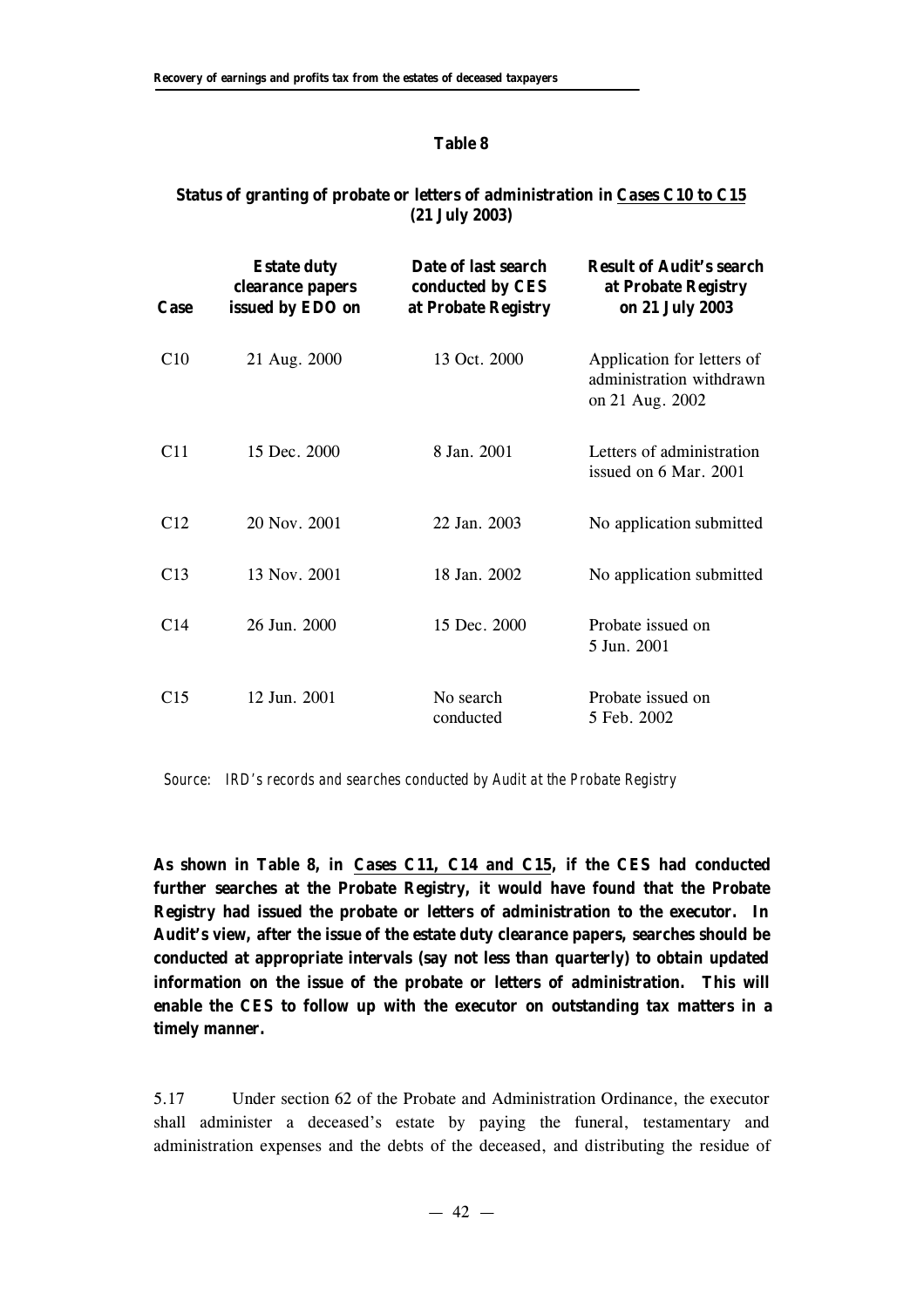the deceased's estate to the beneficiaries. Under Part I of Schedule 1 of the Ordinance, where an estate is insolvent, the funeral, testamentary and administration expenses have priority over the debts of the deceased, and in general statutory debts such as tax debts shall be paid in priority to other debts. Accordingly, in Cases C11, C14 and C15, the executor should (after paying the funeral, testamentary and administration expenses if the estate was insolvent) have first used the deceased's estate to pay the outstanding tax. **In Audit's view, the CES should consider reopening these three write-off cases with a view to taking action against the executors for recovering the tax written off.**

5.18 Audit also found that the probate or letters of administration had not been applied for in Cases C12 and C13 and that the application had been withdrawn in Case C10 (Note 14). **As with the recovery of estate duty (see para. 4.13), the IRD needs to consult with the DOJ to find ways that will enable the IRD to take effective action to recover tax from the deceased's estate in such cases. In particular, the IRD needs to consider the option of asking the Official Administrator to apply for a grant of administration in cases that warrant it.**

## *Obtaining information on probates and letters of administration by electronic means*

5.19 Under existing arrangements, the Immigration Department provides the IRD with monthly information on registered deaths in the form of a computer file for direct uploading to the IRD's computerised database (see para. 5.3). A similar arrangement, however, has not been made with the Probate Registry for supplying the IRD with information on the issue of probate and letters of administration. **Audit considers that the IRD needs to explore with the Probate Registry the feasibility of regularly supplying the IRD with information by electronic means in the longer term. This would provide the IRD with information on the issue of probate and letters of administration in a more timely and cost-effective way.** In this connection, Audit notes that some information on the issue of probate and letters of administration by the

**Note 14:** *In Cases C10 and C12, the EDO's estate duty clearance papers showed that the value of the property passing on the deceased's death was less than the debts incurred by the deceased (i.e. the deceased's estate might be insolvent).*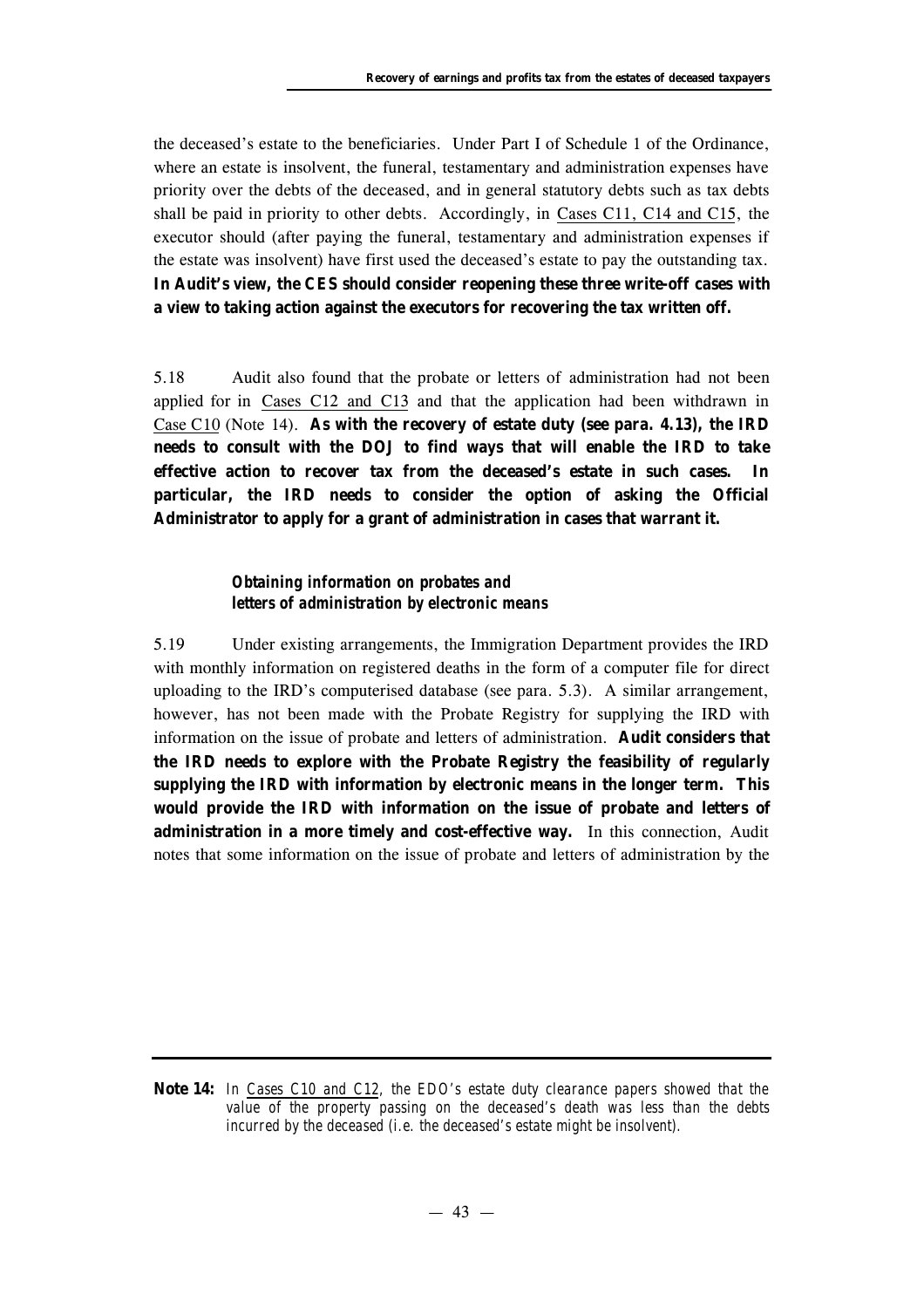Probate Registry has been provided quarterly to the EDO in paper form since October 2002 (Note 15).

#### **Audit recommendations**

5.20 **Audit has** *recommended* **that the Commissioner of Inland Revenue should:**

#### *Coordination between the EDO and the CES*

- (a) **improve coordination between the EDO and the CES in the recovery of earnings and profits tax from the estates of deceased taxpayers. In particular, the Commissioner should take additional measures to ensure that:**
	- (i) **the EDO supplies the CES with accurate information on the bank accounts of deceased taxpayers and other information submitted by executors (see paras. 5.8 to 5.10); and**
	- (ii) **the EDO informs the CES immediately when estate duty clearance papers are issued (see paras. 5.11 and 5.12);**

- **Note 15:** *With effect from October 2002, in response to the Independent Commission Against Corruption's recommendation on the work of the EDO, the EDO and the Probate Registry have implemented the following procedures for detecting forgery of estate duty clearance papers:*
	- *(a) every quarter, the Probate Registry provides the EDO with a copy of the daily computer reports on probates and letters of administration issued to executors, showing for each case the name of the deceased and the issue date; and*
	- *(b) the EDO sends a tax inspector to the Probate Registry to sample check whether the information contained in the Probate Registry's case files (e.g. the name of the executor and the value of the estate) agrees with the EDO's records.*

*According to the EDO, it will consider the possibility of developing an electronic estate duty information system for the EDO and the Probate Registry in the long run.*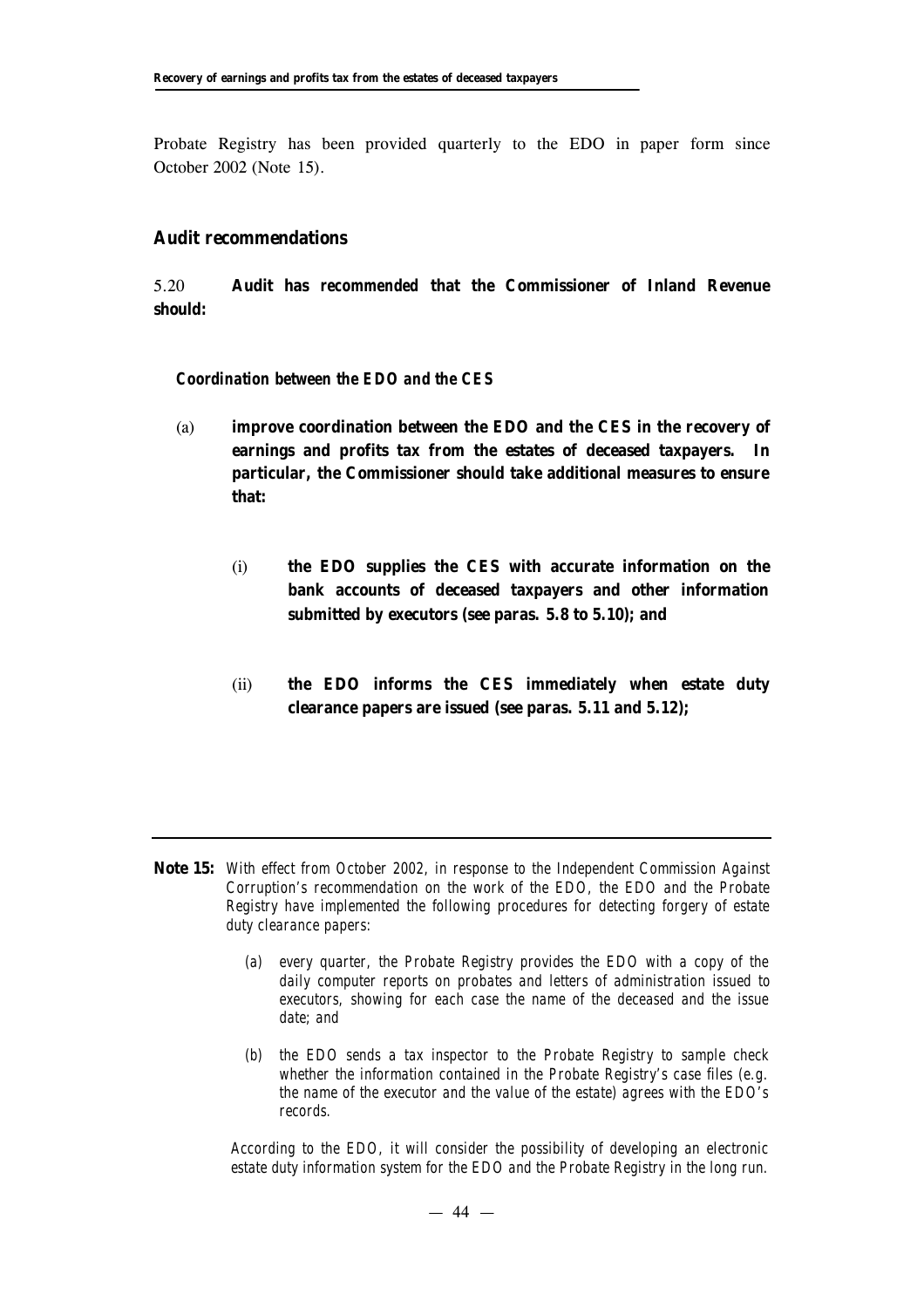## *Communication of information*

(b) **conduct a review to determine whether the EDO should promptly input key estate information (e.g. date of issue of estate duty clearance papers) into the IRD's computerised database, and whether the CES should be immediately made aware of such information by electronic mail, in order to enhance the efficiency and cost-effectiveness of tax recovery (see para. 5.13);**

## *Delay in taking action to recover tax*

(c) **ensure that there is no delay on the part of the CES in recovering earnings and profits tax from the estates of deceased taxpayers (see para. 5.12);**

## *Conducting searches at the Probate Registry*

(d) **streamline the CES's procedures for conducting searches at the Probate Registry so that searches are conducted at appropriate intervals after the issue of estate duty clearance papers by the EDO (see paras. 5.14 and 5.16);**

#### *Write-off cases in respect of deceased taxpayers*

(e) **consider reopening the write-off cases in respect of deceased taxpayers with property passing on their death to ascertain whether action can be taken to recover the earnings and profits tax written off (see para. 5.17);**

#### *Cases without probate or letters of administration issued*

(f) **consult with the DOJ to find ways that will enable the IRD to take effective action to recover earnings and profits tax from the deceased taxpayer's estate in cases in which probate or letters of administration has or have not been issued by the Probate Registry. The option of seeking the assistance of the Official Administrator should be considered in cases that warrant it (see para. 5.18); and**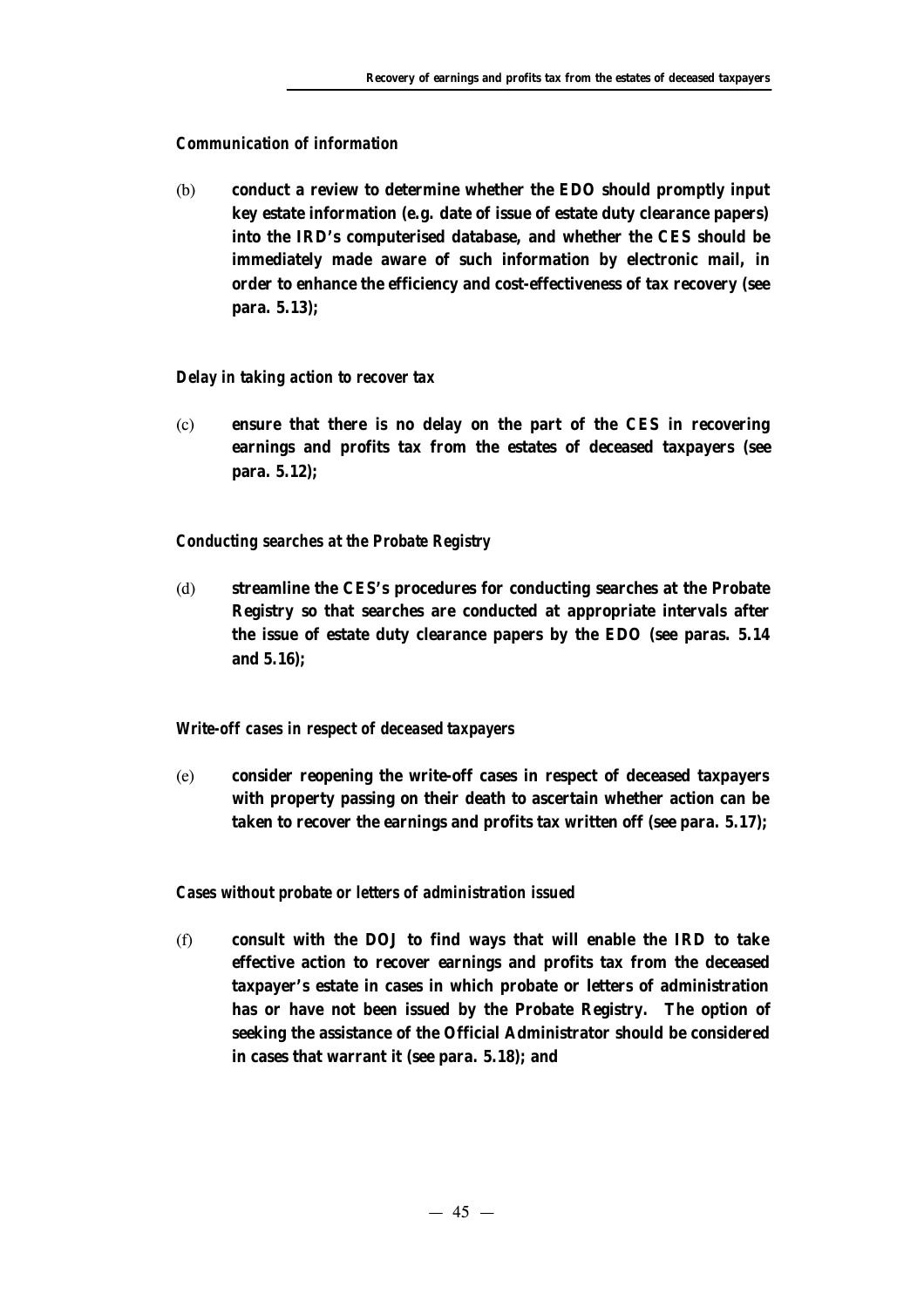## *Obtaining information on probate or letters of administration by electronic means*

(g) **in the longer term, explore with the Probate Registry the feasibility of regularly supplying the IRD with timely information by electronic means on the issue of probate and letters of administration for uploading into the IRD's computerised database (see para. 5.19).**

## **Response from the Administration**

5.21 The **Commissioner of Inland Revenue** has said that:

## *Coordination between the EDO and the CES*

(a) she generally agrees with the recommendation to improve coordination between the EDO and the CES. The EDO will issue a circular reminding its staff of the requirement to supply the CES with accurate information on the bank accounts of deceased taxpayers and other information submitted by executors, and to inform the CES immediately when estate duty clearance papers are issued;

#### *Communication of information*

(b) she agrees to conduct a review on the cost-effectiveness of developing and implementing computerised systems that would enable key estate information to be promptly input by the EDO into the IRD's computerised database and the CES to be immediately made aware of such information by electronic mail;

#### *Delay in taking action to recover tax*

(c) the CES will review outstanding cases at regular intervals with a view to recovering earnings and profits tax soonest possible from the estate of the deceased;

## *Conducting searches at the Probate Registry*

(d) the CES will review its procedures and work plans to ensure that any search at the Probate Registry is conducted in a cost-effective manner;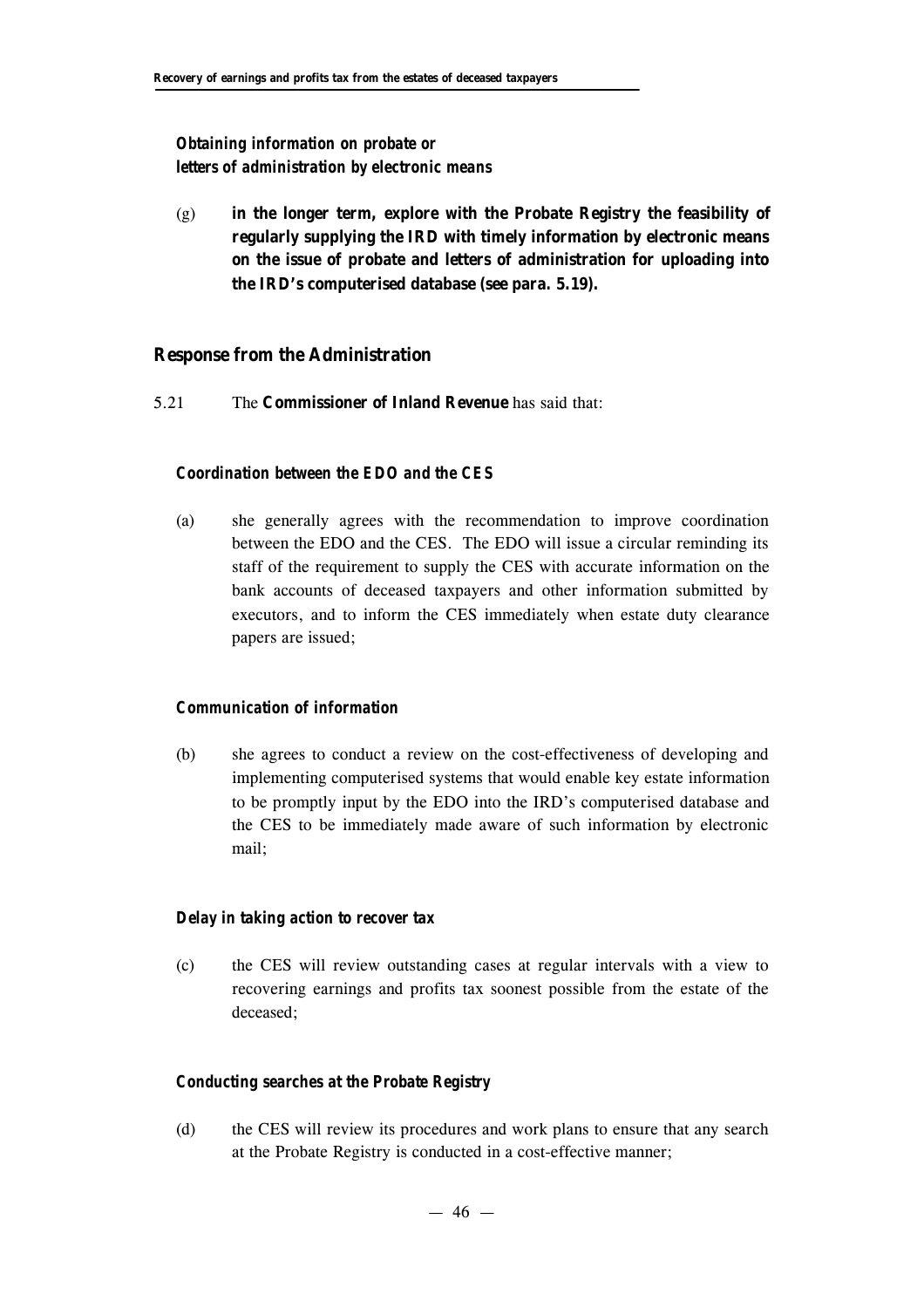#### *Write-off cases in respect of deceased taxpayers*

(e) the CES will re-examine the write-off cases in respect of deceased taxpayers with property passing on their death, and take appropriate action to recover the earnings and profits tax written off;

#### *Cases without probate or letters of administration issued*

(f) she will seek advice from the DOJ to identify effective ways of recovering earnings and profits tax from the deceased taxpayer's estate in cases in which probate or letters of administration has or have not been issued by the Probate Registry. She will liaise with the Official Administrator on the issue; and

#### *Obtaining information on probate or letters of administration by electronic means*

(g) she will, in the longer term, consider exploring with the Probate Registry the feasibility of regularly supplying the IRD with timely information by electronic means on the issue of probate and letters of administration.

5.22 The **Secretary for Financial Services and the Treasury** agrees with the Commissioner of Inland Revenue's observations and supports the follow-up actions proposed by the Commissioner.

5.23 The **Judiciary Administrator** has said that he and the **Official Administrator** would be pleased to discuss with the Commissioner of Inland Revenue measures to address the audit recommendations mentioned in paragraph 5.20(f) and (g). They have to ensure that any measures would not impair, or been seen as impairing, the independence of the Judiciary.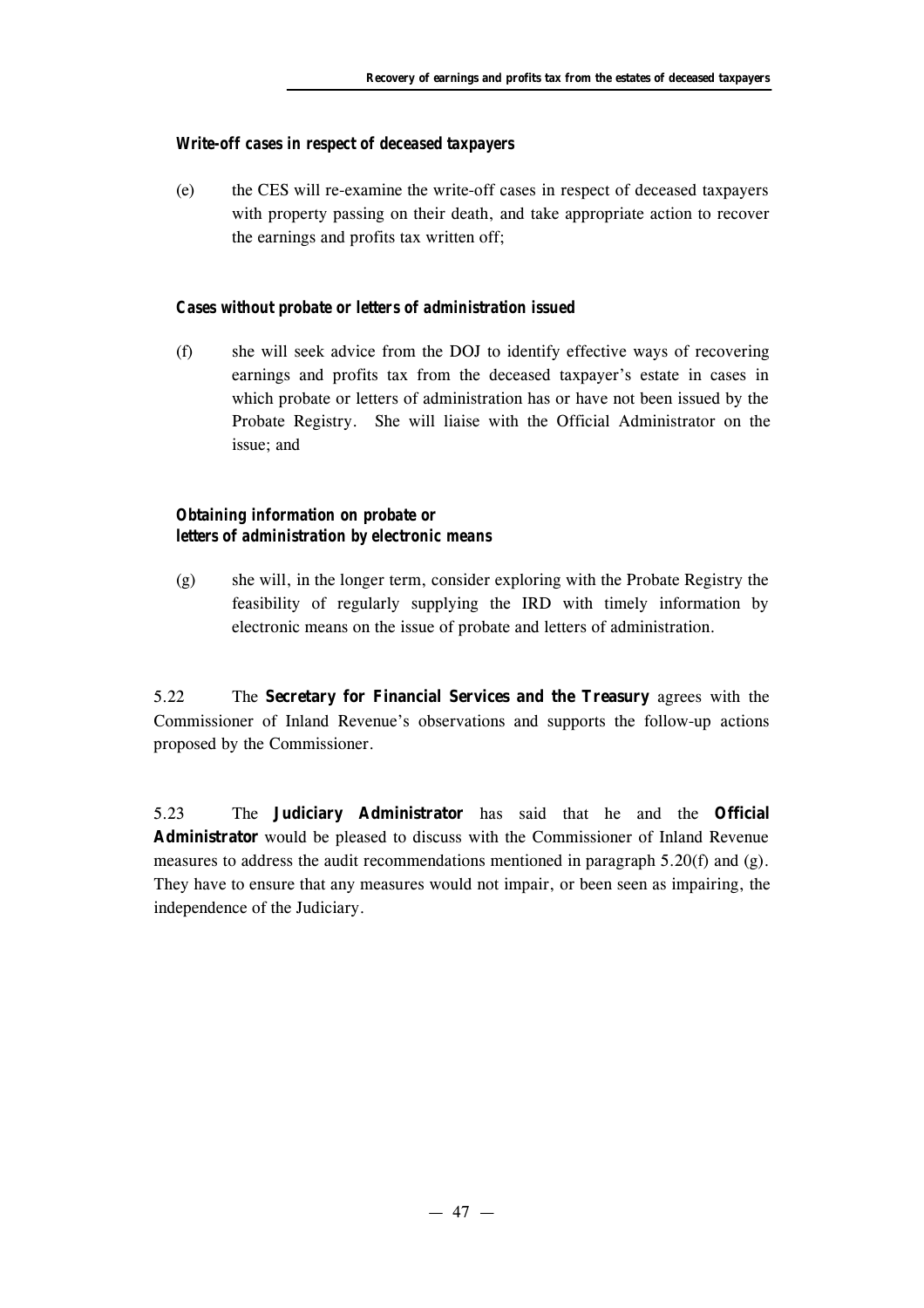#### **PART 6: ESTATE DUTY AVOIDANCE SCHEMES**

6.1 This PART examines the effectiveness of the EDO in tackling estate duty avoidance schemes.

#### **Anti-avoidance provisions of the Estate Duty Ordinance**

6.2 The Estate Duty Ordinance was first enacted in 1932 without any anti-avoidance provisions. In 1959, sections 34 to 45 of the Estate Duty Ordinance were enacted to counteract the avoidance of estate duty through the use of controlled companies. The main provisions are as follows:

- (a) *Definition of controlled company.* Under section 34, a controlled company is defined as any company which, at any relevant time, is deemed to have been under the control of not more than five persons not being a company which, at any such time, is deemed to have been either a subsidiary company or a company in which the public were substantially interested; and
- (b) *Charge on assets of controlled company.* Under section 35, where a person has made to a controlled company a transfer of any property and any benefits accruing to the deceased from the controlled company accrued to him in the three years ending with his death, the assets of the controlled company shall be deemed for the purposes of estate duty to be included in the property passing on his death to an extent determined by reference to the proportion that the aggregate amount of the benefits accruing to the deceased from the controlled company bore to the net profits of the controlled company.

#### **Anti-avoidance rules of the common law**

6.3 At common law, an anti-avoidance rule called the fiscal nullity doctrine (or the Ramsay principle) can be invoked to challenge certain estate duty avoidance schemes. In general, the doctrine applies to tax avoidance schemes involving:

(a) a pre-ordained series of transactions or one single composite transaction. This composite transaction may or may not include the achievement of a legitimate commercial end; and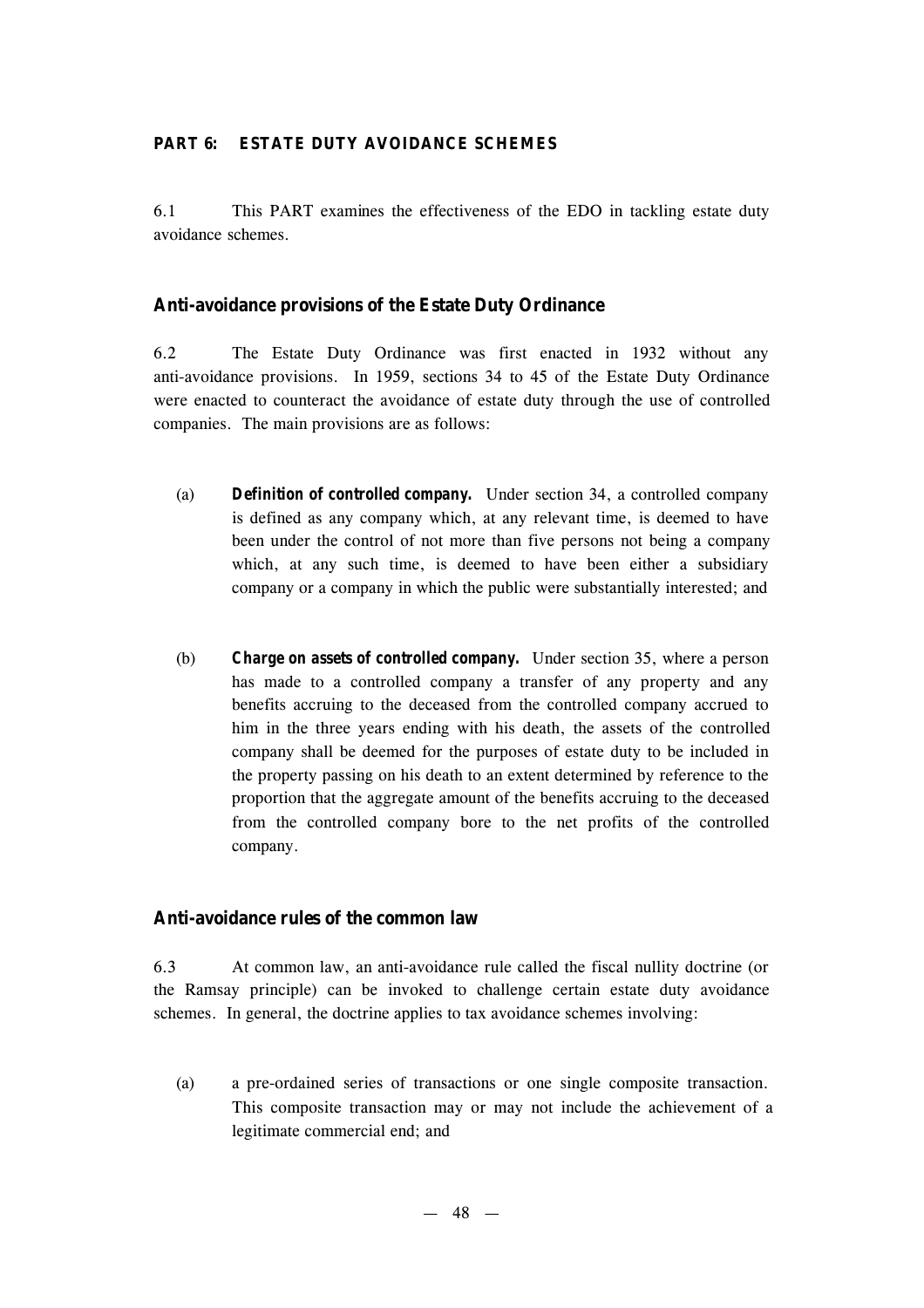(b) steps inserted which have no commercial purpose apart from the avoidance of a liability to tax.

For such tax avoidance schemes, the inserted steps are to be disregarded for fiscal purposes. The court must then look at the end result. Precisely how the end result will be taxed will depend on the terms of the taxing statute sought to be applied.

## **Audit observations**

6.4 Following the enactment in 1959 of the anti-avoidance provisions on controlled companies in the Estate Duty Ordinance (see para. 6.2), it is difficult for an individual to avoid estate duty by transferring and holding assets through the use of controlled companies which would have perpetual existence, while continuing to enjoy income from these controlled companies during his lifetime. **However, Audit noted that the EDO had identified various types of estate duty avoidance schemes not involving the use of controlled companies. Most of these avoidance schemes involved the use of a series of highly artificial transactions to relocate offshore the Hong Kong property of the deceased shortly before his death. In the absence of anti-avoidance provisions in the Estate Duty Ordinance for counteracting these types of avoidance schemes, the EDO could not charge estate duty on such property relocated offshore. This is because property situated outside Hong Kong is exempted from estate duty (see para. 1.2).**

6.5 In July 2000, the EDO lost a Court of Final Appeal case in which the EDO attempted to invoke the fiscal nullity doctrine (see para. 6.3) to challenge an estate duty avoidance scheme. The Court of Final Appeal held that:

- (a) there was a pre-ordained series of transactions and the intermediate steps, particularly the arrangements to finance the asset purchases, were inserted purely for avoiding estate duty. Accordingly, the purpose test under the fiscal nullity doctrine (or the Ramsay principle) was satisfied; and
- (b) the fiscal nullity doctrine (or the Ramsay principle) did not permit the Commissioner of Estate Duty to reconstitute the relevant transactions by giving them a character different from their genuine character. *The end result in the case was that there was no transfer of property by way of gift of Hong Kong property which fell within the charge of the Estate Duty Ordinance.*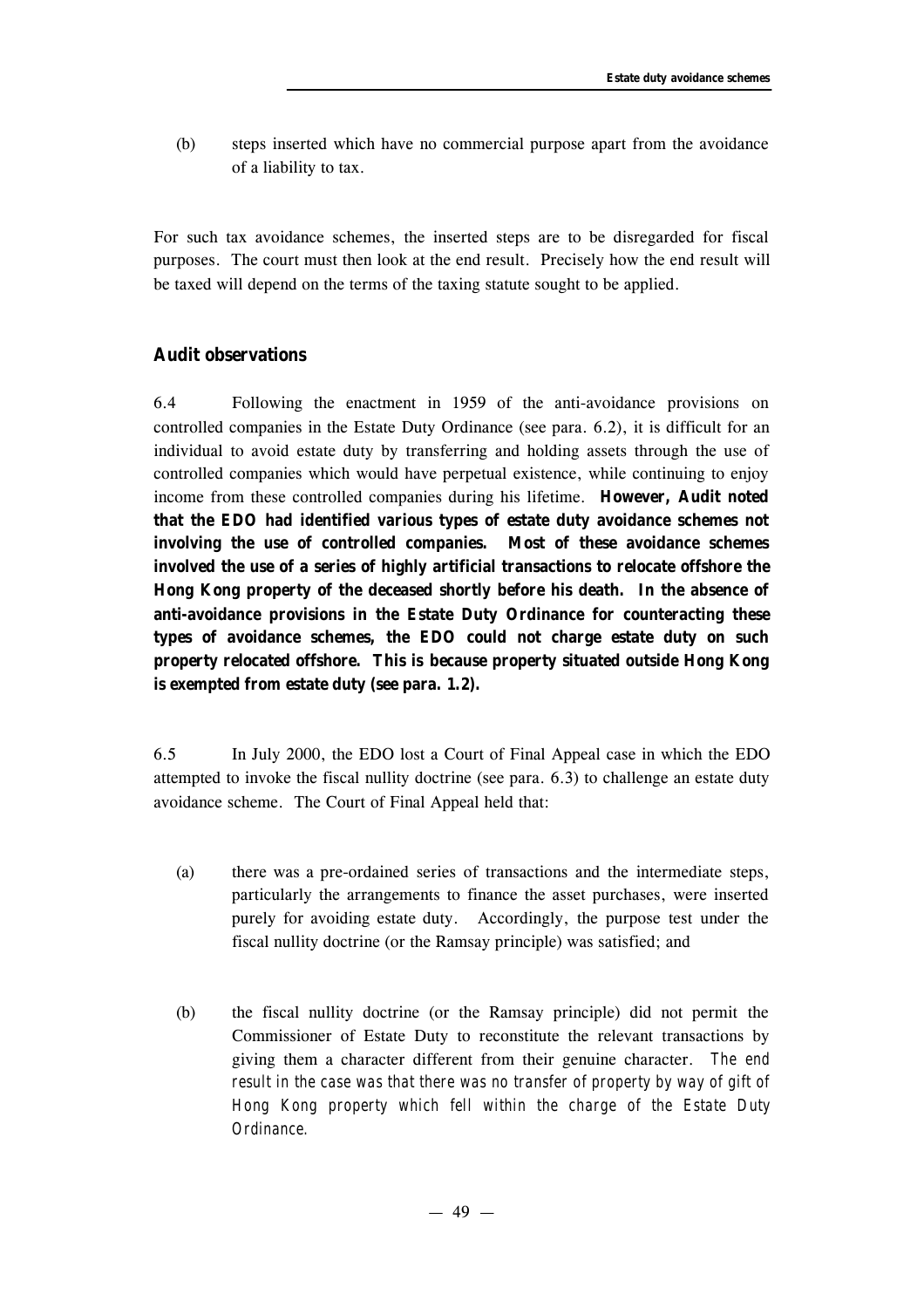6.6 Following the Court of Final Appeal's decision, the EDO considered it necessary to enact legislation to prevent the use of similar avoidance schemes. **In November 2000, the EDO estimated that, if legislative amendments were not introduced to counteract this type of avoidance schemes, revenue loss would amount to \$760 million a year (Note 16). In this connection, Audit noted that in the two cases involving estate duty avoidance schemes (i.e. Cases A8 and A15 mentioned in para. 3.7 and Note 6), according to the EDO's estimate, the estate duty involved could amount to about \$120 million.**

6.7 In March 2001, the IRD submitted to the Financial Services and the Treasury Bureau (FSTB) of the Government Secretariat an amendment proposal to strengthen the anti-avoidance provisions in the Estate Duty Ordinance. The IRD considered that the proposal would enable the IRD to tackle estate duty avoidance schemes more effectively.

- 6.8 From the records of the IRD and the FSTB, Audit noted that:
	- (a) **during the 20-month period from March 2001 to November 2002, little progress was made on the proposal to strengthen the anti-avoidance provisions in the Estate Duty Ordinance.** The proposal was put on hold pending a fundamental review of estate duty in the context of the annual Budget exercises led by the Financial Secretary (Note 17);
	- (b) in November 2002, a decision was taken by the Financial Secretary in preparing for the 2003-04 Budget to resume the exercise of strengthening the anti-avoidance provisions in the Estate Duty Ordinance; and
	- (c) in May 2003, as suggested by the FSTB, the IRD started to prepare a consultation paper for consulting the parties concerned before preparing the bill for introduction into the Legislative Council.
- **Note 16:** *In August 2003, the EDO revised downwards its estimate of revenue loss to \$100 million to \$200 million a year.*
- **Note 17:** *According to the FSTB, the intention was to take a holistic approach to look at the issue together with other tax collection work. The Administration considered it more appropriate to proceed with the proposal to strengthen the anti-avoidance provisions in the Estate Duty Ordinance only after the overall future of estate duty had become clearer.*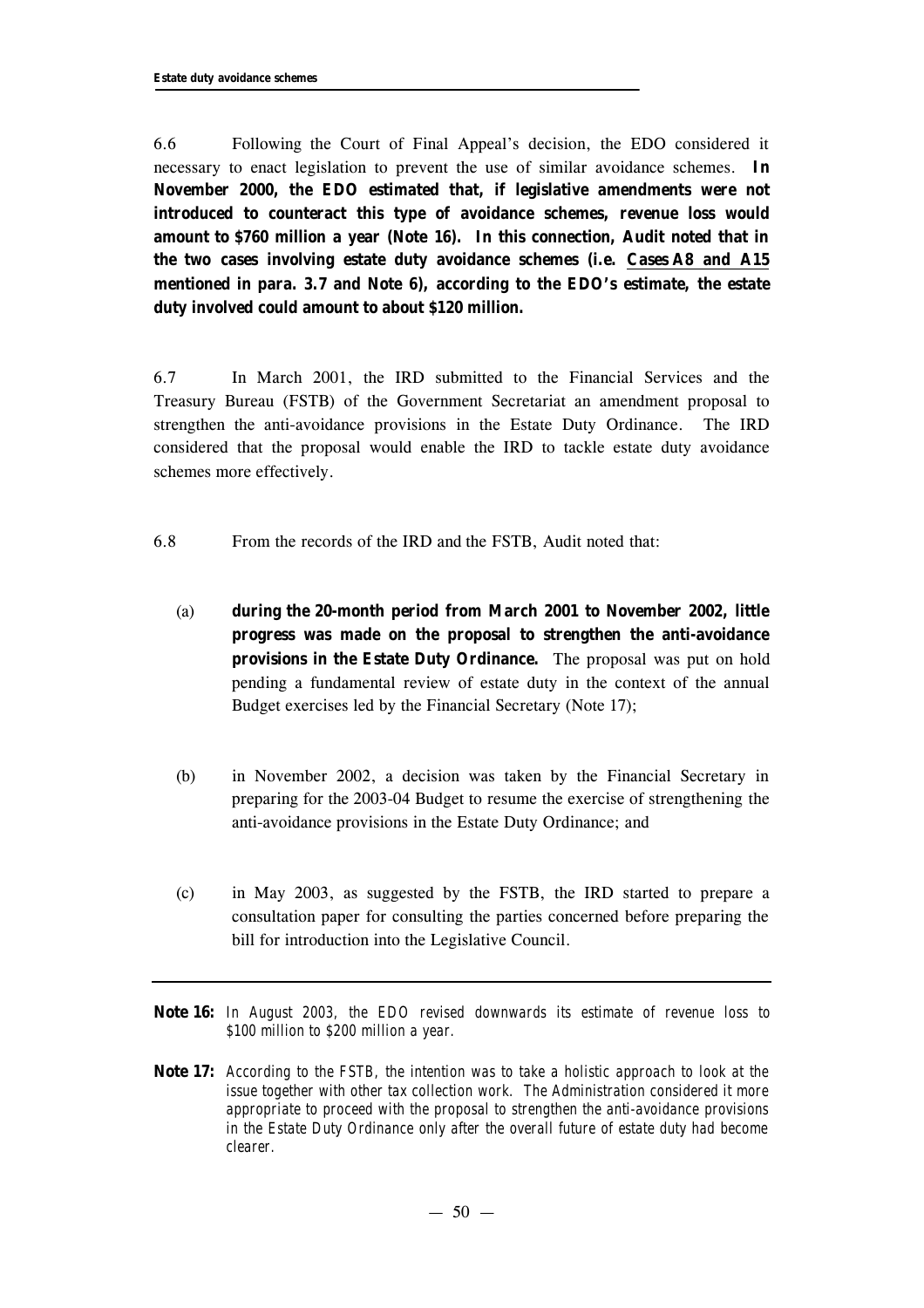6.9 **Audit is concerned that delay in the strengthening of the anti-avoidance provisions in the Estate Duty Ordinance will result in substantial revenue loss, amounting to hundreds of millions of dollars a year. In order to protect the revenue, the IRD and the FSTB need to expedite action urgently on the issue.**

6.10 *Interpretation and practice notes on estate duty avoidance***.** As and when required, the IRD issues interpretation and practice notes on specific tax matters setting out its interpretations of the statutory provisions and its assessment practices for the information and guidance of taxpayers. The EDO has issued interpretation and practice notes on the anti-avoidance provisions relating to controlled companies (see para. 6.2). **In view of the inherent wide scope of the** *proposed* **amendments to strengthen the anti-avoidance provisions, following their enactment in the Estate Duty Ordinance, Audit considers that the EDO needs to issue interpretation and practice notes to provide guidance to the general public.**

6.11 *Prescribed form for estate duty affidavit.* The EDO assesses estate duty based largely on the information submitted in estate duty affidavits or Statements in lieu of Affidavits. **In order to facilitate the identification of estate duty avoidance schemes against which the** *proposed* **anti-avoidance provisions can be invoked, Audit considers that the EDO should review the prescribed forms for estate duty affidavit and Statement in lieu of Affidavit to determine whether additional information should be required to be provided by executors.**

## **Audit recommendations**

6.12 **Audit has** *recommended* **that the Commissioner of Inland Revenue should, in order to protect the revenue:**

- (a) **in conjunction with the Secretary for Financial Services and the Treasury, expedite action to introduce a bill into the Legislative Council to strengthen the anti-avoidance provisions in the Estate Duty Ordinance (see para. 6.9);**
- (b) **promptly issue interpretation and practice notes on the proposed anti-avoidance provisions after their enactment in the Estate Duty Ordinance (see para. 6.10); and**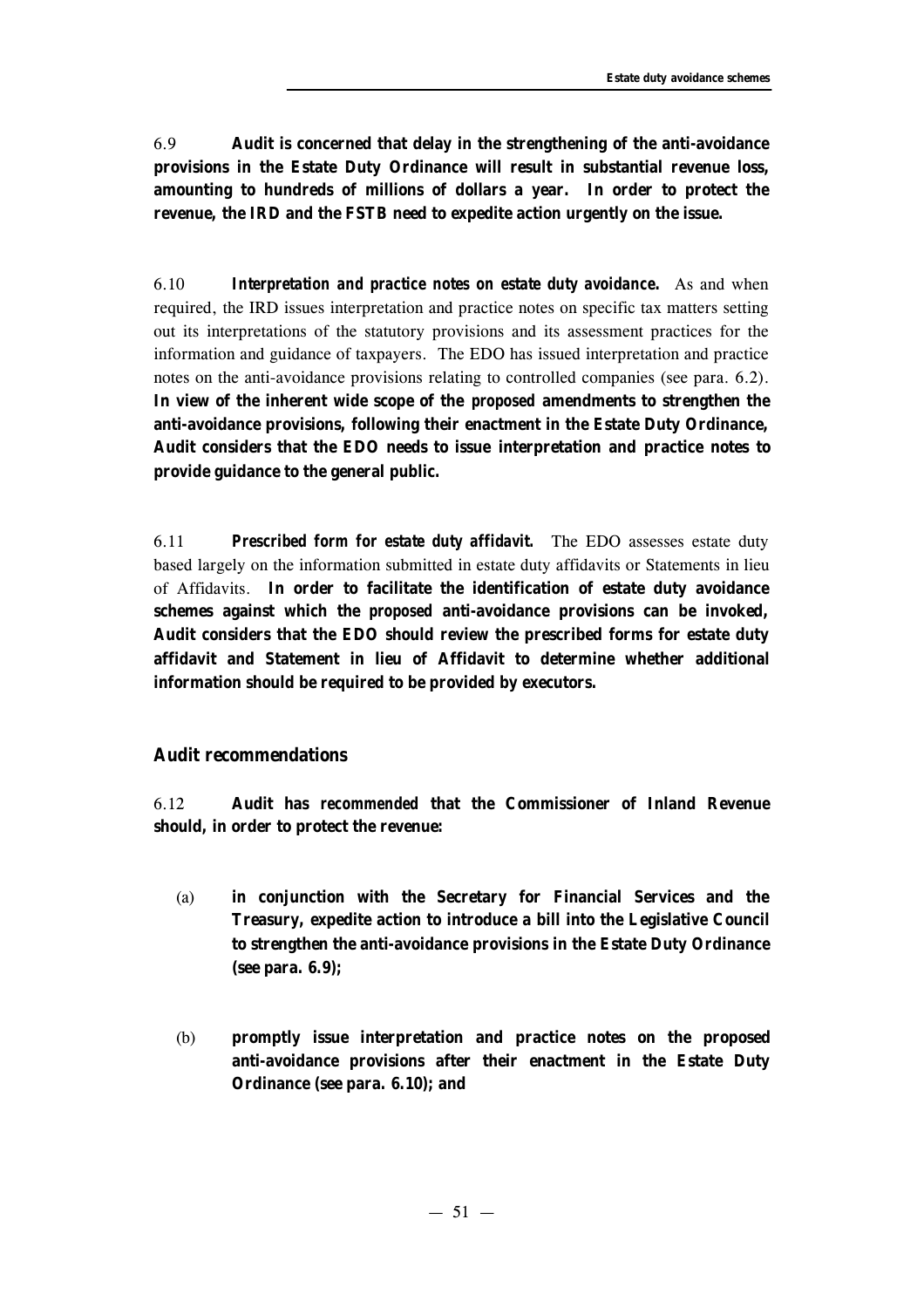(c) **review the prescribed forms for estate duty affidavit and Statement in lieu of Affidavit to determine whether additional information should be submitted by executors to facilitate the identification of estate duty avoidance schemes (see para. 6.11).**

## **Response from the Administration**

6.13 The **Commissioner of Inland Revenue** agrees with all the audit recommendations mentioned in paragraph 6.12.

#### 6.14 The **Secretary for Financial Services and the Treasury** has said that:

- (a) it was a conscious decision at senior level of the Administration to temporarily withhold the exercise of preparing amendments to the Estate Duty Ordinance pending an overall review on the future of the estate duty tax; and
- (b) a decision has been taken in the context of preparing for the 2003-04 Budget to resume the exercise of strengthening the anti-avoidance provisions in the Estate Duty Ordinance. The IRD and the FSTB are therefore proceeding with the consultation exercise without further delay. The IRD and the FSTB are also preparing the necessary instructions and papers in order to move ahead with the amendment proposal to strengthen the anti-avoidance provisions in the Estate Duty Ordinance.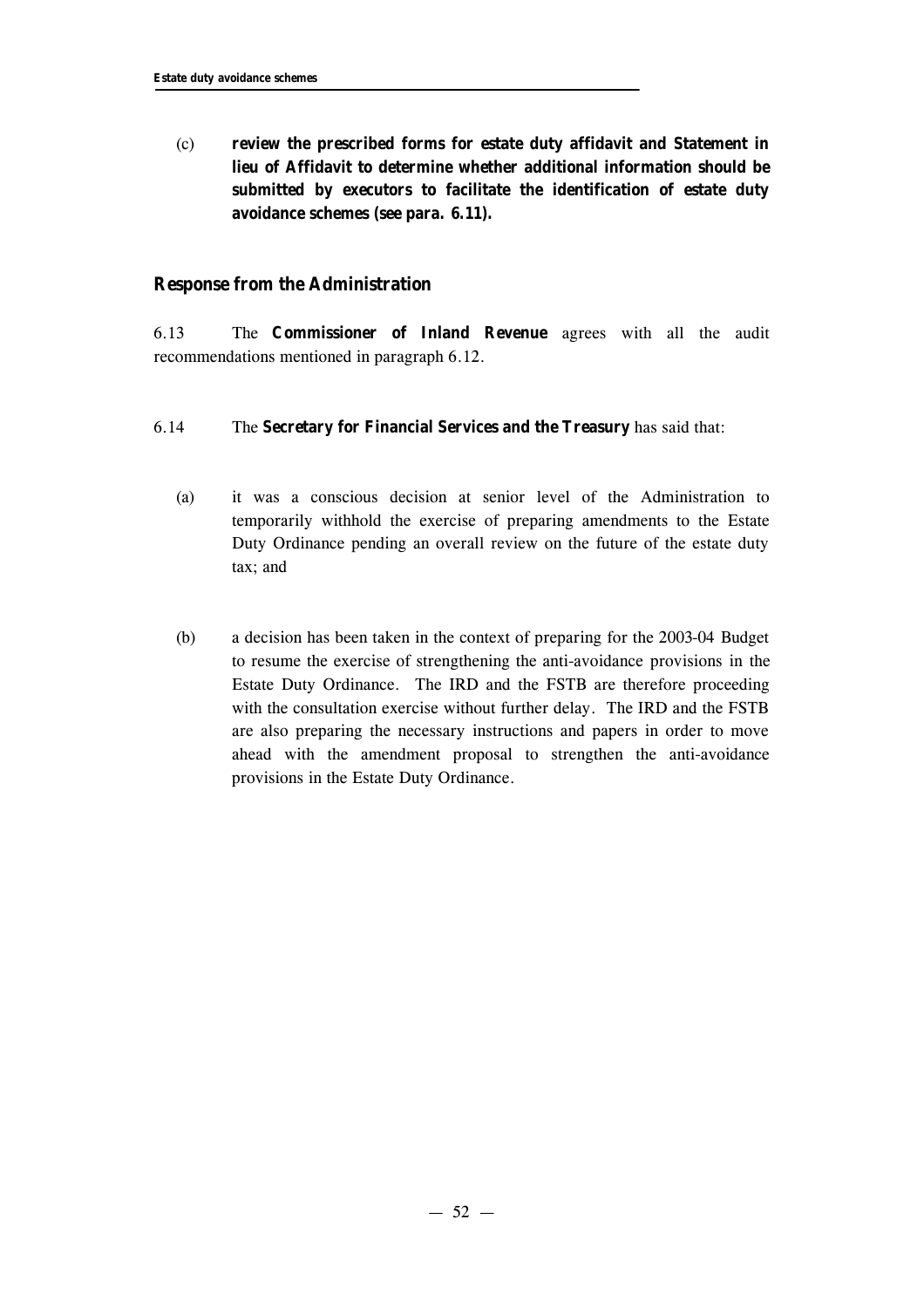#### **Appendix A**

(para. 4.6 refers)

| 13 cases in which estate duty affidavit was received over 10 to 25 years ago |  |
|------------------------------------------------------------------------------|--|
| but estate duty and interest were still outstanding as at 31 March 2003      |  |

|                                            | <b>Case</b>    | <b>The</b><br>deceased<br>passed<br>away in | <b>Affidavit</b><br>received in | <b>Estate</b><br>duty<br>assessed in | <b>Number of</b><br>years past<br>estate duty<br>due date<br>(Note) | <b>Amount of</b><br>outstanding<br>estate duty<br>and interest |
|--------------------------------------------|----------------|---------------------------------------------|---------------------------------|--------------------------------------|---------------------------------------------------------------------|----------------------------------------------------------------|
|                                            |                |                                             |                                 |                                      |                                                                     | (\$ million)                                                   |
|                                            |                | Affidavit received over 10 to 15 years ago  |                                 |                                      |                                                                     |                                                                |
|                                            | B1             | Mar. 1992                                   | Mar. 1993                       | <b>May 2000</b>                      | 10                                                                  | 6.78                                                           |
|                                            | B2             | Nov. 1991                                   | Jun. 1992                       | Aug. 1994                            | 11                                                                  | 0.24                                                           |
|                                            | B <sub>3</sub> | Jun. 1991                                   | Jun. 1992                       | Mar. 1995                            | 11                                                                  | 0.42                                                           |
|                                            | <b>B4</b>      | Jul. 1991                                   | Apr. 1992                       | Feb. 2003                            | 11                                                                  | 5.48                                                           |
|                                            | B <sub>5</sub> | Aug. 1991                                   | Dec. 1991                       | Mar. 1995                            | 11                                                                  | 0.11                                                           |
|                                            | <b>B6</b>      | Oct. 1990                                   | Sep. 1991                       | Feb. 2000                            | 12                                                                  | 0.73                                                           |
|                                            | B7             | Jun. 1990                                   | Jun. 1991                       | Mar. 1994                            | 12                                                                  | 4.02                                                           |
|                                            | <b>B8</b>      | Feb. 1990                                   | Nov. 1990                       | Aug. 1998                            | $\overline{\mathbf{4}}$                                             | 1.70                                                           |
|                                            | <b>B</b> 9     | Jan. 1990                                   | Jul. 1990                       | May 1994                             | 9                                                                   | 0.67                                                           |
|                                            | <b>B10</b>     | Feb. 1986                                   | Feb. 1989                       | Apr. 1997                            | 17                                                                  | 0.55                                                           |
|                                            |                | Affidavit received over 15 to 20 years ago  |                                 |                                      |                                                                     |                                                                |
|                                            | <b>B11</b>     | Jan. 1983                                   | Jan. 1984                       | Apr. 1986                            | 20                                                                  | 0.62                                                           |
|                                            | <b>B</b> 12    | Oct. 1979                                   | Jun. 1983                       | Jun. 1987                            | 16                                                                  | 1.25                                                           |
| Affidavit received over 20 to 25 years ago |                |                                             |                                 |                                      |                                                                     |                                                                |
|                                            | <b>B13</b>     | Apr. 1980                                   | Nov. 1981                       | May 1986                             | 22                                                                  | 1.37                                                           |
|                                            |                |                                             |                                 |                                      |                                                                     |                                                                |

*Source: IRD's records*

*Note: In Cases B8, B9 and B12, as the estate duty was assessed under section 14(15) of the Estate Duty Ordinance, the due date was one month after the giving of notice of assessment. In other cases, the due date was the date of delivery of the affidavit or six months from the death of the deceased, whichever first happened. In all cases, interest accrued from the date of death of the deceased (see paras. 4.2 and 4.3).*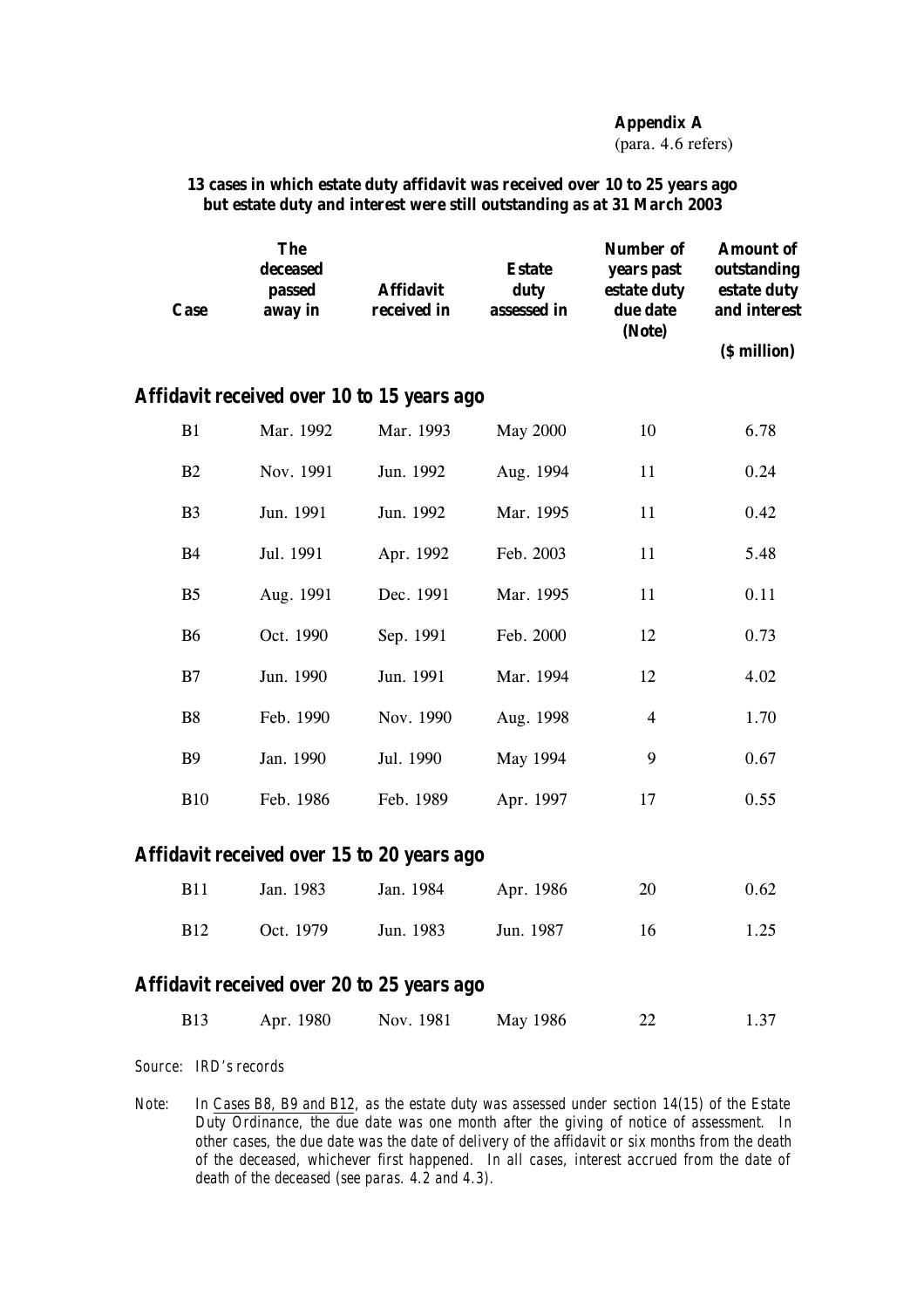**Appendix B** Page  $1/2$ (para. 5.6 refers)

## **20 cases with earnings and profits tax written off during the period 2000-01 to 2002-03 or outstanding as at 31 March 2003**

| <b>Case</b> | <b>Amount of tax</b><br>written off<br>or outstanding | Value of solely owned<br>property passing on the<br>death of the deceased taxpayer<br>(Note 1) |
|-------------|-------------------------------------------------------|------------------------------------------------------------------------------------------------|
|             | (S'000)                                               | (S'000)                                                                                        |

## *Write-off cases without estate information received by the EDO (Note 2)*

| C1             | 371 | Unknown |
|----------------|-----|---------|
| C <sub>2</sub> | 191 | Unknown |
| C <sub>3</sub> | 169 | Unknown |
| C <sub>4</sub> | 166 | Unknown |
| C <sub>5</sub> | 165 | Unknown |
| C6             | 162 | Unknown |
| C7             | 138 | Unknown |

## *Write-off cases with property passing on the death of the deceased taxpayer*

| $C8$ (Note 3) | 483 | Unknown          |
|---------------|-----|------------------|
| $C9$ (Note 3) | 238 | Unknown          |
| C10           | 191 | 167              |
| C11           | 153 | 137              |
| C12           | 148 | Unknown (Note 4) |
| C13           | 140 | 1,270            |
| C14           | 121 | 1,758            |
| C15           | 119 | 285              |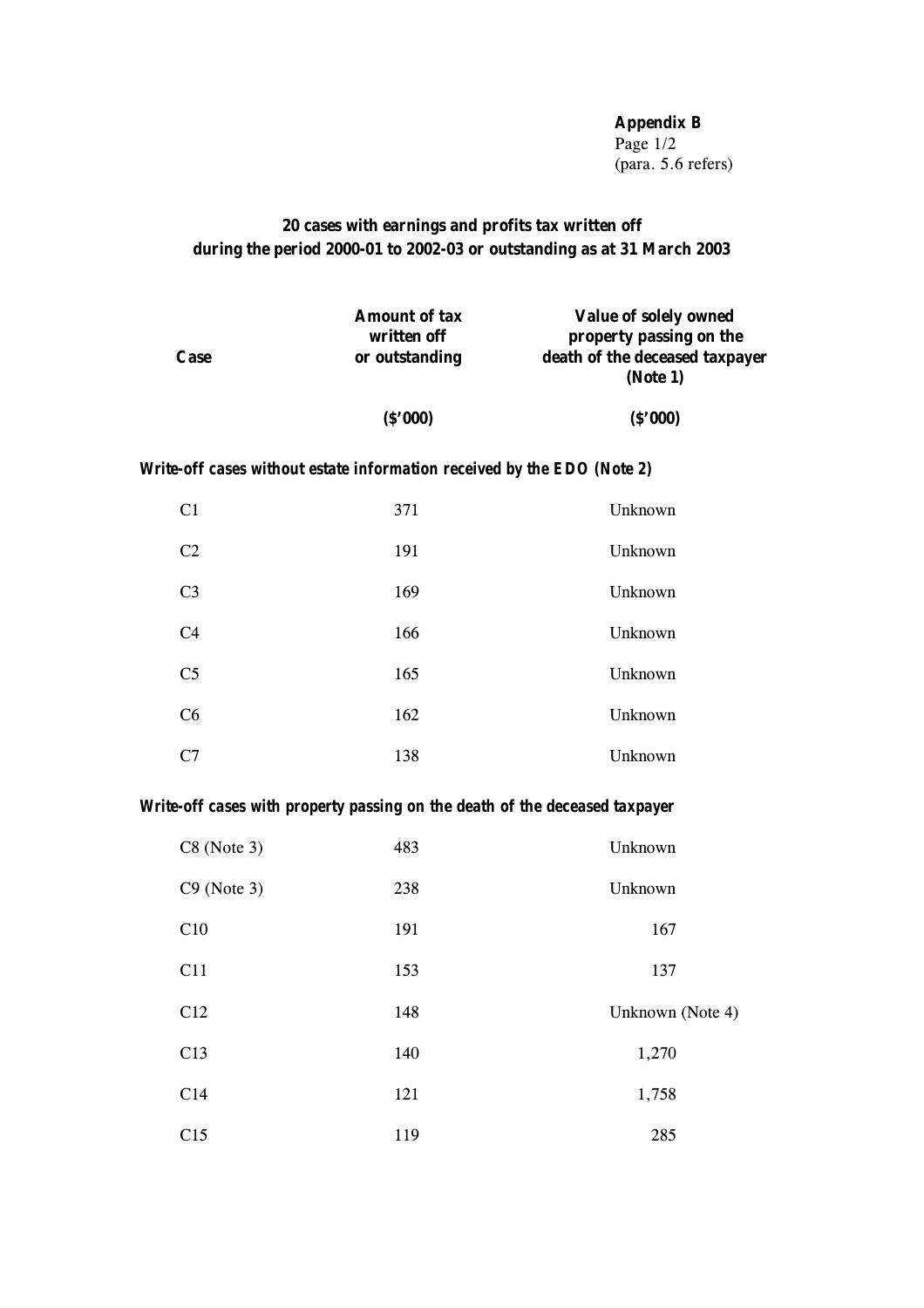**Appendix B**

Page 2/2 (para. 5.6 refers)

| <b>Case</b> | <b>Amount of tax</b><br>written off<br>or outstanding | Value of solely owned<br>property passing on the<br>death of the deceased taxpayer<br>(Note 1) |
|-------------|-------------------------------------------------------|------------------------------------------------------------------------------------------------|
|             | (\$'000)                                              | (S'000)                                                                                        |

#### *Cases with outstanding tax due from the deceased taxpayer as at 31 March 2003*

| C16 | 3,044 | 21,530 |
|-----|-------|--------|
| C17 | 2,487 | 7,753  |
| C18 | 413   | 1,278  |
| C19 | 357   | 5,413  |
| C20 | 167   | 535    |

*Source: IRD's records*

- *Note 1: Information on the solely owned property passing on the death of the deceased taxpayer was extracted by Audit from the EDO's case files. The property represented unpledged assets shown at their principal values before deductions, if any, for debts incurred by the deceased (e.g. tax debts) and funeral expenses (as information on such expenses is not available). The status of granting of probate or letters of administration as at 21 July 2003 is given in Table 8 of paragraph 5.16 for Cases C10 to C15. The status of Cases C16 to C20 as at 21 July 2003 is as follows:*
	- *(a) Case C16. The estate duty clearance papers had not been issued by the EDO as the assessed estate duty had not been paid;*
	- *(b) Cases C18 and C19. The estate duty clearance papers had been issued but the executor had not been granted probate or letters of administration by the Probate Registry; and*
	- *(c) Cases C17 and C20. The executor had been granted probate or letters of administration.*
- *Note 2: In Cases C1 to C7, the EDO did not have a case file as apparently no application for estate duty clearance papers, or information from banks or other sources had been received.*
- *Note 3: In Cases C8 and C9, information received by the EDO from banks indicated that the deceased had bank accounts jointly owned with another person.*
- *Note 4: In Case C12, the property concerned represented compensation claims against the Government for resumption of the deceased's landed property. The provisional estate duty clearance papers issued by the EDO to the executor indicated that the principal value of the property had not yet been determined.*